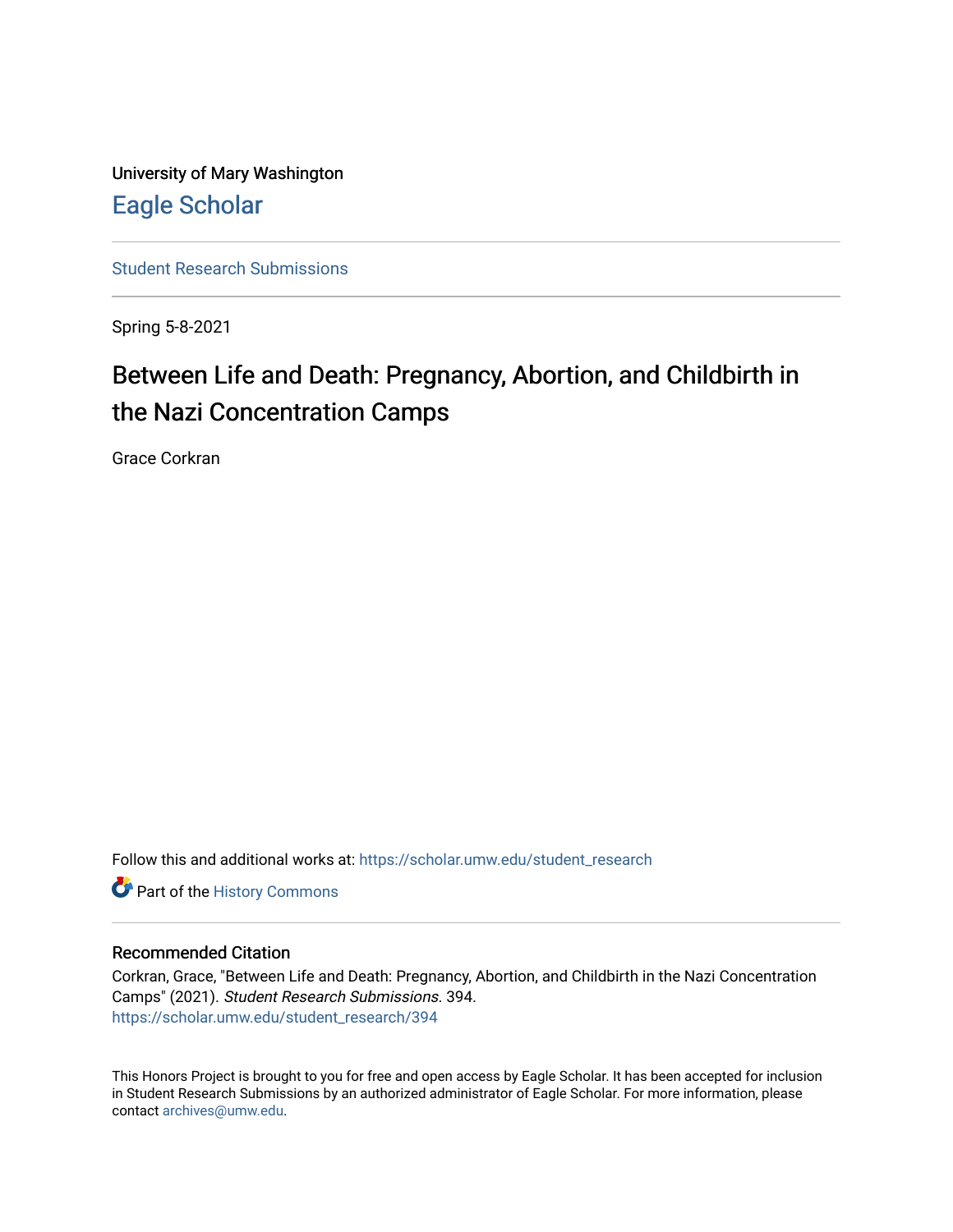Between Life and Death: Pregnancy, Abortion, and Childbirth in the Nazi Concentration Camps

Grace Corkran History 485: Independent Study March 10, 2021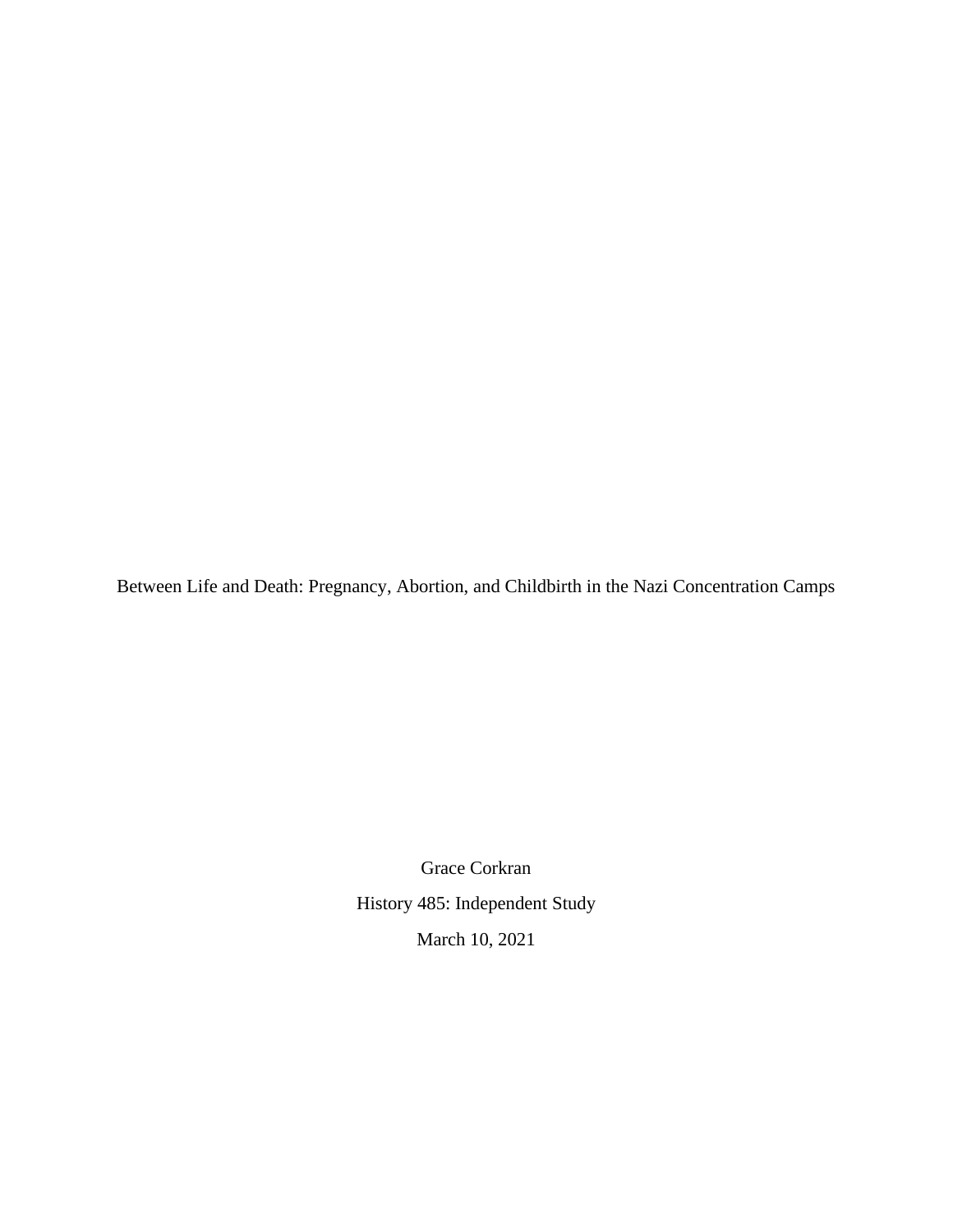## **Abstract**

To date, Holocaust historians have often grappled with documenting life and death in the Nazi concentration camps for pregnant women. As a result of limited source material, historians have struggled to incorporate the narratives of pregnant women into the historiography and tend to group topics surrounding pregnancy into larger works on gender in the Holocaust. This approach has created a gap in the historiography on reproductive health and female bodies in the Holocaust. In this paper, I will examine the narratives of Holocaust survivors, including the testimonies from pregnant women and doctors, as well as the photographs and drawings from inmates who witnessed the murder of pregnant women and children. My paper will answer the following question: how did pregnancy, abortion, and childbirth influence the experience of pregnant women in the Nazi concentration camps? I will argue that while pregnancy increased the risk of experimentation and extermination for women, the bodies of pregnant women within the camp system experienced a physical deterioration which concealed the pregnancies of many women during subsequent selections and led to an increase in abortions performed by inmates in secret and infanticides after childbirth. To answer my research question, I will focus on the following camps: Theresienstadt, Ravensbruck, and Auschwitz-Birkenau. These camps will showcase the ways in which hybrid, work, and death camps influenced the experiences of pregnant women. Beyond its focus on pregnant women, this study can help historians better understand how a particular demographic could have different experiences depending on the type of camp they were imprisoned in.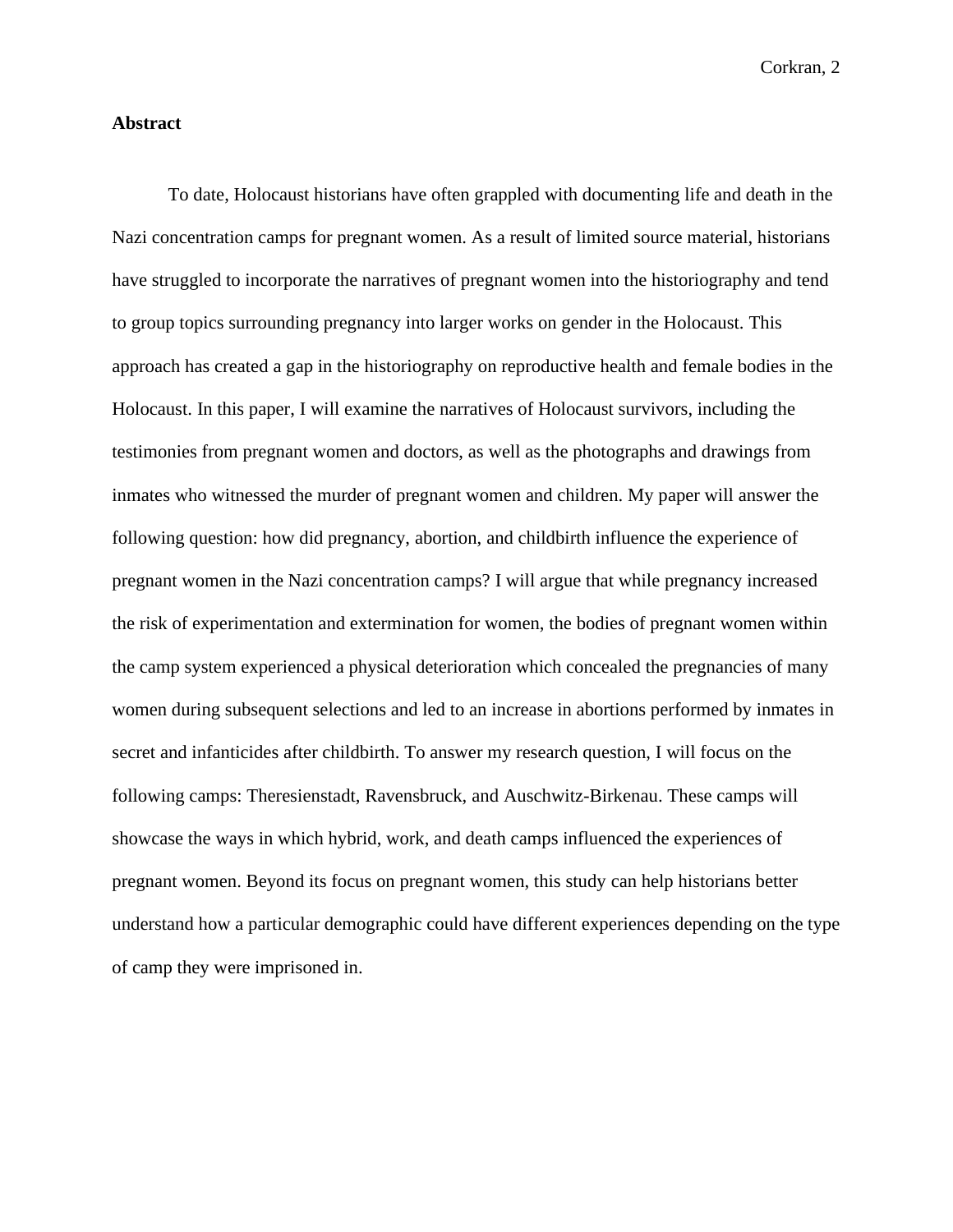During the Second World War, the Nazi regime created an intricate system of camps to extract labor and murder members of ethnic groups they deemed to be racially inferior, predominantly Jewish populations in Eastern Europe. Within the camp system, pregnant women and children were targeted for extermination due to their limited ability to provide forced labor for the Third Reich. Because few pregnant women survived to give testimony about these atrocities, historians have struggled to understand how pregnancy and female reproductive health influenced women throughout the duration of their imprisonment in the concentration camps.<sup>1</sup> Through my research paper, I aim to answer the following question: how did pregnancy, abortion, and childbirth influence the experience of pregnant women in the Nazi concentration camps? I will argue that while pregnancy increased the risk of experimentation and extermination for women, the bodies of pregnant women within the camp system experienced a physical deterioration which concealed many of their pregnancies during subsequent selections and led to an increase in abortions performed by inmates in secret and infanticides after childbirth.

Historians have primarily discussed female reproduction in connection to gender and the experiences of women in the concentration camps.<sup>2</sup> This heavy focus on gender roles ignores the

<sup>1</sup> For survival narratives of pregnant women see Dalia Ofer and Lenore J. Weitzman, *Women in the Holocaust* (New Haven, CT: Yale University Press, 1998)*,* 354, 355-57, 364-66, 371-74. For more information on gaging the number of victims killed in the Holocaust see: "Documenting Numbers of Victims of the Holocaust and Nazi Persecution," *Holocaust Encyclopedia* (United States Holocaust Memorial Museum, Washington, DC: 2020); "Jewish Losses During the Holocaust: By Country," *Holocaust Encyclopedia* (United States Holocaust Memorial Museum, Washington, DC: 2020); Megargee, Geoffrey, *The United States Holocaust Memorial Museum Encyclopedia of Camps and Ghettos, 1933-1945*, Vol. 1, "Early Camps, Youth Camps, and Concentration Camps." (United States Holocaust Memorial Museum, Washington, DC: 2020).

<sup>&</sup>lt;sup>2</sup> For general sources on the narratives and experiences of women in the Holocaust see: Esther Fuchs, *Women and the Holocaust: Narrative and Representation* (Lanham, MD: University Press of America, 1999); Myrna Goldenberg, "Different Horrors, Same Hell: Women Remembering the Holocaust," in *Thinking the Unthinkable: Meanings of the Holocaust*, edited by Roger S. Gottlieb, (New York: Paulist Press, 1990), 150-166; Myrna Goldenberg, "Lessons Learned from Gentle Heroism: Women's Holocaust Narratives," *Annals of the American Academy of Political and Social Science* 548 (1996): 78-93; Elizabeth R. Baer and Myrna Goldenberg, *Experience and Expression: Women, the Nazis, and the Holocaust* (Detroit, MI: Wayne State University Press, 2003); Judith Tydor Baumel, *Double Jeopardy: Gender and the Holocaust* (London: Vallentine Mitchell, 1998);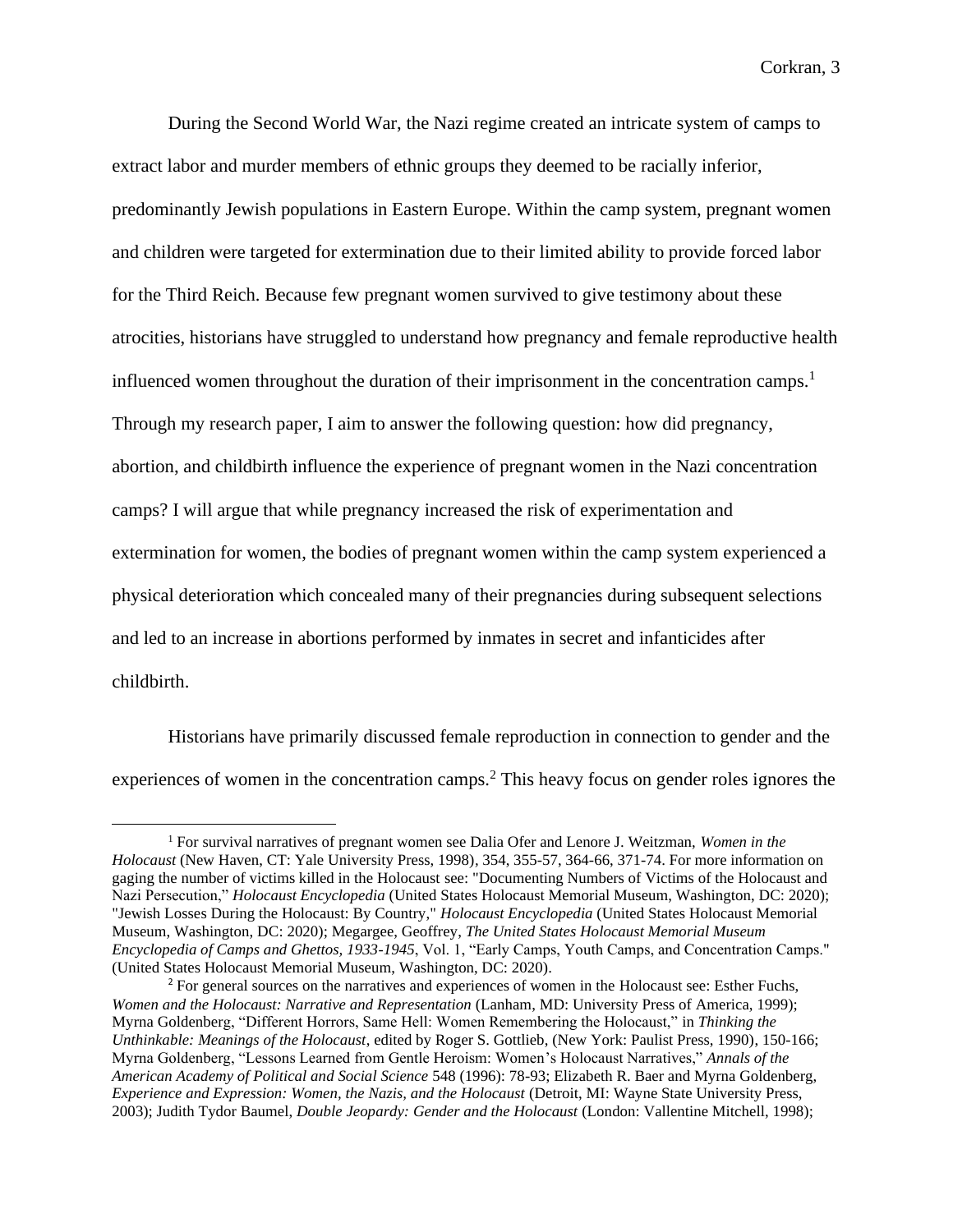ways in which the conditions of the camps affected the bodies of pregnant women, and instead emphasizes the behavioral habits of women over the physiological changes they experienced. For example, in *Double Jeopardy: Gender and the Holocaust*, Judith Tydor Baumel, focuses on how gender roles influenced the unique experiences of women within the camps. Baumel aims to contextualize gender while avoiding an all-encompassing description of a singular gendered experience for women. The main focus of the book is grounded in the emotional and behavioral reaction women had in the camps, as well as the breakdown of a gendered identity, but does not dive into discussions on how reproduction influenced the experiences of women.<sup>3</sup>

*Women in the Holocaust,* by Dalia Ofer and Lenore J. Weitzman, gives greater attention to the role of reproduction in the lives of female inmates. Pregnancy, abortion, and childbirth are specific to female reproductive health, which in turn influences the gender roles experienced by women as mothers, care-givers, and nurturers within the camps. Ofer and Weitzman argue that pregnant women and mothers with infants were targets for extermination unless they received an abortion, had their babies killed after birth, or were separated from their children during selection.<sup>4</sup> This is the general overview Holocaust historians have portrayed for the outcomes of

Jutta T. Bendremer, *Women Surviving the Holocaust: In Spite of the Horror* (Lewiston, NY: Edwin Mellen Press, 1997); Esther Katz and Joan Miriam Ringelheim*, Proceedings of the Conference on Women Surviving: The Holocaust* (New York: Institute for Research in History, 1983); Felicja Karay, *Hasag-Leipzig Slave Labour Camp for Women: The Struggle for Survival, Told by Women and their Poetr*y (London: Vallentine Mitchell, 2002); Stefania Lucamante*, Forging Shoah Memories: Italian Women Writers, Jewish Identity, and the Holocaust* (New York: Palgrave Macmillan, 2014); Joy Erlichman Miller*, Love Carried Me Home: Women Surviving Auschwitz* (Deerfield Beach, FL: Simcha Press, 2000); Ringelheim Ofia and Lenore J. Weitzman, *Women in the Holocaust* (New Haven, CT: Yale University Press, 1998); Joan Ringelheim, "Thoughts about Women and the Holocaust." In *Thinking the Unthinkable: Meanings of the Holocaust*, edited by Roger S. Gottlieb, 141-149. New York: Paulist Press, 1990; Joan Ringelheim, "The Unethical and the Unspeakable: Women and the Holocaust." *Simon Wiesenthal Center Annua*l 1 (1984): 69-87; Carol Rittner and John K. Roth. *Different Voices: Women and the Holocaust* (New York: Paragon House, 1993); Nechama Tec, *Resilience and Courage: Women, Men, and the Holocaust* (New Haven, CT: Yale University Press, 2003).

<sup>3</sup> Judith Tydor Baumel, *Double Jeopardy: Gender and the Holocaust* (London: Vallentine Mitchell, 1998) 39-55. The authors discuss reproduction in connection with the experiences of women on page 41.

<sup>4</sup> Ofer and Weitzman, *Women in the Holocaust,* on abortions: 7, 95, 315; birth control: 29, 30; menstruation: 298, 315, 370; pregnancy: (death camps) 7, 281-82, 329, 336, 354 (forced labor) 7, 290, 291, 298 (survivor narratives) 354, 355-57, 364-66, 371-74.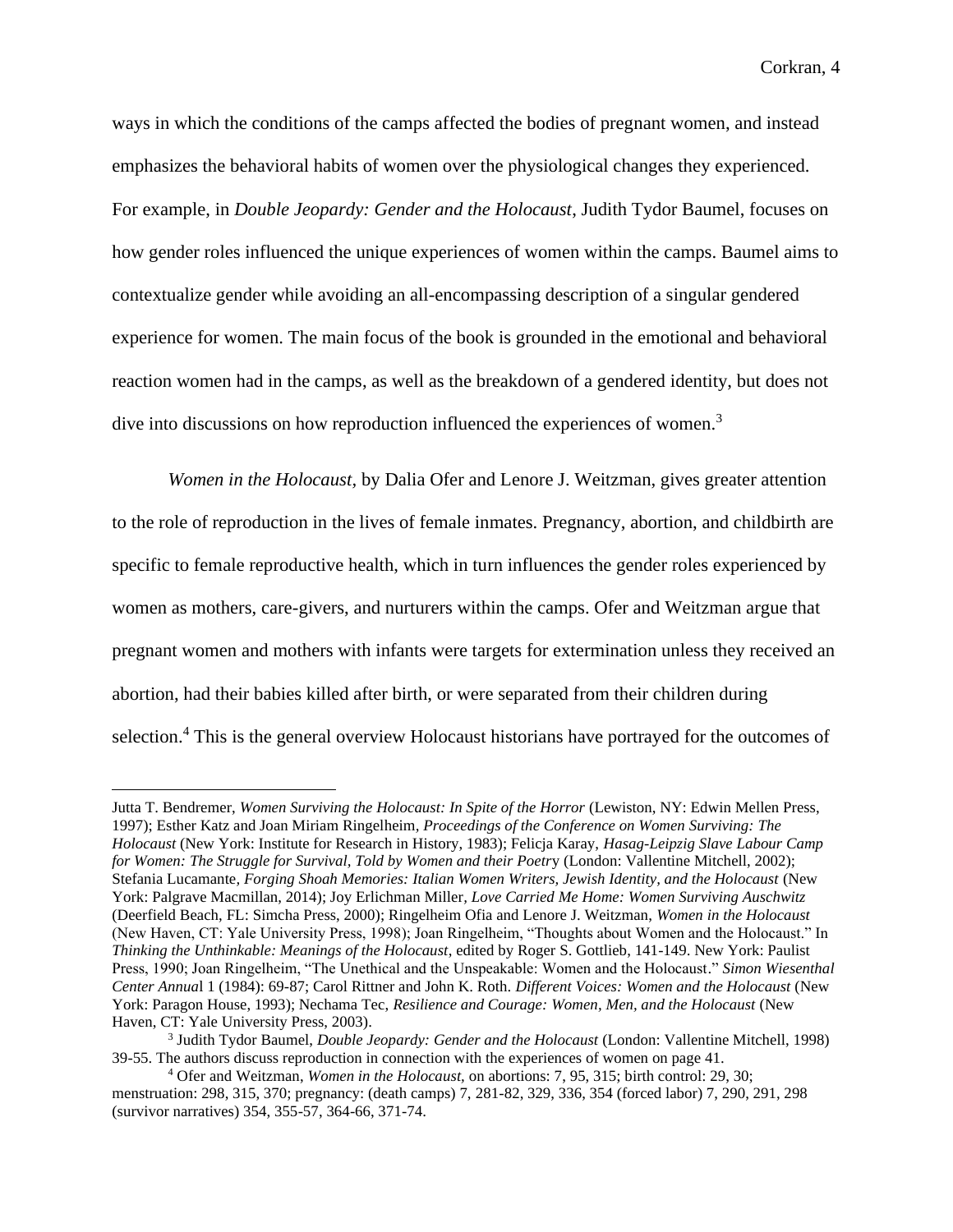pregnancy in the camps, which does not offer a complete look into the complex and dynamic factors which impacted pregnant women. The authors focus their discussion on pregnancy in connection with topics relating to sexuality, sexual assault, and mass killings.<sup>5</sup> This wide range of experiences in relation to pregnancy provides key insights into Nazi policies on reproduction and race relations. Elizabeth R. Baer's and Myrna Goldenberg's work, *Experience and Expression: Women, the Nazis, and the Holocaust* demonstrates the policies Nazis created to regulate reproduction both for women in the concentration camps and forced laborers working in Germany.

Beverley Chalmers' *Birth, Sex, and Abuse: Women's Voices Under Nazi Rule* provides the clearest look at the laws in Nazi Germany regulating sex and reproduction for both German and Jewish women. Chalmers is not a historian, but a medical doctor who has dedicated her career to studying pregnancy, childbirth, and sexual assault on a transnational stage. Her monograph on childbirth and sexual abuse in Nazi Germany offers the reader a baseline understanding of the historical context surrounding the Holocaust. The book is filled with primary sources taken from the diaries of Holocaust survivors and Jewish doctors. Chalmers does not analyze the personal narratives for their historical significance, but instead contextualizes the medical practices and procedures that took place in the concentration camps through the lens of a medical professional. The majority of her study examines the medical practices and legal restrictions on reproduction for women during the 1940's. Chalmers divides her study between childbirth and sexual assault in order to examine how women's reproductive health was used and abused by the Nazis. Chalmer's research highlights how sexual assault,

<sup>5</sup> Ofer and Weitzman, *Women in the Holocaust,* on sexual violence 7-8, 270, 290-92, 332-333, 336, 340-42, 346.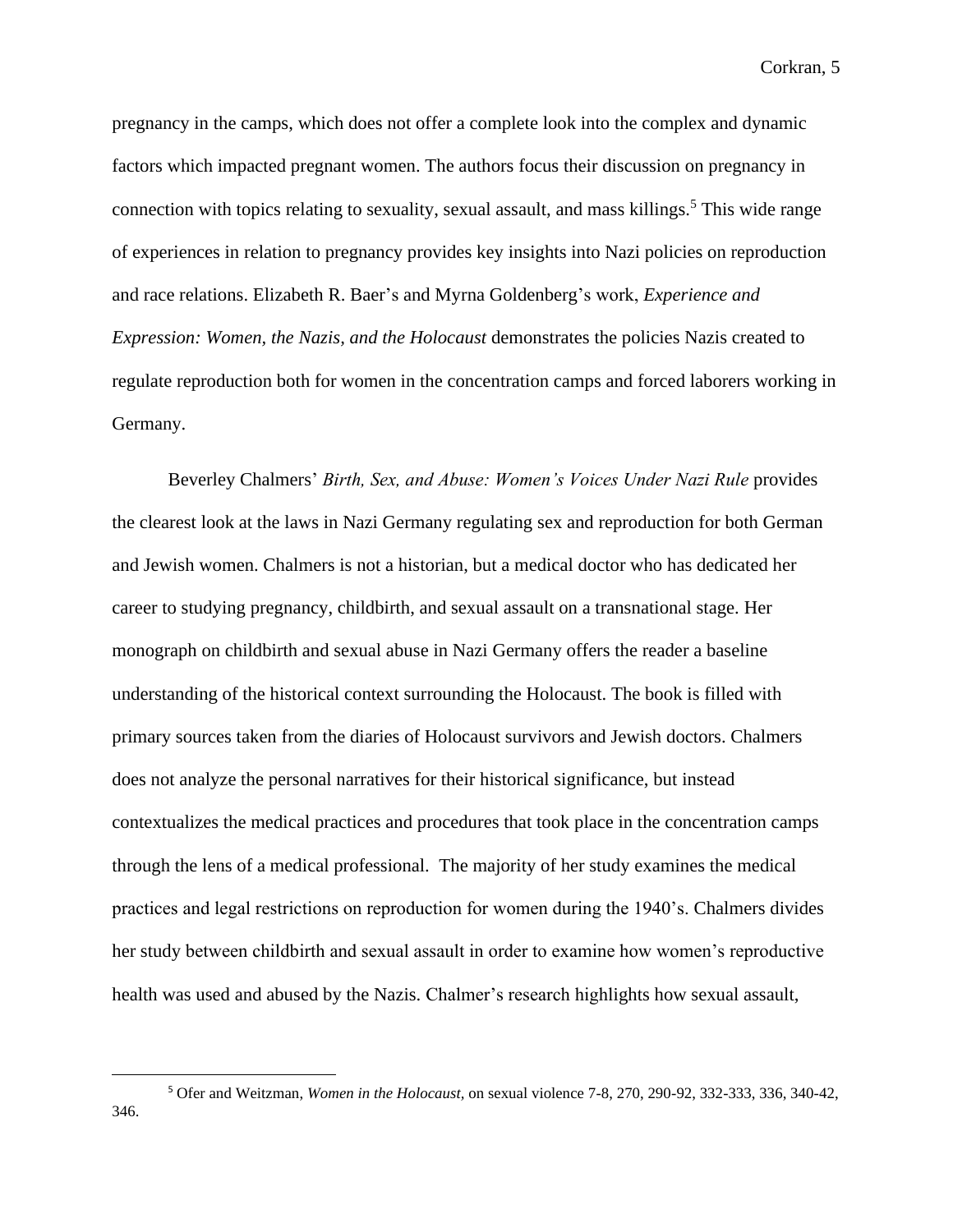abortions, medical experimentations, and various forms of sex-based violence impacted pregnant women in the concentration camps and throughout the Third Reich.

Additionally, in *Sexual Violence Against Jewish Women During the Holocaust*, Sonja Hedgepeth and Rochelle Saidel examine the impact of sexual assault and pregnancy on Jewish women. Hedgepeth and Saidel make the argument that forced abortions are a form of sexual assault as they involve the insertion of a medical device inside a woman's uterus through her vagina without her consent. Historians have been slow to recognize that sexual assault encompasses any form of vaginal penetration without consent. This framing of forced abortions as sexual assault has helped shift the focus onto the bodies of pregnant women and the ways in which they suffered abuse during the Holocaust. Both *Sexual Violence Against Jewish Women During the Holocaust* and *Birth, Sex, and Abuse* discuss how sexual assault impacted women and the risks of pregnancy during the Holocaust. They take a step back from the traditional approach that gender historians have used, and instead focus on the bodies of pregnant women and the abuse they physically and mentally suffered.

To add to this conversation, I will focus on the bodies of pregnant women and the ways in which they were able to adapt survival mechanism from ghettoization to avoid detection during camp selections. This approach will draw from some of the same primary sources in Chalmers' study, but will provide the historical analysis she overlooked. I will argue that while pregnancy singled Jewish women out for experimentation and extermination, it became difficult for the SS guards to detect pregnancy as a result of the camps' effect on pregnant women's bodies. This depended on the type of camp Jewish women were imprisoned in and the medical facilities available to them. The concentration camps were divided between work, transition, and death camps, which created unique experiences for pregnant women at each stage of the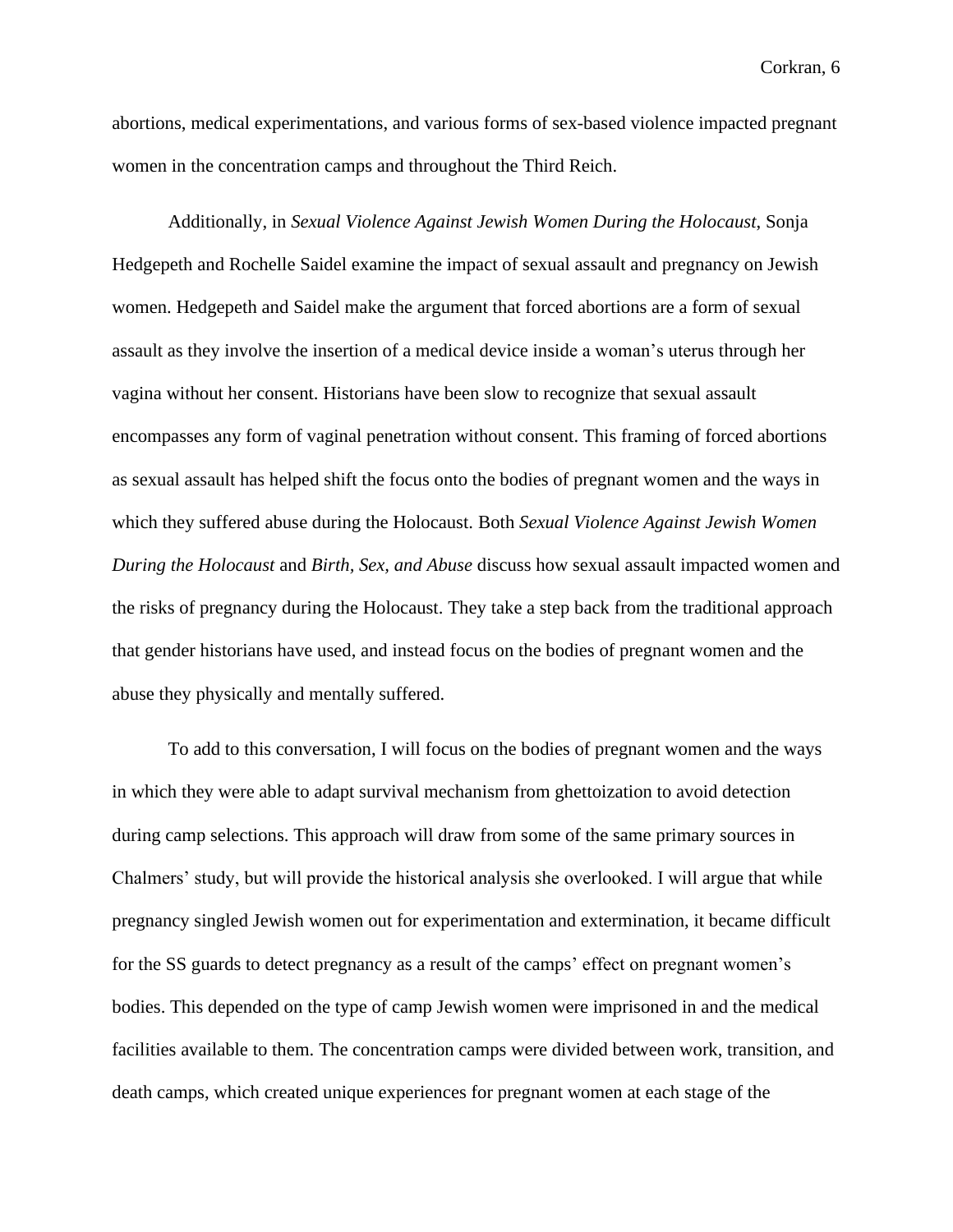Holocaust. As the bodies of pregnant women experienced physical deteriorations, their pregnancies were concealed during subsequent selections and led to an increase in abortions performed in secret by inmates and infanticides after childbirth.

#### **Development of the Concentration Camps**

In order to understand the conditions pregnant women were exposed to in the camps, it is important to discuss how the Holocaust took shape in Europe. Initially, the Nazis rounded up Jewish civilians in towns for execution.<sup>6</sup> The mass executions initially targeted men, but quickly led to violence towards women and children. Karl-Heinz Drossel, former lance corporal in the German army during the war, recalled a mass shooting which took place in Romania. He said in an interview, "Directly below me was a boy, maybe six years of age. He was reaching to the right, I assume his father was standing there, when a soldier shot him in his neck and kicked him into the pit."<sup>7</sup> The original order had been to kill only the men in the village, but women and children were murdered as well.<sup>8</sup> Heinrich Himmler, a Nazi party member in charge of organizing the execution of Jews, viewed the killing of children as a necessary part of eliminating all Jews from Europe.<sup>9</sup> Drossel recounted the emotional strain he experienced upon

<sup>6</sup> For more information on mass shootings of Jews see Alex J. Kay and David Stahel, *Mass Violence in Nazi-Occupied Europe* (Bloomington, Indiana: Indiana University Press, 2018; William Hagen, "Bloodlands: Europe Between Hitler and Stalin," *Shofar* 30, no. 3 (2012); Ian Kershaw, *Hitler, the Germans, and the Final Solution* (New Haven; London: Yale University Press, 2008).

<sup>7</sup> Maurice Philip Remy, *Hitler's Holocaust*, Germany: MPR Film und Fernsehproduktion, Zweites Deutsches Fernsehen, 2000.

<sup>8</sup> Remy, *Hitler's Holocaust*.

<sup>9</sup> For more information on Heinrich Himmler see Peter Longerich, Jeremy Noakes, and Lesley Sharpe, *Heinrich Himmler* (New York: Oxford University Press, 2012).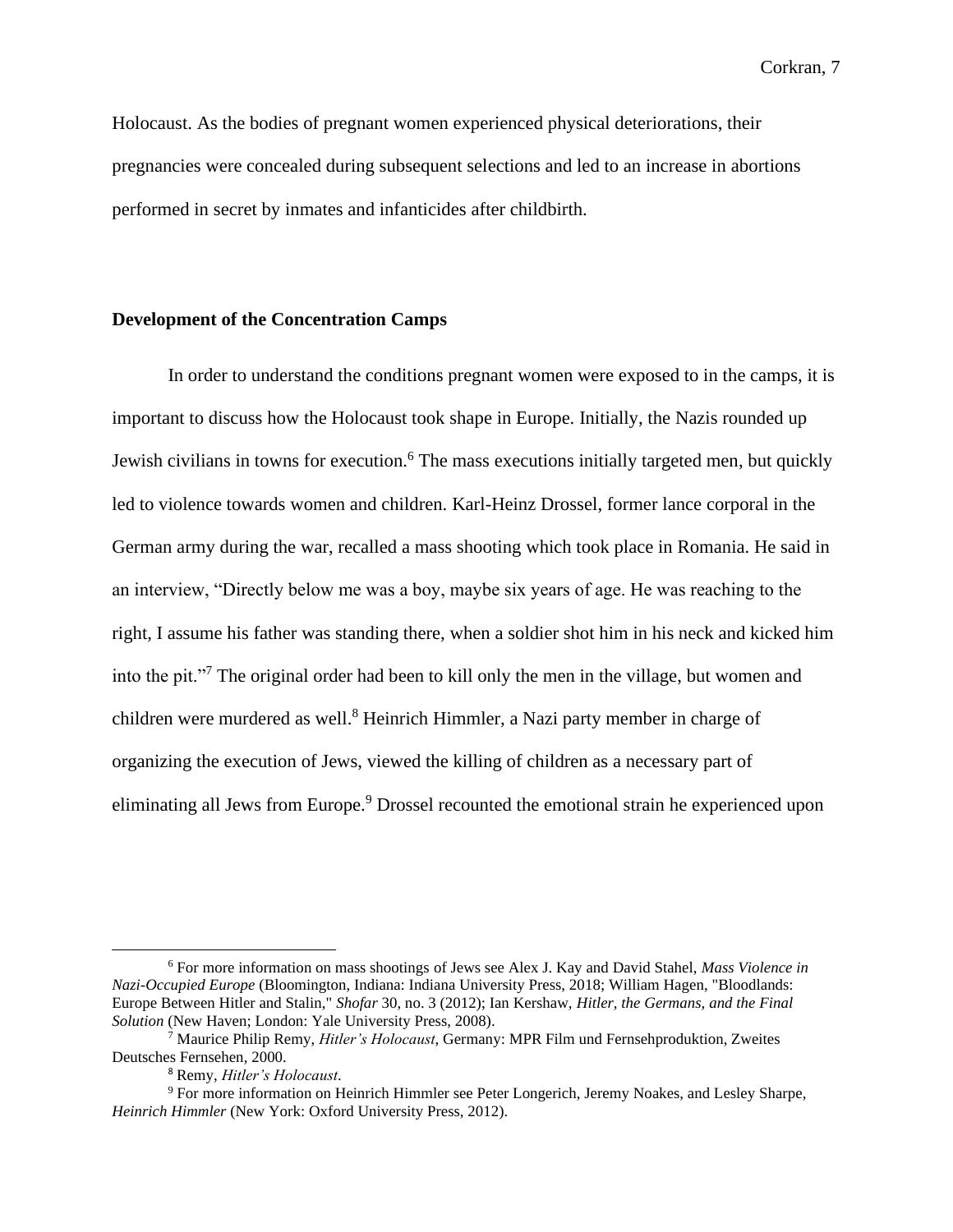seeing Jewish children executed. "That is when I knew I had enough. That little boy is still with me today."<sup>10</sup>

One of the great lies to come from the Second World War was the myth that Nazi soldiers were forced to carry out these executions if they were to avoid being killed themselves for disobeying orders. There are no documented cases of Nazi soldiers who were killed for refusing to participate in these shootings.<sup>11</sup> Instead, alcohol consumption increased and Nazi soldiers turned to locals to participate in the mass executions. These mass shootings took place in Nazi occupied territories where they encouraged the non-Jewish civilian population to take part, fueling existing anti-Semitism, and supplying people with bullets and alcohol.<sup>12</sup> It became clear to the Nazi command that this system was proving to be too time-consuming, costly, and came with increased risk of alcoholism in the SS divisions. The concentration camps became critical for the Nazis to dehumanize the process of murder and create a system of camps which would utilize the slave labor of inmates.

To that end, ghettoization of Jews in cities condensed urban Jewish populations into walled off areas and expose them to conditions that were designed to physically weaken them

<sup>10</sup> Remy, *Hitler's Holocaust*.

 $11$  For more on the death squads (Einzatsgruppen) and mass shootings see Christian Goeschel and Nikolaus Wachsmann, "Before Auschwitz: The Formation of the Nazi Concentration Camps, 1933-9," *Journal of Contemporary History* 45, no. 3 (2010): 515-34. It is important to note that some soldiers found it mentally straining to shoot civilians and they opted out without facing any consequences for doing so. This challenges the idea that they had to shoot Jews or be killed for refusing to do so. There was not a single case of a solider refusing to shoot that was then demoted or killed for his actions so part of the psychological strain could be avoided by not killing people. What the army was really aiming for was to limit the amount of alcohol that soldiers in this position were drinking after these mass murders. Drinking was their way of coping but it carried its own set of problems. The gas chambers made it so that the system of killing was more efficient and could be done with fewer resources.

 $12$  For more on civilian involvement and anti-Semitism in occupied territories see Michael David-Fox, Peter Holquist, and Alexander M. Martin, *The Holocaust in the East: Local Perpetrators and Soviet Responses* (University of Pittsburgh Press, 2014); Wendy Lower, "Pogroms, Mob Violence and Genocide in Western Ukraine, Summer 1941: Varied Histories, Explanations and Comparisons," *Journal of Genocide Research* 13, no. 3 (2011): 217-46; Barbara Engelking, "Murdering and Denouncing Jews in the Polish Countryside, 1942-1945," *East European Politics and Societies* 25, no. 3 (2011): 433-56.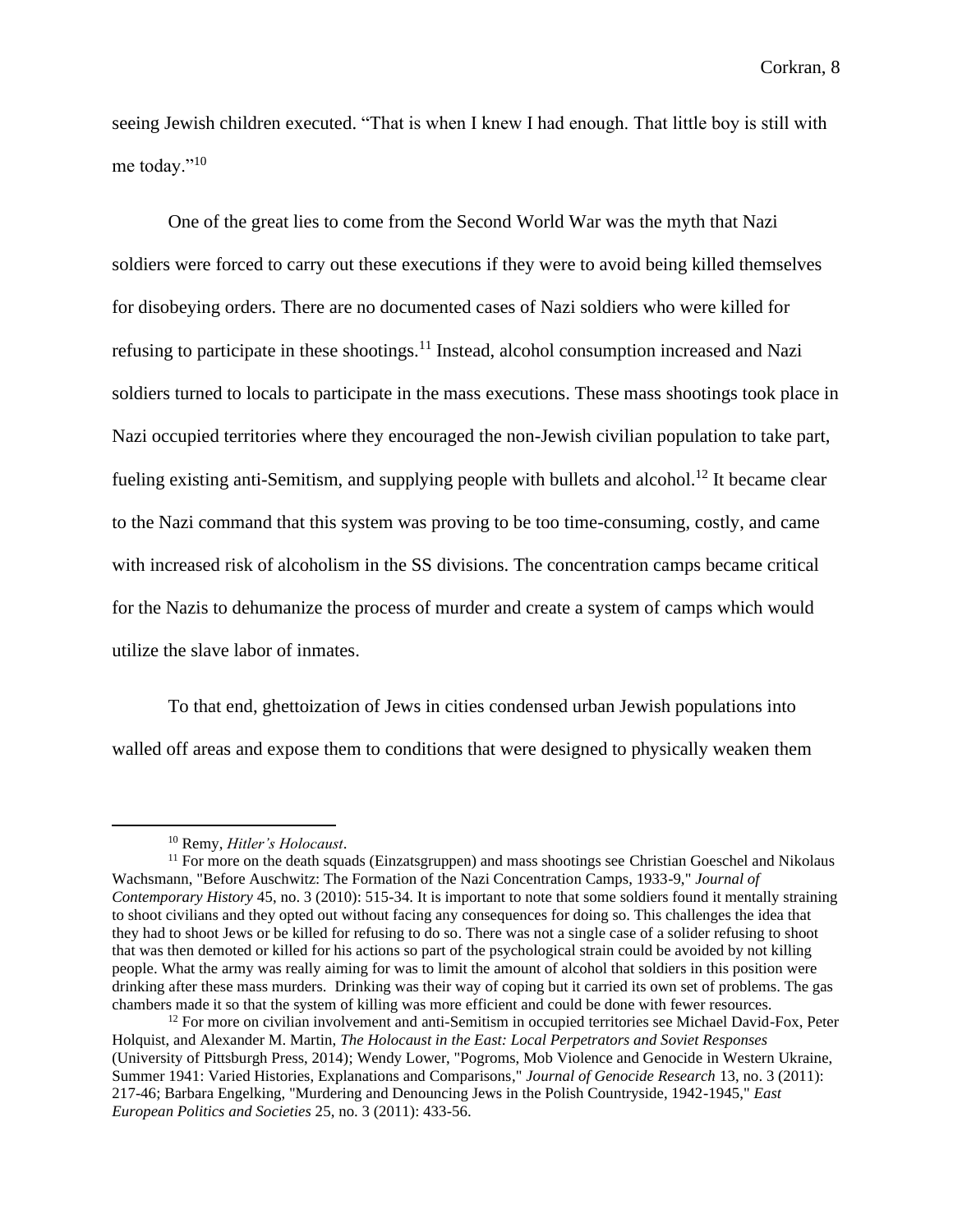before relocating them into the camps.<sup>13</sup> Ghettos functioned to separate Jews from non-Jews and make it difficult to communicate to the outside world. Food was scarce, causing many to starve to death or become weak from the constant hunger.<sup>14</sup> This helped the Nazis subdue Jewish populations and made resistance increasingly difficult. The lack of access to medicine, proper housing, and sanitation quickly led to the spread of disease which killed many.<sup>15</sup> Within ghettos, there was usually a Jewish implemented council that could help organize life in the ghetto under the constraints of Nazi officials.<sup>16</sup> These councils could, at times, make limited decisions about who would be sent on transports to the East. Fanny Englard, a German Jew living in the Cologne ghetto, had asked the Jewish council if she could be sent East on the transport her mother had been assigned to. The council denied her request and she was later told by the Nazi officials, "You will be with her soon."<sup>17</sup>

Ghettos would be liquidated as the Nazis moved Jewish populations into transports headed to the concentration camps, destroying evidence of their existence and effectively erasing them from the city landscape.<sup>18</sup> The camp system was divided between transition, work, and death camps which could help manage the flow of people coming on transports from the occupied territories and city ghettos. These cattle cars tended to separate families between men, women, children, and the elderly. These divisions in transports based on gender and age would

<sup>13</sup> For background on ghettoization see Martin Dean, Mel Hecker, and Eliyana Adler, *The United States Holocaust Memorial Museum Encyclopedia of Camps and Ghettos, 1933-1945*, Volume 2, "Ghettos in Germanoccupied Eastern Europe," (2012).

<sup>&</sup>lt;sup>14</sup> For more information on Hunger in the ghettos see Helene J. Sinnreich, "Hunger in the ghettos," in *The Ghetto in Global History* (2017).

<sup>15</sup> For information on disease and hunger see Charles G. Roland, *Courage under Siege: Starvation, Disease, and Death in the Warsaw Ghetto* (New York: Oxford University Press, 1992).

<sup>&</sup>lt;sup>16</sup> For an example of Jewish Councils in Ghettos see Dina Porat, "The Jewish Councils of the Main Ghettos of Lithuania: A Comparison," *Modern Judaism* 13, no. 2 (1993): 149-63.

<sup>17</sup> Remy, *Hitler's Holocaust*.

<sup>18</sup> For liquidation of ghettos see Martin Dean, Mel Hecker, and Eliyana Adler, *The United States Holocaust Memorial Museum Encyclopedia of Camps and Ghettos, 1933-1945*, Volume 2, "Ghettos in German-occupied Eastern Europe," (2012).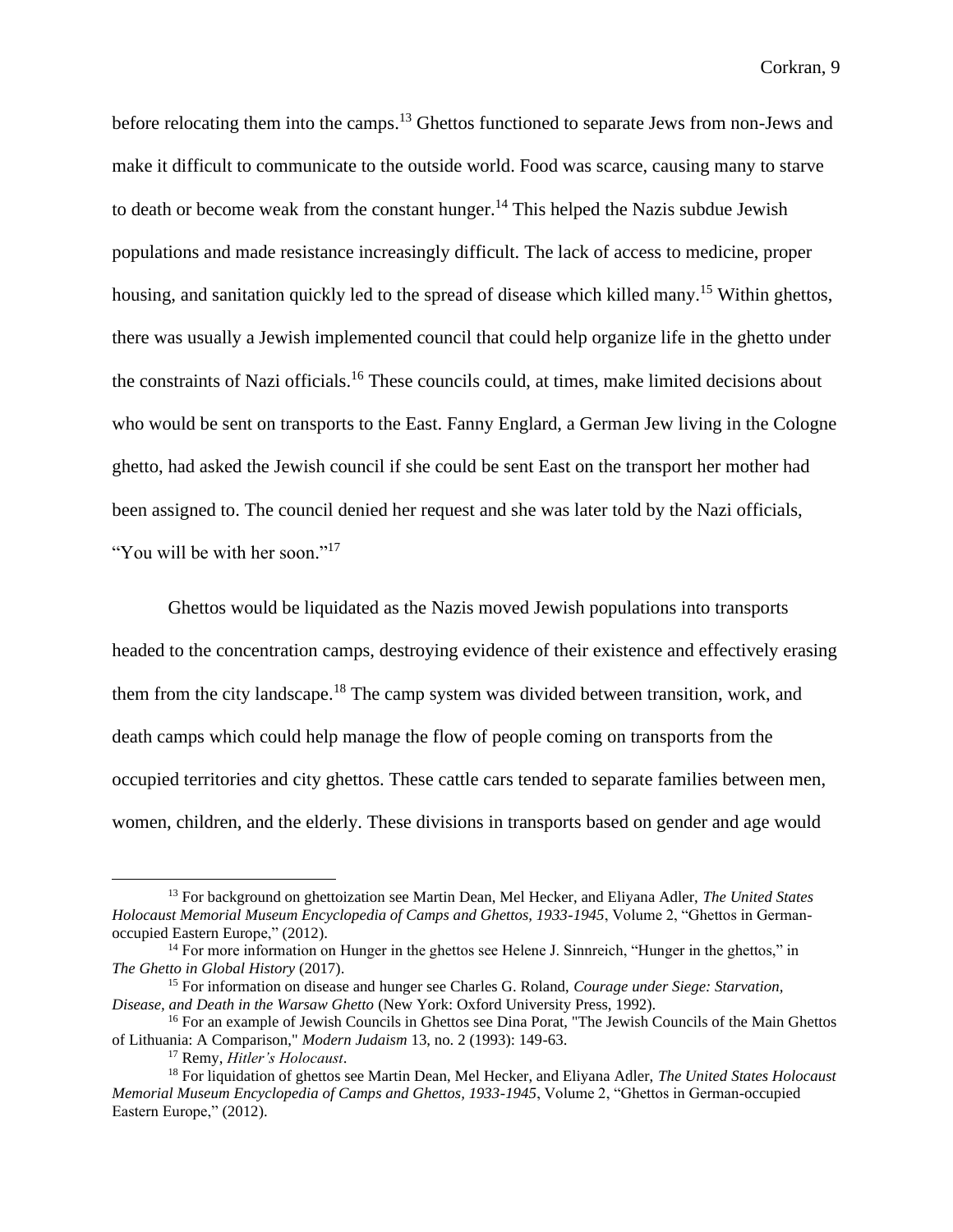influence the destination of the trains, either to work or death camps.<sup>19</sup> Transports carrying the elderly would be sent straight to death camps. The extermination camps Chelmno, Belzec, Sobibor, Treblinka, and Majdanek, kept only a few inmates to remove the bodies of those who arrived on the transports and were sent straight to the gas chambers. Other death camps had work camps section with larger inmate populations, like Auschwitz-Birkenau. These camps kept inmates to work in the camp until they died or would outsource inmates to nearby factories.

Concentration camps had existed in Germany and had been sites of abuse and murder for political prisoners prior to the Holocaust.<sup>20</sup> The gas chambers transformed the concentration camps into fully functioning murder factories. The development of the gas chambers allowed for prisoners to be killed in large rooms where hundreds could be trapped inside. Originally, these chambers used car engines to supply carbon monoxide to suffocate the people within.<sup>21</sup> This proved, again, to be too costly and time-consuming for the Nazis, who soon developed their notorious solution for mass murder, a chemical known as Zyklon  $B<sup>22</sup>$ . This gas was most effective at higher temperatures, so the Nazis would wait for the body heat of the prisoners to warm up the chamber before throwing the can in through a roof top hole, sometimes speeding up the process with the addition of a heated brick. It took an average of 20 minutes to kill the people within these chambers. David Olere was an inmate in Auschwitz assigned to work in the

 $19$  For more on transports and demographics see the example in Matthew R Smallman-Raynor, and Cliff, Andrew D. "Theresienstadt: A Geographical Picture of Transports, Demography, and Communicable Disease in a Jewish Camp-Ghetto, 1941–45," *Social Science History* 44, no. 4 (2020): 615-39.

 $20$  For more on concentration camps in the 1930's and how the Nazis covered up deaths as suicides see Christian Goeschel, "Suicide in Nazi Concentration Camps, 1933-9," *Journal of Contemporary History* 45, no. 3 (2010): 628-48. For information of the formation of camps see Christian Goeschel and Nikolaus Wachsmann, "Before Auschwitz: The Formation of the Nazi Concentration Camps, 1933-9," *Journal of Contemporary History* 45, no. 3 (2010): 515-34.

<sup>21</sup> Helena Kubica, *Anatomy of the Auschwitz Death Camp* (Bloomington: Indiana University Press, 1998), gas chambers: 157-225.

<sup>22</sup> Helena Kubica, *Anatomy of the Auschwitz Death Camp* (Bloomington: Indiana University Press, 1998), Zyklon B: 157, 209, 238, 261, 304; gas chambers with Zyklon B: 162, 167, 169, 170, 172, 233; delousing: 213, 215.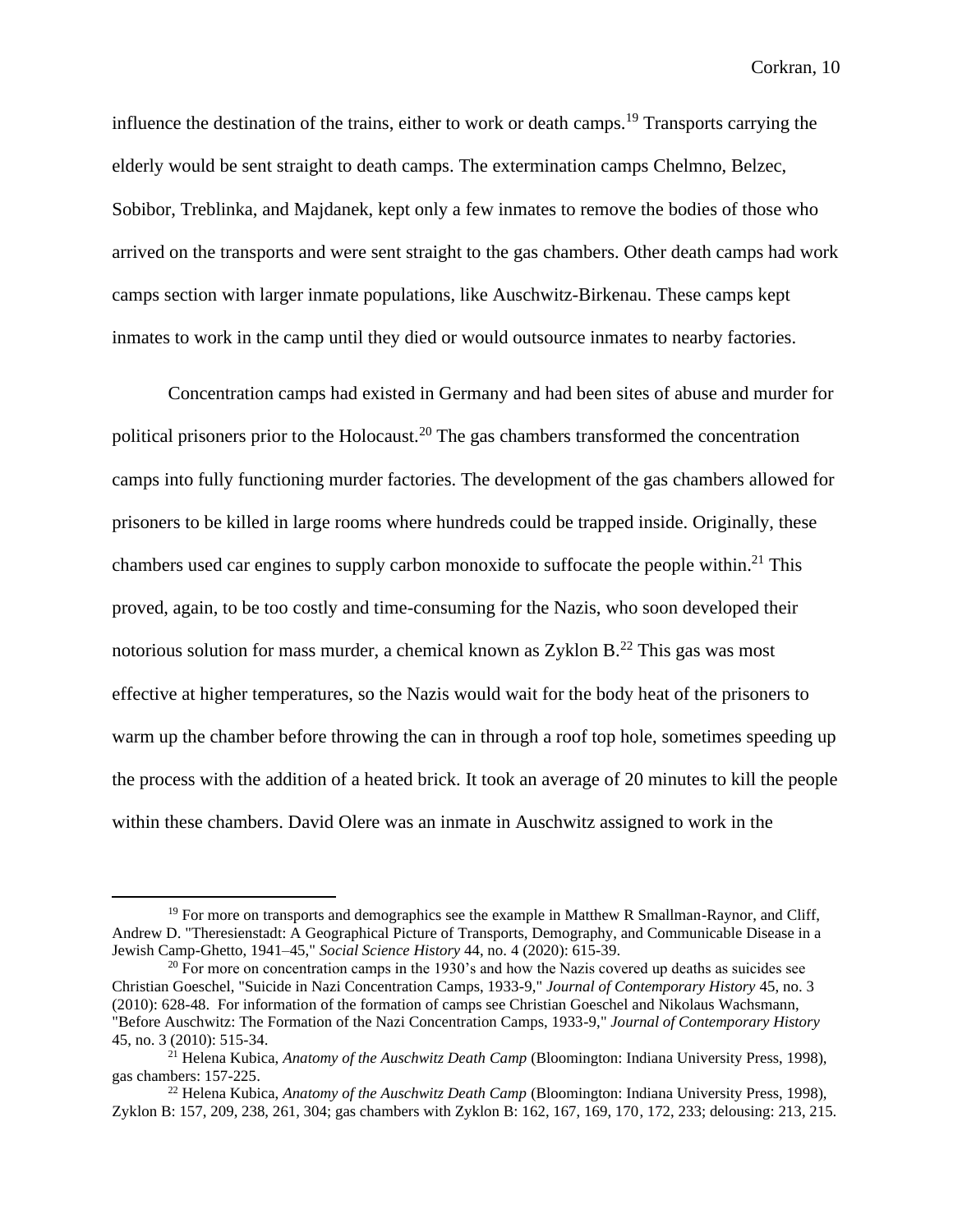crematoriums. He was tasked with removing the bodies from the gas chambers and piling them by the ovens. His drawings demonstrate the suffering of the victims within these chambers as the fumes caused them to suffocate and lose their ability to retain their bodily fluids. Image below shows a mother and infant child crammed into a gas chamber as the fumes suffocate them. Because women with infants and young children would be sent together to the gas chambers, David Olere devoted several pieces of artwork to depict the death of women and children as a way to memorialize their suffering and the suffering of others selected for death.



Figure 1: David Olere and Alexandre Oler, *Witness: Images of Auschwitz*, "Asphyxiation in the Gas Chamber," (Richland Hill, Texas: West Wind Press, 1998) 7. This image depicts the scene within the gas chamber through the eye of a peephole. It captures the expressions of pain on the faces of people as they struggle for air.

Given the horror of the Holocaust on all of its victims and the unimaginable suffering Jews endured, historians debate if gender had a significant impact for the experiences of men and women.<sup>23</sup> Gender historians make the argument that gender did play a critical role during the

<sup>&</sup>lt;sup>23</sup> For a framing of this debate within the literature see Marion Kaplan, "Did Gender Matter during the Holocaust*?" Jewish Social Studies* 24, no. 2 (2019): 37-56; Dalia Ofer and Lenore J. Weitzman, *Women in the Holocaust* (New Haven, CT: Yale University Press, 1998) introduction. Also see C.L. Muehlenhard and Peterson, "Distinguishing Between Sex and Gender: History, Current Conceptualizations, and Implications," *Sex Roles* 64, (2011): 791–803.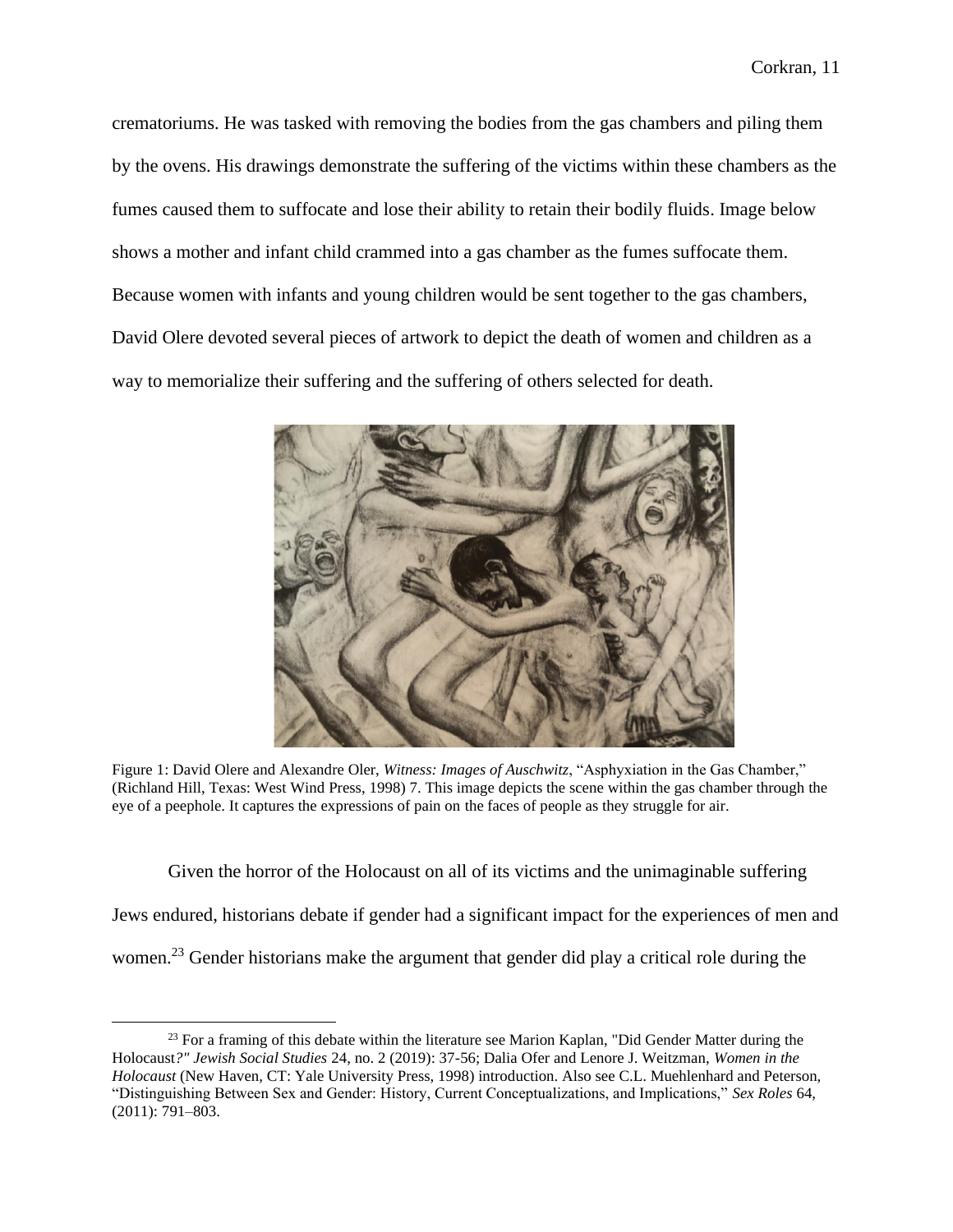Holocaust, specifically for women, but have received push-back from historians who feel they overstate the significance of gender in the camp system. In recent years, gender historians focusing on topics outside of the Holocaust have tried to step back from the dichotomy between gender and biological sex to create a more encompassing discussion on how societies view and understand gender roles in relation to bodies for males and females.<sup>24</sup> This has not been the case for gender historians concentrating on the Holocaust. They have used female reproduction as a stepping stone to discuss issues surrounding mass death and violence for women in the camps and the behavioral and emotional reactions which followed. Holocaust historians have grappled with the scale of violence and the significance gender roles had in proportion to the allconsuming horror of the Holocaust. So far, this focus on gender in relationship to identity and society has largely ignored the role of the body.

This paper, in contrast, focuses on the bodies of pregnant women within the camp system in order to understand the physical deterioration they experienced and how that influenced the ways in which women were able to conceal their pregnancies. This approach does not focus only on gender roles for women, but is instead rooted in how female reproductive health was affected by the conditions of the camps. The reason for this is that gender has previously been the only lens historians have used to study pregnancy during the Holocaust and has created a gap in our understanding of the bodies of pregnant women due to the debate on gender roles. I order to

<sup>&</sup>lt;sup>24</sup> For more on gender within historical analysis see Joan Wallach Scott, "Gender: A Useful Category of Historical Analysis," *American Historical Review* 91. no. 5 (1986): 1053-1075. Scott pushes back against separating gender from discussions on the body, however her article has been at times misinterpreted by Holocaust gender historians who have used it as a way to perpetuate the dichotomy between these two concepts rather than viewing them in tangent with the other. Scott later clarified certain points of her original artcle in 2008. Joan Wallach Scott, "Unanswered Questions," *The American Historical Review* 113, no. 5 (2008): 1422-429.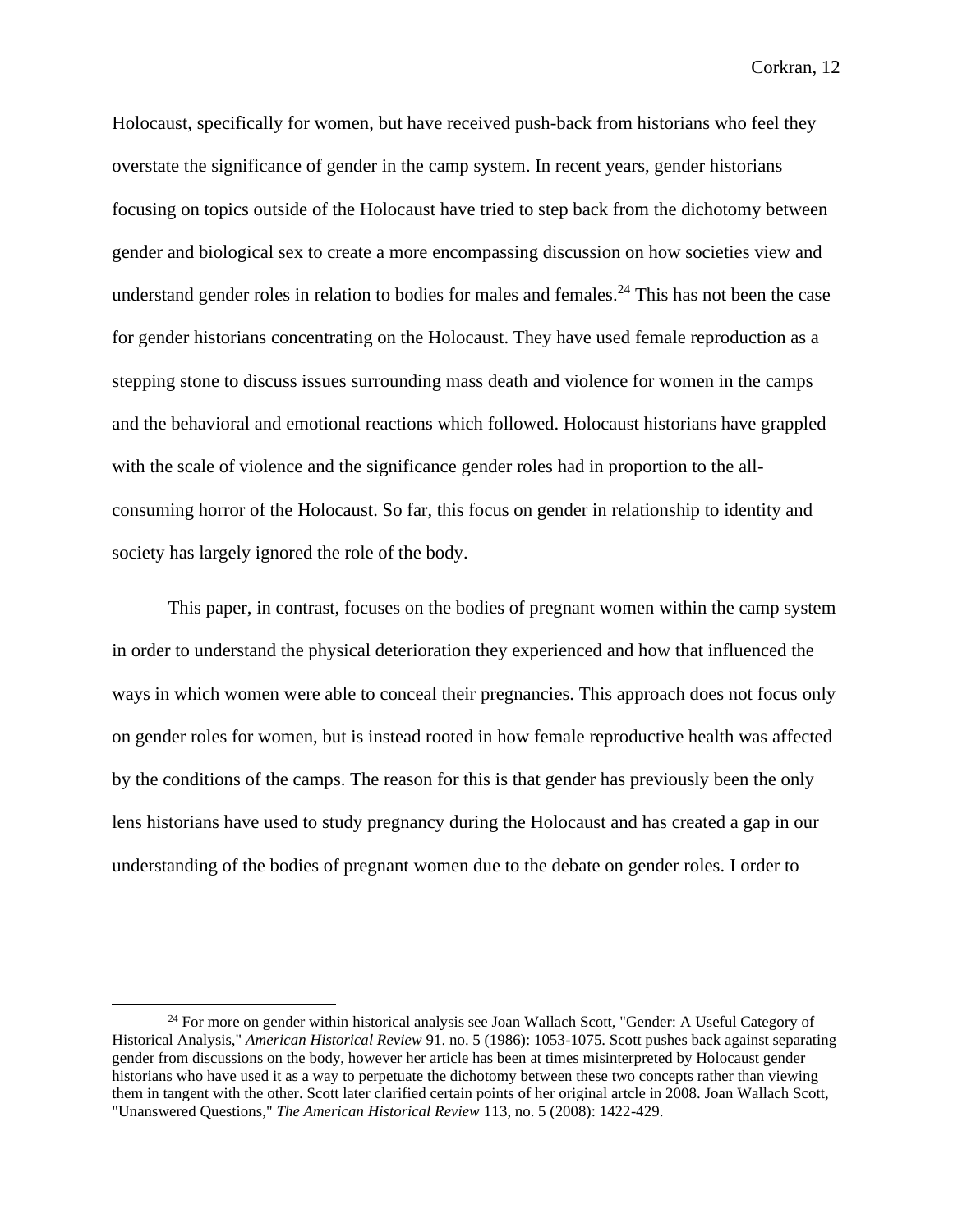analyze how the bodies of pregnant women influenced their experience in the concentration camps, I will first provide the context for the laws regulating reproduction in Nazi Germany.

#### **Laws on Reproduction**

The Nazi regime created a series of laws to control female reproductive health for German and Jewish women. The Nuremberg laws of 1933 and 1935 had strict regulations on so called "Blood purity," and "Aryan blood." The "Law for the Protection of Hereditary Health: July 14, 1933," stated in Article One that, "Anyone who suffers from an inheritable disease may be surgically sterilized if, in the judgement of medical science, it could be expected that his descendants will suffer from serious inherited mental or physical defects." <sup>25</sup> This law allowed for sterilization of people the Nazi regime viewed as physically or mentally "feeble," and opened the legal gate way for many members of Jewish populations to be sterilized.<sup>26</sup> Laws on sterilization and euthanasia were used to decrease populations that the Nazis viewed as a threat to their ideal "Aryan race."<sup>27</sup>

The "Law for the Protection of German Blood and Honor: September 15, 1935," created stricter legal regulations concerning reproduction for Jewish and German men and women. It stated, "Entirely convinced that the purity of German blood is essential to the further existence of the German people, and inspired by the uncompromising determination to safeguard the future of the German nation, the Reichstag has unanimously resolved upon the following law," then

 $25$  Law for the Protection of Hereditary Health: July 14, 1933.

<sup>26</sup> Law for the Protection of Hereditary Health: July 14, 1933.

<sup>27</sup> For more information on euthanasia and sterilization see Beverley Chalmers, *Birth, Sex, and Abuse: Women's voices Under Nazi Rule* (Grosvenor House Publishing, 2015), 23-41. For more information on the development of Nazi policies on race and reproduction see James Whitman, Hitler's American Model: The United States and the Making of Nazi Race Law (Princeton, 2017).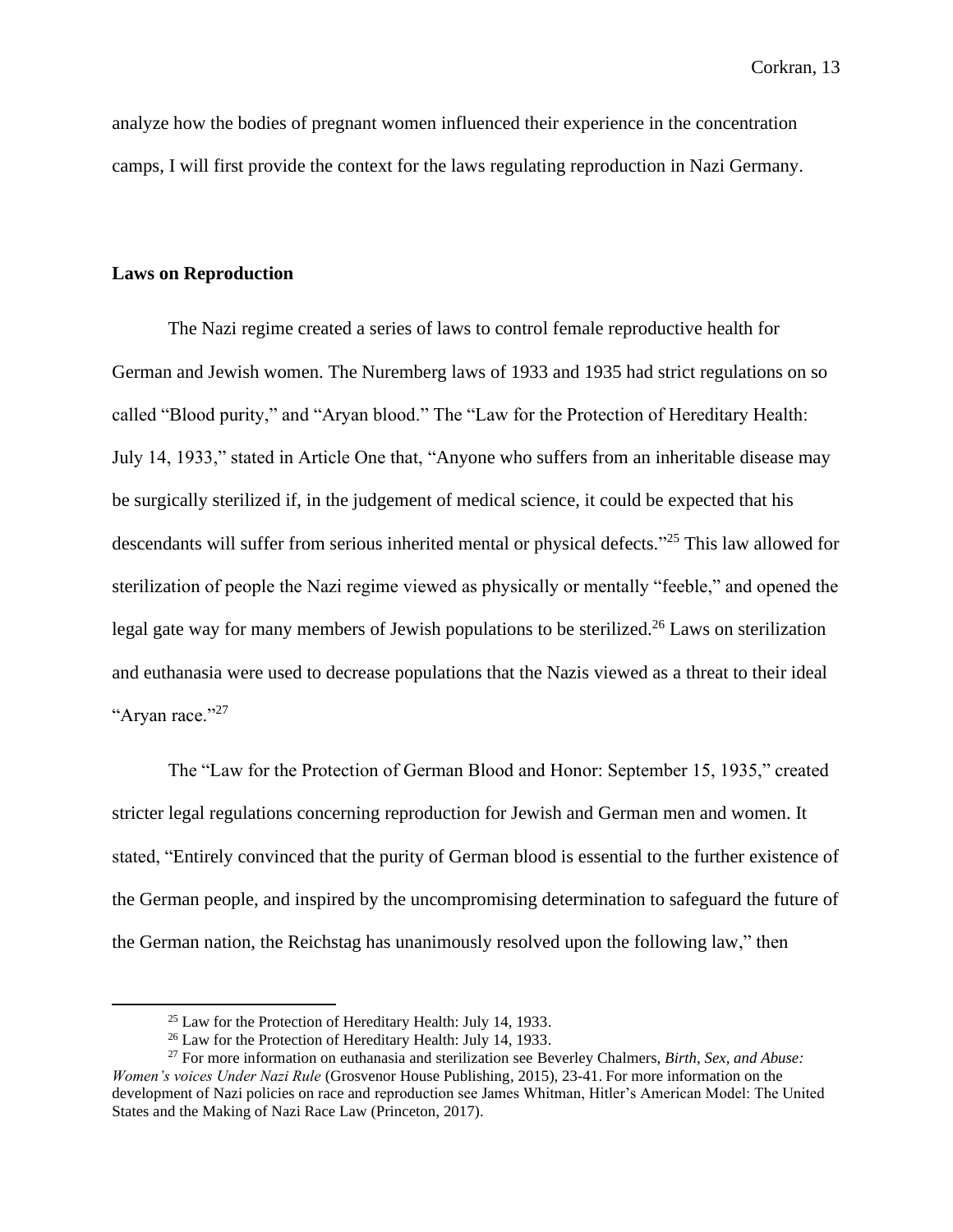proceeded to list regulations to eliminate Jews from having children with Germans.<sup>28</sup> Article One declared that, "Marriages between Jews and citizens of German or kindred blood are forbidden. Marriages concluded in defiance of this law are void, even if, for the purpose of evading this law, they were concluded abroad."<sup>29</sup> Article Two declared that, "Sexual relations outside marriage between Jews and nationals of German or kindred blood are forbidden."<sup>30</sup> To make sure that German women were not impregnated by Jewish men, Article Three declared that "Jews will not be permitted to employ female citizens of German or kindred blood as domestic servants."<sup>31</sup> The Nazis had created a series of propaganda images following Article Three, which portrayed Jewish men as rapists and a danger to German women. Finally, Article Five laid out the punishments for disobeying these laws: "A person who acts contrary to the prohibition of Section 1 will be punished with hard labor. A person who acts contrary to the prohibition of Section 2 will be punished with imprisonment or with hard labor."32

As Nazi eugenicists were trying to sterilize Jews and limit the births of Jewish children, they were actively encouraging pregnancies for German women for supposed national salvation. German women were encouraged to have many pregnancies with their German husbands, and it was illegal to have an abortion.<sup>33</sup> Hitler gave a speech in 1935 in which he depicted German women as having a national duty to reproduce. He contrasted German women with Soviet women and policies allowing for abortions in the Soviet Union during the 1920s.<sup>34</sup> He said, "The

<sup>&</sup>lt;sup>28</sup> Law for the Protection of German Blood and Honor: September 15, 1935.

 $29$  Law for the Protection of German Blood and Honor: September 15, 1935.

<sup>&</sup>lt;sup>30</sup> Law for the Protection of German Blood and Honor: September 15, 1935.

<sup>&</sup>lt;sup>31</sup> Law for the Protection of German Blood and Honor: September 15, 1935.

 $32$  Law for the Protection of German Blood and Honor: September 15, 1935.

<sup>&</sup>lt;sup>33</sup> "Between 1935 and 1940 there were only 14333 applications to terminate pregnancy and 9701 approvals. Under Nazi Germany abortion became illegal for the Aryan population, but was encouraged and freely available for Jewish women." Quote from https://weimarrepublicandnazigermany.weebly.com/investigation-1---comparisonwomen.html

<sup>&</sup>lt;sup>34</sup> For more information on Soviet policies towards abortion in the 1920's and Stalinist policies of the 1930s see Semashko, "People's Commissariat of Health, On the Protection of Women's Health" (text). *Seventeen*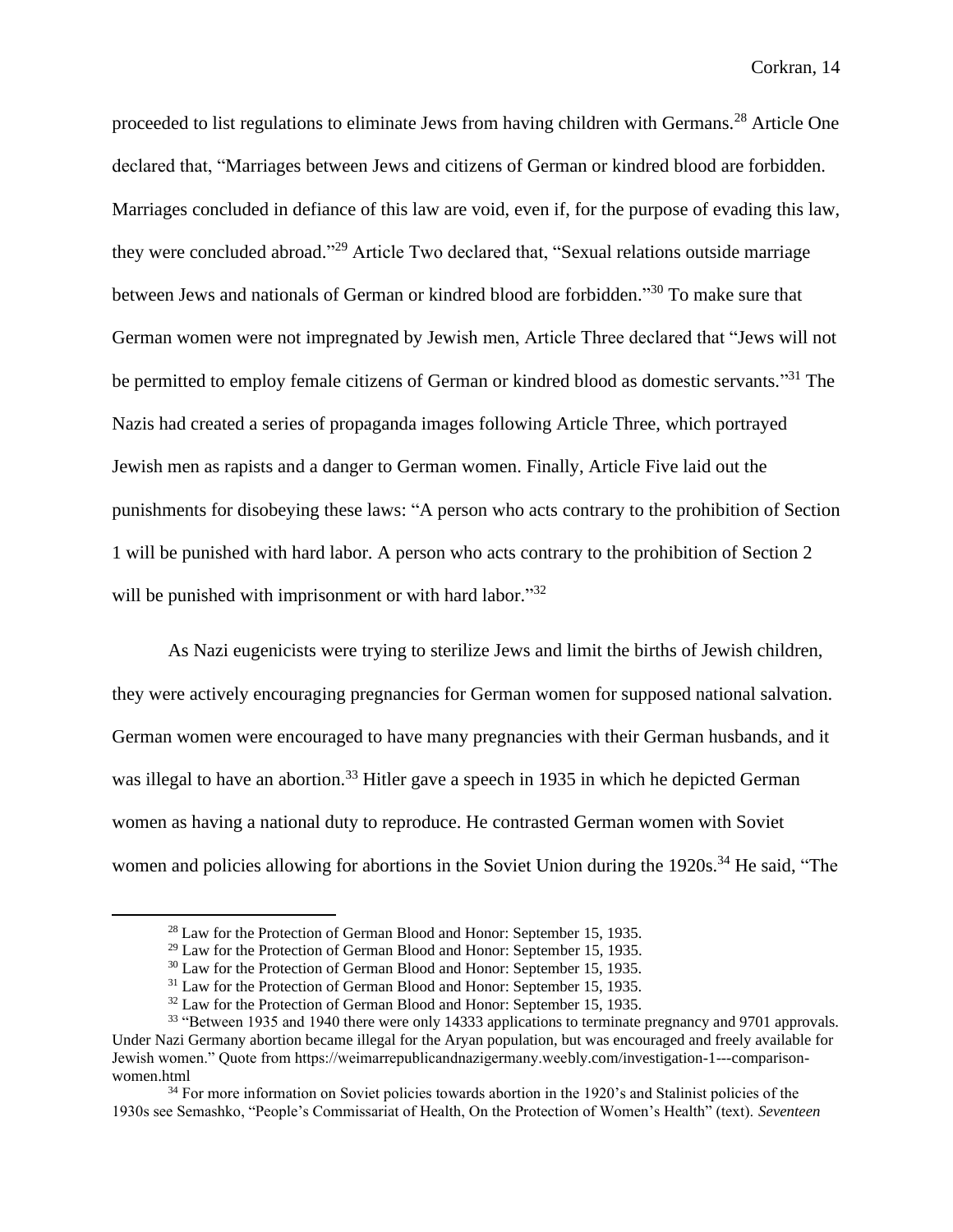granting of equal rights to women, which Marxism demands, in reality does not grant equal rights, it instead constitutes a deprivation of rights, since it draws women into realms of society where they are inferior. The woman has her own battlefield; with every child that she brings into the world, she fights her battle for the nation."<sup>35</sup>

These views on reproduction did not originate with Hitler, but instead had a longer history in Roman legal codes. Hitler adapted Roman ideology found in Augustinian legislations, which advocated reproduction as a way of increasing the empire's power.<sup>36</sup> Roman ideology surrounding reproduction became tethered to Christian religious theology which Hitler drew upon for his own political purposes.<sup>37</sup> This combination of Roman and Christian ideology was weaponized by Hitler to advance his nationalist agenda and build a third empire. German women who had multiple births were given the "Ehrenzeichen der Deutschen Mutter," which translates to the "Cross of Honor of the German Mother." This was a way for Hitler to link a traditional symbol for Christianity to his Nazi legislation on female reproduction. Rolf Wiggerhaus, a Nazi eugenicist, discussed "Kindersegen," a German word referring to women with children, as assets to the empire. Wiggerhaus said "The worth of a nation is shown in the willingness of its women to become valuable mothers. Germany must once again become a fertile land of mothers and children; the existence or non-existence of our people is decided solely by the mother."<sup>38</sup>

*Moments in Soviet History*. London: Gollancz, 1924; Alexandre Avdeev, Alain Blum, and Irina Troitskaya., "The History of Abortion Statistics in Russia and the USSR from 1900 to 1991," *Population: An English* Selection 7 (1995): 39-66. David Heer, "Abortion, Contraception, and Population Policy in the Soviet Union," *Demography* 2 (1965): 531-39. Susan Gross Solomon, "The Demographic Argument in Soviet Debates over the Legalization of Abortion in the 1920's," *Cahiers Du Monde Russe Et Soviétique* 33, no. 1 (1992): 59-81.

<sup>35</sup> Adolf Hitler (September, 1935) Speech.

<sup>36</sup> David Wheeler-Reed, *Regulating Sex in the Roman Empire: Ideology, the Bible, and the Early Christians* (Synkrisis. 2017) 1-39.

<sup>37</sup> David Wheeler-Reed, *Regulating Sex in the Roman Empire: Ideology, the Bible, and the Early Christians* (Synkrisis. 2017) 39-84.

<sup>38</sup> Quote found on "Alpha History." *Alpha History: Nazi Germany.* 

http://alphahistory.com/nazigermany/women-in-nazi-germany/ (accessed November 10, 2013).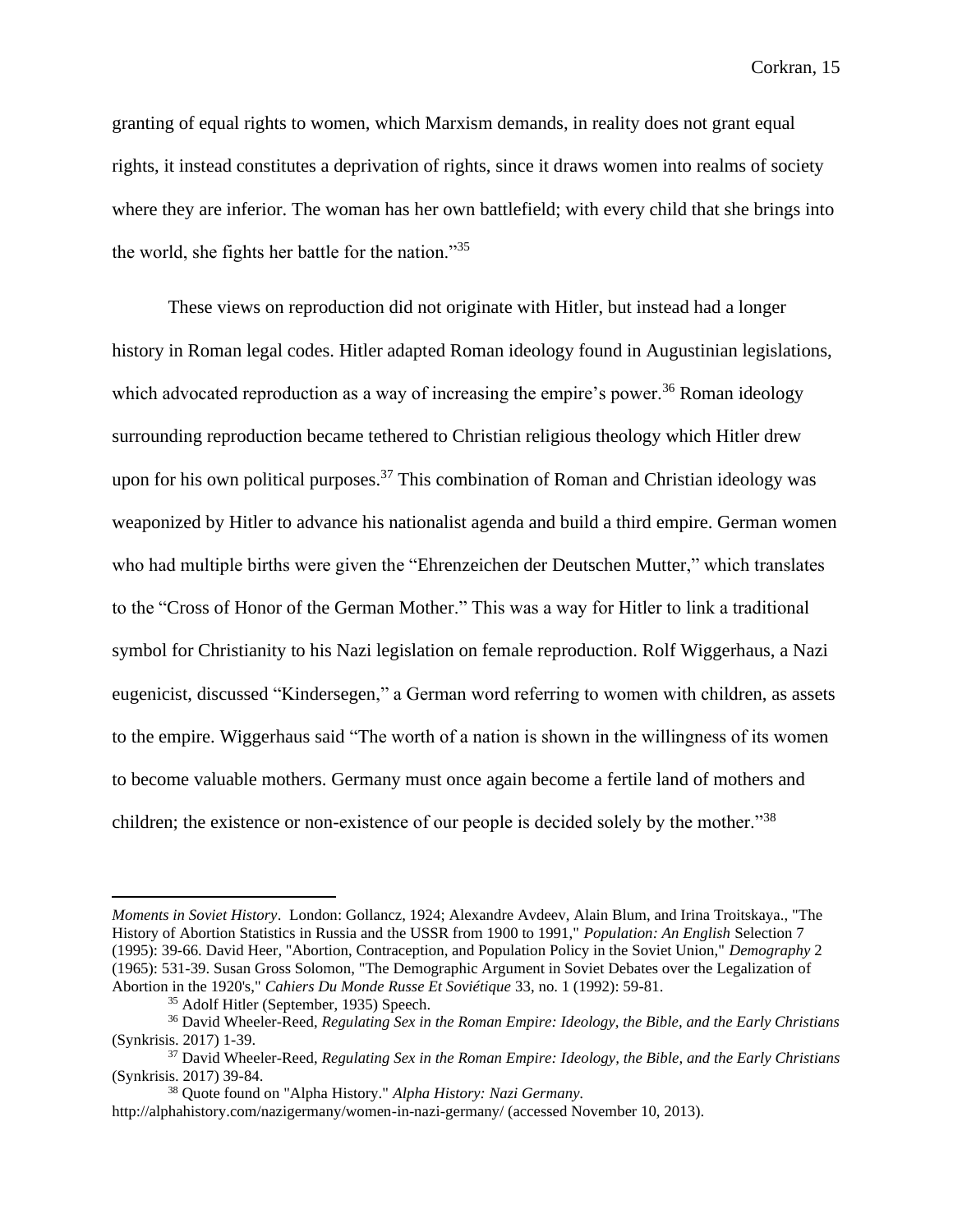The Nazis used laws on reproduction as a way of controlling populations. For German women, this meant increasing the number of births they had throughout their lifetime. For Jewish women, these laws were a form of enacting genocide through forced abortions and sterilizations. Holocaust historian James Glass writes, "No other genocide had its major impetus in the language of science, law, and administration of the society."<sup>39</sup> The Nazis created a legal basis for their genocide against Jewish populations in Europe. These laws on reproduction served as the legal foundation for forced abortions, sterilizations, and killings used throughout ghettos and in the concentration camp system. It is important to note that while these legal codes influenced the policies throughout the concentration camp system, the camps themselves had different methods of managing pregnancy for Jewish women. I will now examine the policies and experiences of pregnant women in transition, work, and death camps in order to highlight how each type of camp regulated female reproduction.

# **Ghettoization and Transition Camps: Theresienstadt**

Theresienstadt was a ghetto-camp hybrid located outside of the city of Prague and served a unique purpose for the Nazis as a family camp used for propaganda. Theresienstadt, also referred to as Terezin, was advertised as a home for the elderly and was marketed to Jewish families as an "end camp," meaning that families would not be sent further East from Theresienstadt. Being "sent East," was a constant fear for Jews living in central Europe, especially for those already relocated into ghettos. While the extent of the horror of the concentration camps was not yet known to many Jewish communities, the fear of deportation

<sup>39</sup> Chalmers, *Birth, Sex, and Abuse*, 23.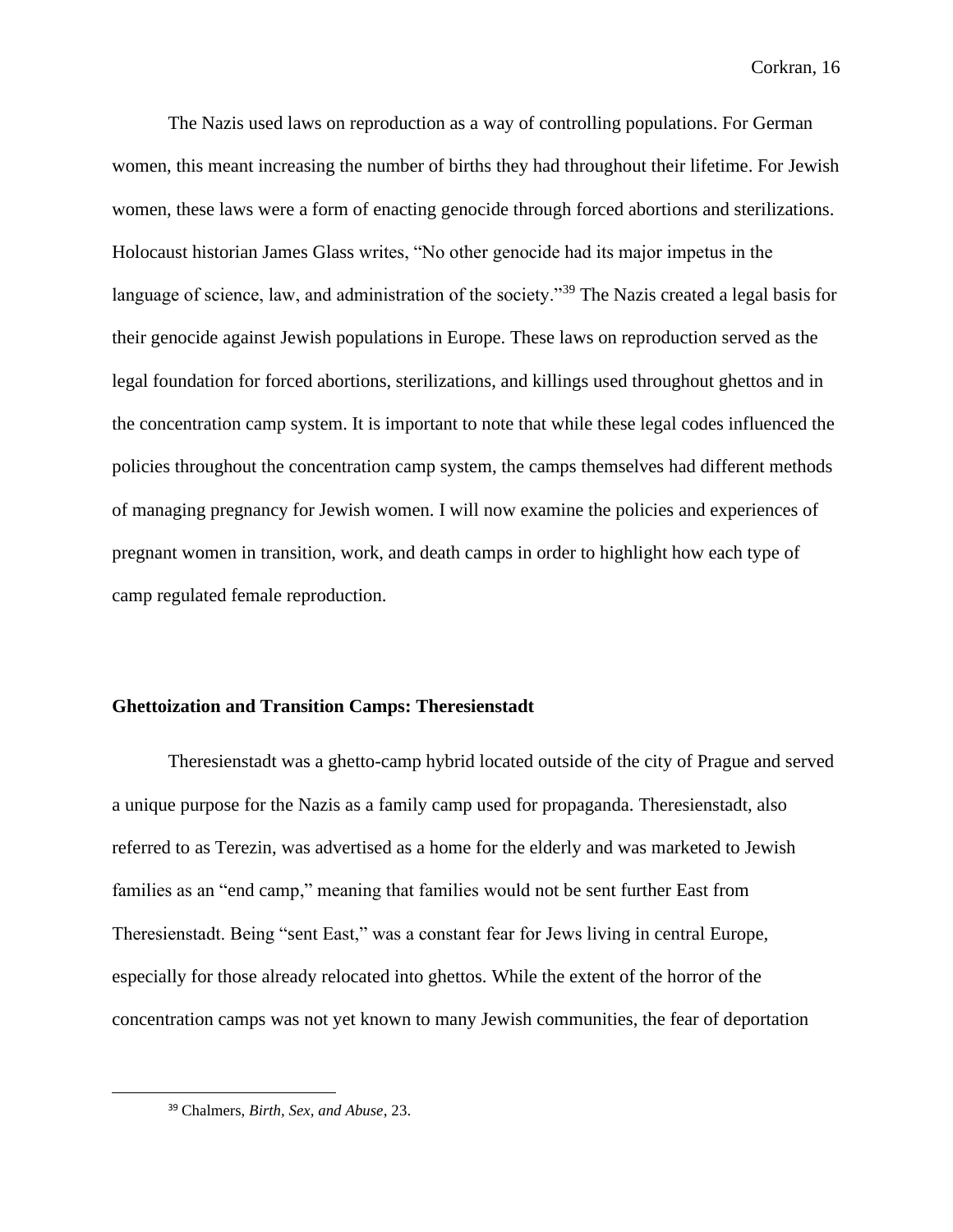was pervasive throughout ghettos. This made the promise of security and stability highly encouraging and resulted in families signing contracts to move to Theresienstadt to work, alongside those coming into the ghetto from Prague.<sup>40</sup> Theresienstadt was a walled off garrison town that provided the perfect setting for the Nazis to structure their camp. Conditions were crowded, with limited access to food and equipped medical facilities.<sup>41</sup> This home for the elderly, family camp, and ghetto was a site of misery and death for thousands.

The personal narrative of Anka Nathanova details her experience in Terezin while pregnant. Anka Nathanova was sent to Terezin in November, 1941, along with her husband and family.<sup>42</sup> Though Anka Nathanova was in the same camp as her husband, men and women were housed in separate barracks. Concentration camps had separate units for men and women in order to keep couples from having sexual intercourse to avoid pregnancy.<sup>43</sup> Occasional exceptions were made for camps with family sections. These sections had small spaces where families would be housed together to be used as propaganda for the Nazi regime to prove to the Red Cross that the camps were following international laws.<sup>44</sup> Anka Nathanova was separated from her husband and parents in the camp, but was able to find moments where she and her

<sup>40</sup> For documentary film on contracts and photographs of documents see Infobase, Film Distributor, and MVD. *Theresienstadt: Holocaust. Holocaust*. 2017.

<sup>41</sup> For medical provisions in Theresienstadt see Kateřina Horáčková, Ševčovičová, Andrea, Hrstka, Zdenek, Wichsová, Jana, and Zaviš, Monika, "Paediatrics in Theresienstadt Ghetto," *Central European Journal of Public Health* 28, no. 2 (2020): 155-60; Anna Hájková, "Medicine in Theresienstadt," *Social History of Medicine: The Journal of the Society for the Social History of Medicine* 33, no. 1 (2020): 79-105; Margalit Shlain, "Nursing in the Theresienstadt Ghetto," *Nashim: A Journal of Jewish Women's Studies & Gender Issues*, no. 36 (2020): 60-85; Ritvo and Plotkin, *Sisters in Sorrow,* Theresienstadt health care, 28-33, 64-70, 142; Matthew R Smallman-Raynor, and Cliff, Andrew D. "Theresienstadt: A Geographical Picture of Transports, Demography, and Communicable Disease in a Jewish Camp-Ghetto, 1941–45," *Social Science History* 44, no. 4 (2020): 615-39.

<sup>42</sup> Eva Clarke, "Against All Odds: Born in Mauthausen with Eva Clarke," *The Library Channe*l, July 2, 2018.

<sup>43</sup> Eva Clarke, "Against All Odds: Born in Mauthausen with Eva Clarke," *The Library Channe*l, July 2, 2018.

<sup>44</sup> For information on Family Camps see Shimon Adler, "Block 31: The Children's Block in the Family Camp at Birkenau," *Yad Vashem Studies* 24 (1994): 281-315; Judith Hemmendinger and Robert Krell, *The Children of Buchenwald: Child Survivors of the Holocaust and Their Post-war Lives* (Jerusalem: Gefen House, 2000); Ruth Schwertfeger, *Women of Theresienstadt: Voices from a Concentration Camp* (New York: Berg, 1989).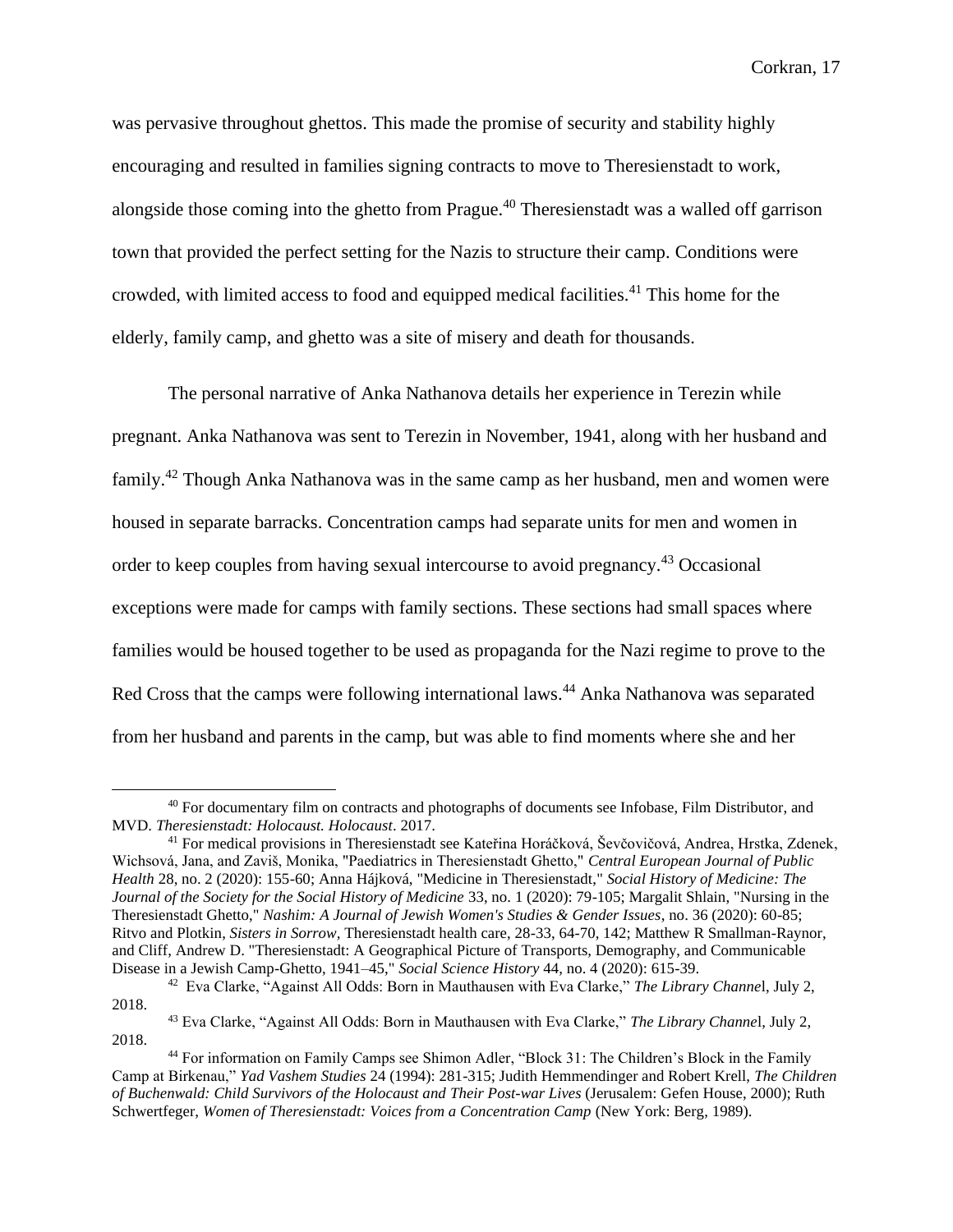husband could meet in secret and ultimately conceive their son. When asked by her daughter years later why she dared to take such a risk, she replied that, "It was one of the few pleasures left that kept us alive."<sup>45</sup>

Nathanova's pregnancy put her life at risk; Nazi policy considered a Jewish woman becoming pregnant within the ghettos and camp system a crime.<sup>46</sup> Anton Burger, the SS camp commandant of Theresienstadt, ordered that pregnancies be reported to his office.<sup>47</sup> Not only was becoming pregnant considered a crime, it was illegal to hide pregnancies in the camp; all pregnancies had to be reported. Pregnant women who were seven months along in their pregnancies would be forced to receive abortions and those further along would be made to sign legal documents agreeing to have their babies euthanized after birth.<sup>48</sup> The Nazi officials at Theresienstadt would not murder the mothers, but instead used abortions and committed infanticide after women gave birth. This allowed for the women to continue to provide forced labor for the Nazis in the ghettos.

These regulations raise the following question: How did Jewish couples react to the laws regarding sex and pregnancy during ghettoization as part of the initial stages of entering the camp system? Some women had decided with their partners that they would abstain from sexual intercourse or use birth control in order to avoid pregnancy and the dangers that would accompany caring for children in a ghetto or camp.<sup>49</sup> Birth control was limited, but effective, for Jewish families in managing the birth rates of children and family planning.<sup>50</sup> Nazi officials

<sup>45</sup> Anka Bergman and Eva Clarke, interview by Emily Davis, *The Baby Born in a Concentration Camp*, BBC One, April 19, 2011.

<sup>46</sup> Wendy Holden, *Born Survivors: Three Young Mothers and Their Extraordinary Story of Courage, Defiance, and Hop*e (New York: Harper Collins, 2015) 106.

<sup>47</sup> Holden, *Born Survivors,* 107.

<sup>48</sup> Holden, *Born Survivors,* 107-108.

<sup>49</sup> Ofer and Weitzman, *Women in the Holocaust,* birth control: 29, 30.

<sup>50</sup> Ofer and Weitzman, *Women in the Holocaust,* birth rates: 29, 30.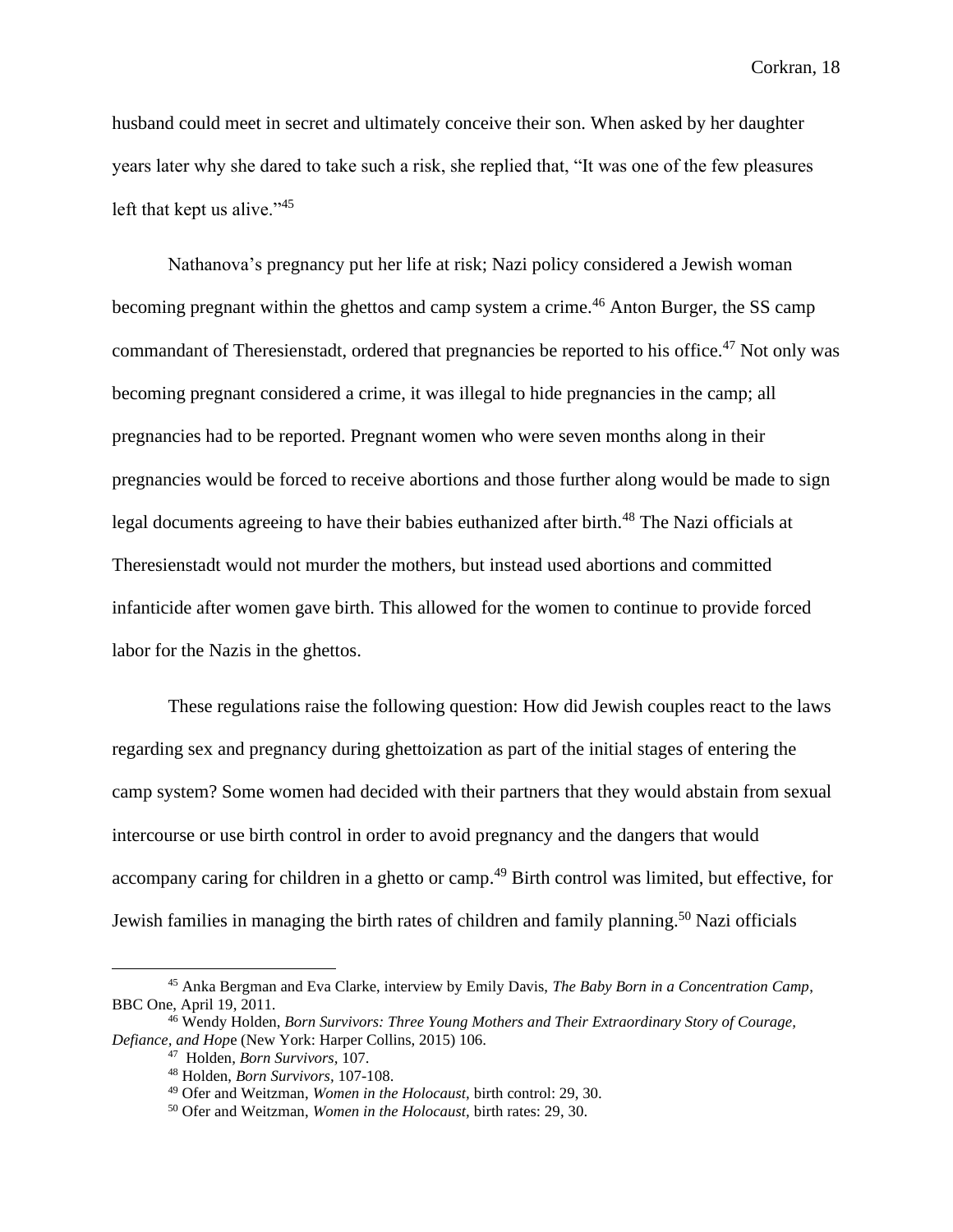encouraged lectures on birth control in ghettos by Jewish doctors and, at times, distributed birth control as a means of controlling the Jewish population they had imprisoned.<sup>51</sup> Oskar Rosenfeld, a survivor of the Lodz ghetto, kept a diary where he recorded how couples abstained from sex or lost their sexual desires all together. In fragmented sentences, he wrote, "Women without periods, complete death of the erotic, especially among the Western Jews, thus no marriages… Lovemaking has on the whole withered away."<sup>52</sup>

The other approach couples had was to seek comfort and intimacy during this period in which their fate was unknown, just as Nathanova had done.<sup>53</sup> This should not be treated as a form of willful carelessness, but rather a form of coping with the traumatic situation couples found themselves in. While the SS had made marriages in ghettos illegal as a way of limiting pregnancies, there were couples who married in secret and engaged in sexual intercourse with their partner.<sup>54</sup> Sex became a way for couples to express love, hope, and desire during this period of uncertainty and unrest. Some couples viewed the risks involved with intercourse to be relatively low with the end of the war approaching. This was a way for couples to express their hope that liberation would arrive before the pregnancies reached the ninth month.

Another element to consider when studying pregnancy in ghettos was the risk of forced prostitution, sexual slavery, and sexual assault on women in ghettos and hybrid camps.<sup>55</sup> Sexual

<sup>51</sup> Ofer and Weitzman, *Women in the Holocaust,* birth control: 29, 30.

<sup>52</sup> Chalmers, *Birth, Sex, and Abuse*, 69

<sup>53</sup> Holden, *Born Survivors,* 27.

<sup>54</sup> Chalmers, *Birth, Sex, and Abuse*, 68

<sup>&</sup>lt;sup>55</sup> For information on forced prostitution, sexual acts, and sexual assault to women in ghettos, see Anna Hájková, "Sexual Barter in Times of Genocide: Negotiating the Sexual Economy of the Theresienstadt Ghetto," *Journal of Women in Culture and Society* 38 no. 3 (2013): 503-533; Katarzyna Person "Sexual Violence during the Holocaust: The Case of Forced Prostitution in the Warsaw Ghetto," *Shofar* 33, no. 2 (2015): 103-21; Ofer and Weitzman, *Women in the Holocaust,* on sexual violence 7-8, 270, 290-92, 332-333, 336, 340-42, 346; on prostitution in ghettos see page 163. Diane M. Plotkin, *Sisters in Sorrow: Voices of Care in the Holocaust* (College Station: Texas A&M University Press, 1998) on sexual violence see 6, 7, 133; on prostitution see 17-18, 190.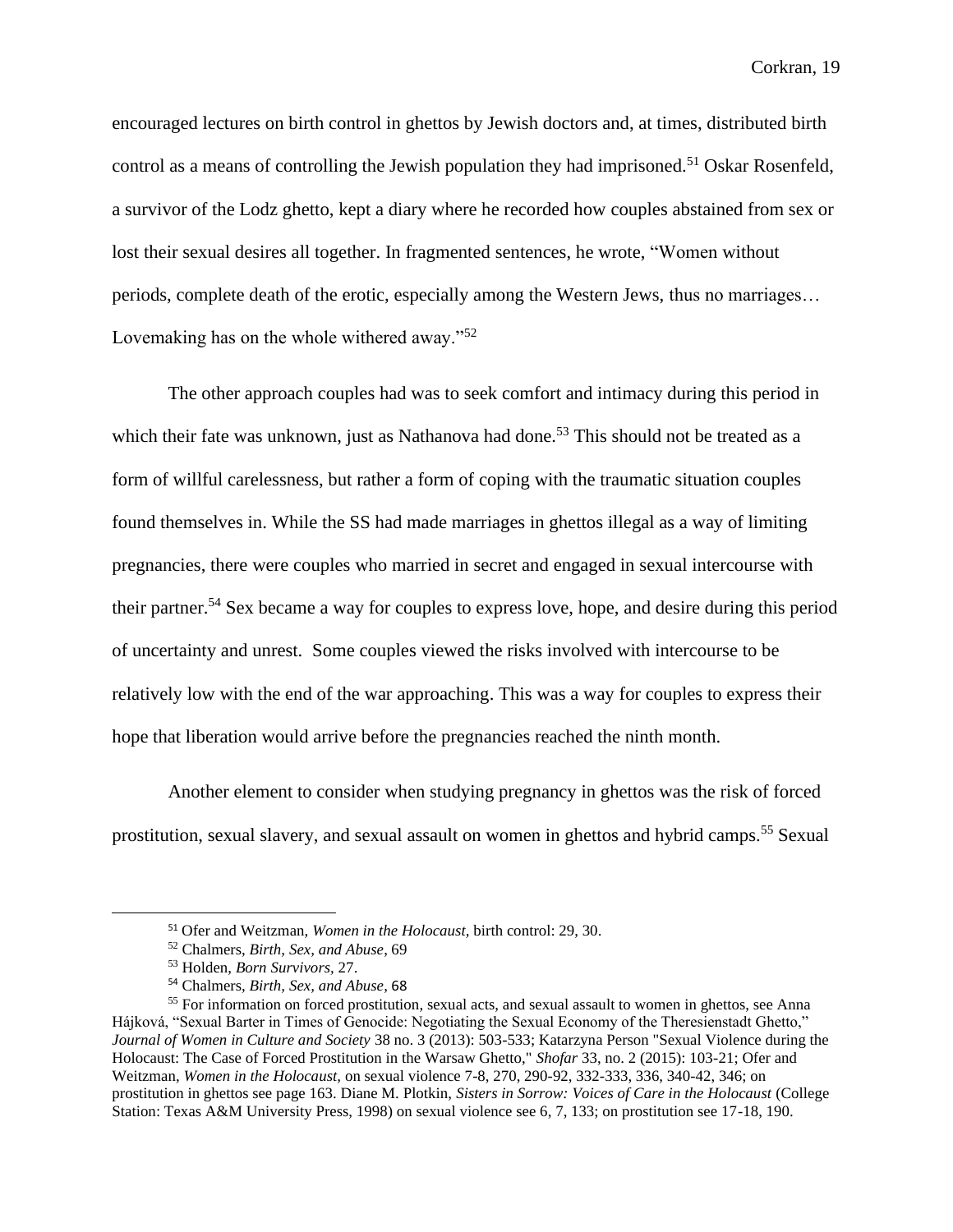violence against females carried the risk of becoming pregnant. Sexual barter was part of a larger sexual economy in Theresienstadt between inmates and the SS as a way of securing resources.<sup>56</sup> Sex was also used as a method of survival for women in ghettos who were desperate for resources for themselves and their families. There were brothels where Jewish women were forced into prostitution and sexual assaulted. Additionally, sexual violence was used as acts of oppression, supremacy, and warfare by the Nazis.<sup>57</sup> The SS guards in charge of the ghettos would often inflicted sex-based violence on Jewish women with impunity.

If a woman became pregnant in a ghetto or transition camp, either by consensual sex or rape, they would likely face five possible outcomes: miscarriage, abortion, childbirth, euthanasia of the child, or death of both mother and child. Miscarriages in ghettos are difficult to analyze because there is very little data available to historians regarding their frequency. The conditions of ghettos and transition camps were horrendous, with very little food and sanitation, which could have contributed to an increased chance in a pregnancy ending in a miscarriage. A comparative case study is the Dutch Famine of 1945, when malnutrition led to increased prenatal health risks and complications.<sup>58</sup> This was because of the starvation women experienced, which

<sup>56</sup> Anna Hájková, "Sexual Barter in Times of Genocide: Negotiating the Sexual Economy of the Theresienstadt Ghetto," *Journal of Women in Culture and Society* 38 no. 3 (2013): 503-533

<sup>57</sup> For more information on brothels in ghettos see Chalmers, *Birth, Sex, and Abuse*, 116.

<sup>&</sup>lt;sup>58</sup> For sources on the effects of starvation on pregnancy in case studies on the Dutch Famine of 1945 see Veenendaal MV, Painter RC, de Rooij SR, Bossuyt PM, van der Post JA, Gluckman PD, Hanson MA, Roseboom TJ. "Transgenerational effects of prenatal exposure to the 1944-45 Dutch famine," *BJOG* 5 (2013): 548-53; Stein AD, Lumey LH., "The Relationship Between Maternal and Offspring Birth Weights after Maternal Prenatal Famine Exposure: the Dutch Famine Birth Cohort Study," *Journal of Human Biology* 72 (2000): 641-54; Rooij SR, Veenendaal MV, Räikkönen K, Roseboom TJ. "Personality and Stress Appraisal in Adults Prenatally Exposed to the Dutch Famine," *Early Human Development* 88 (2012 May): 321-5.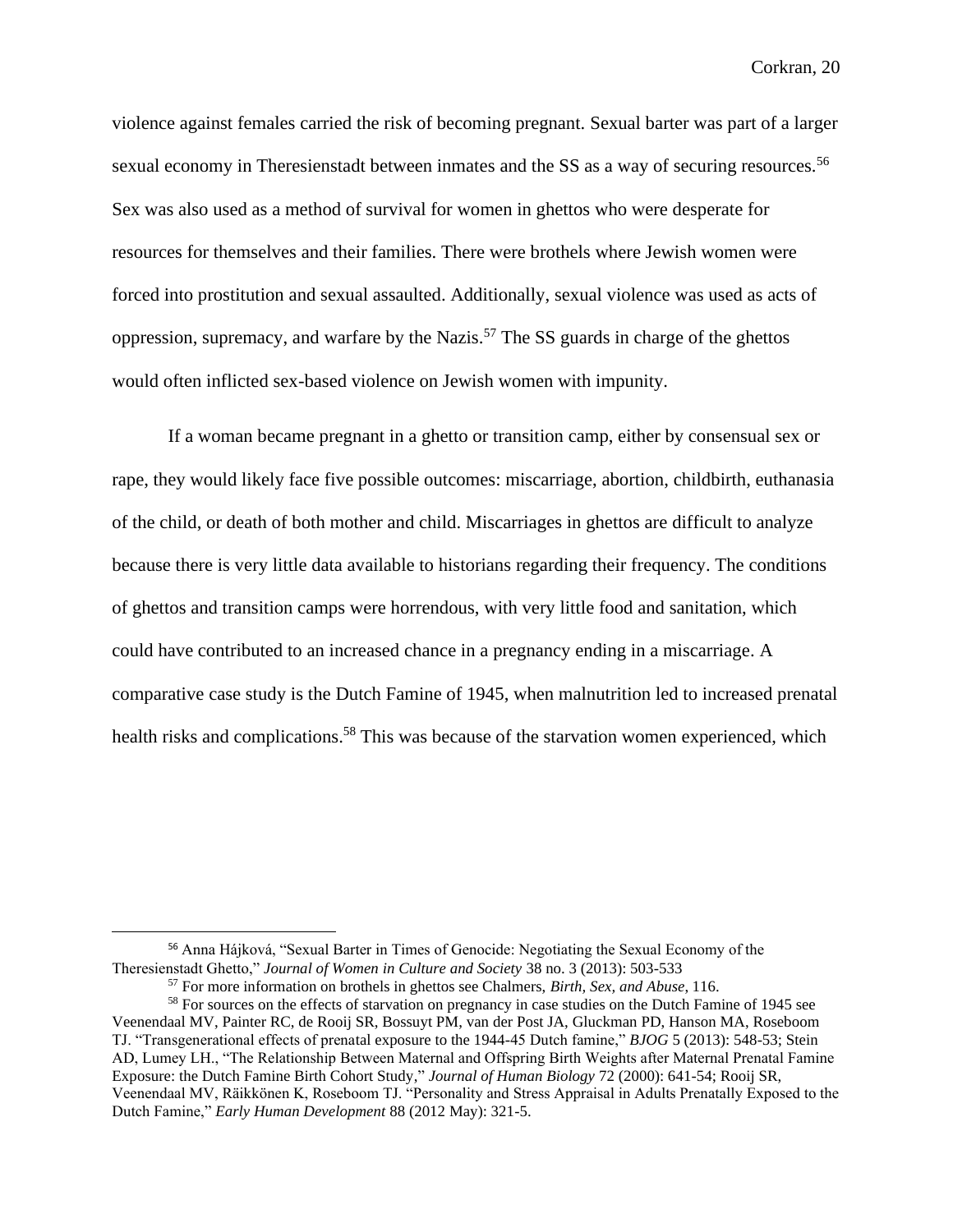impacted their ability to reproduce. It is difficult for starved bodies to become or maintain a healthy pregnancy.<sup>59</sup>

Primary sources from women who survived ghettoization and the camp system tend to discuss the long-term impact the conditions could potentially have on their reproductive health and future pregnancies, with the fear of miscarriage or infertility.<sup>60</sup> Menstruation for females in ghettos tended to become irregular, lighter, and sometimes stop altogether.<sup>61</sup> The cessation of a menstrual period is referred to as amenorrhea. The rise in cases of amenorrhea raised concern for Jewish women about their ability to become pregnant, maintain a pregnancy, and have children after the war. Amenorrhea also caused panic for women who saw the loss of their period as a sign that they were pregnant and had to be told by doctors in the ghetto that they had instead lost their period without becoming pregnant.<sup>62</sup>

Women did become pregnant in Theresienstadt. As previously mentioned, the SS camp commandant Burger ordered pregnancies in Theresienstadt to be reported and for the women to receive abortions. Abortions fell into two categories. The first were forced abortions that Nazis made Jewish women receive. The second, were abortions that inmates preformed in secret to save the lives of women within the concentration camps.<sup>63</sup> As women became further entrapped within the camp system, abortions were often performed by other inmates in secret. The

<sup>59</sup> For more information on medical research into pregnancy and starvation see Roseboom TJ, Painter RC, van Abeelen AF, Veenendaal MV, de Rooij SR. "Hungry in the Womb: What are the Consequences? Lessons from the Dutch Famine," *Maturitas* (2012): 141-5.

<sup>60</sup> For long term health impact on pregnancy see survivor narratives in Ofer and Weitzman, *Women in the Holocaust,* 354, 355-57, 364-66, 371-74.

<sup>61</sup> Ofer and Weitzman, *Women in the Holocaust,* (menstruation cessation) 298, 315, 370. Diane M. Plotkin, *Sisters in Sorrow,* (menstruation supplies) 94, 213; (cessation) 42, 214, 250; (nutrition and menstruation) 15.

<sup>62</sup> Chalmers, *Birth, Sex, and Abuse*, 71

<sup>&</sup>lt;sup>63</sup> For more information on forced abortions by the SS and secret abortions by inmates, see the discussion in Sonja M. Hedgepeth and Rochelle G. Saidel, *Sexual Violence Against Jewish Women During the Holocaust* (Brandeis University Press, Waltham: Massachusetts, 2010) 156-175.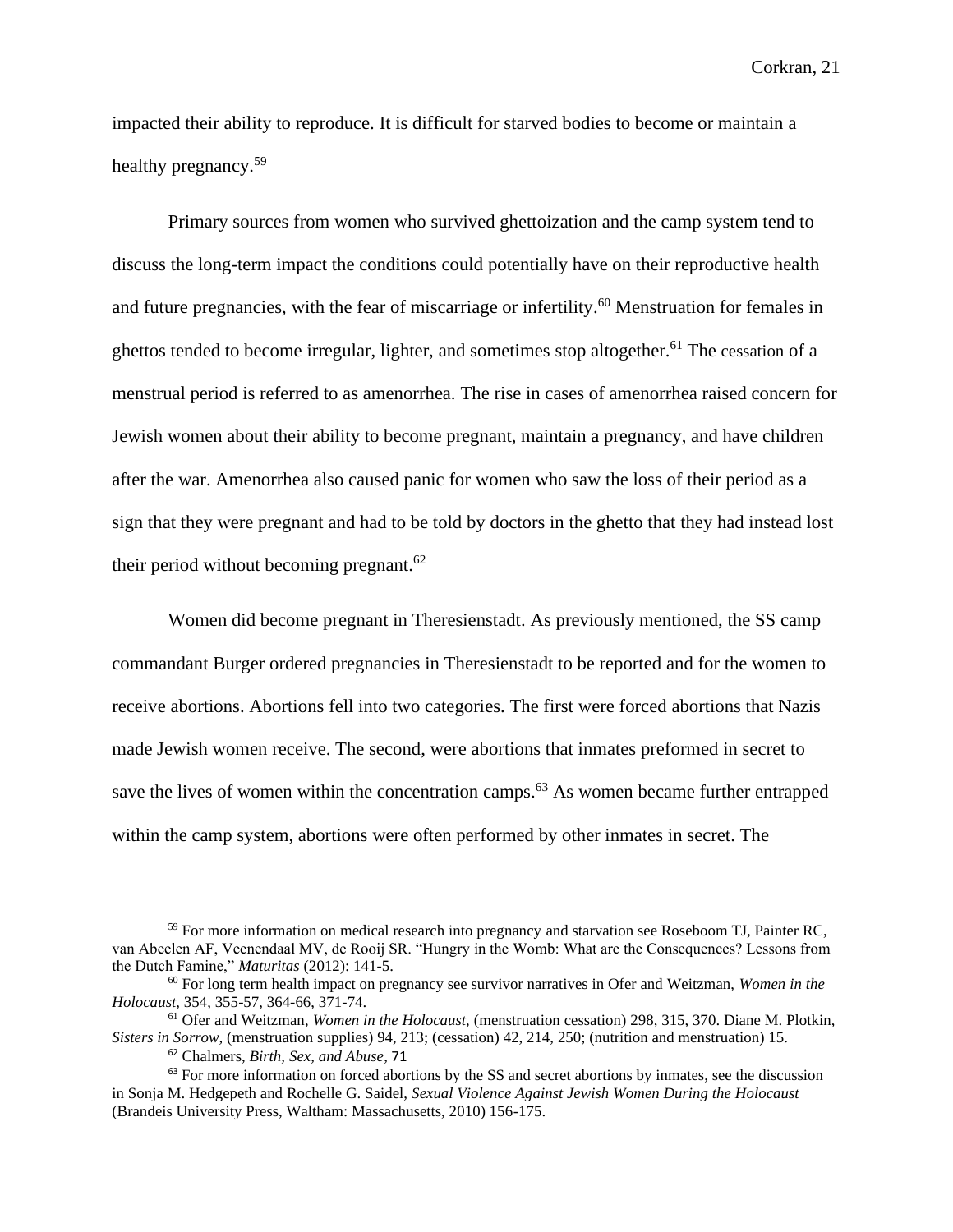abortions were used to try and prevent pregnant women from being killed. Forced abortions were compulsory for women in ghettos, transition camps, and as forced laborers in Germany because the Nazis wanted to keep these women alive to provide labor, but did not want them to have children. All doctors in ghettos were under orders from the SS to perform abortions should they discover a Jewish woman was pregnant.<sup>64</sup> Abortions in Theresienstadt were compulsory by 1943 and women who gave birth in secret were ordered onto transports to death camps. <sup>65</sup> Lack of compliance with the order resulted in death for the woman, infant, and at times the entire family.<sup>66</sup>

Gynecological practices within ghettos were ordered to perform abortions on pregnant women the SS arrested.<sup>67</sup> Data from the Vilna ghetto shows that around 257 women were hospitalized for abortions in 1942.<sup>68</sup> Dr. Moshe Figenberg, who operated a gynecological practice in the Vilna ghetto, testified in the trial of SS guard Martin Weiss about the conditions facing women in the Vilna ghetto. "Because the death penalty loomed over any woman who gave birth in the ghetto, the women's department in the hospital where I worked was loaded down with abortion cases."<sup>69</sup> Amenorrhea, as a result of starvation in ghettos, led many women to believe they could not become pregnant, but there were cases of women who had pregnancies after they had lost the ability to menstruate.<sup>70</sup> Dr. Aharon Peretz, a gynecologist in the Kovno ghetto, described how women, who became pregnant after the loss of their periods, were forced to receive abortions.<sup>71</sup> This raised the issue of whether or not doctors could force Jewish women

<sup>64</sup> Chalmers, *Birth, Sex, and Abuse*, 43-50.

<sup>65</sup> Holden, *Born Survivors,* 106-7.

<sup>66</sup> Chalmers, *Birth, Sex, and Abuse*, 72-3

<sup>67</sup> Dalia Ofer and Lenore J. Weitzman, "Women in the Holocaust," *Encyclopedia of Jewish Women*.

<sup>68</sup> Dalia Ofer and Lenore J. Weitzman, "Women in the Holocaust," *Encyclopedia of Jewish Women*.

<sup>69</sup> Chalmers, *Birth, Sex, and Abuse*, 74.

<sup>70</sup> Chalmers, *Birth, Sex, and Abuse*, 74.

<sup>71</sup> Chalmers, *Birth, Sex, and Abuse*, 74.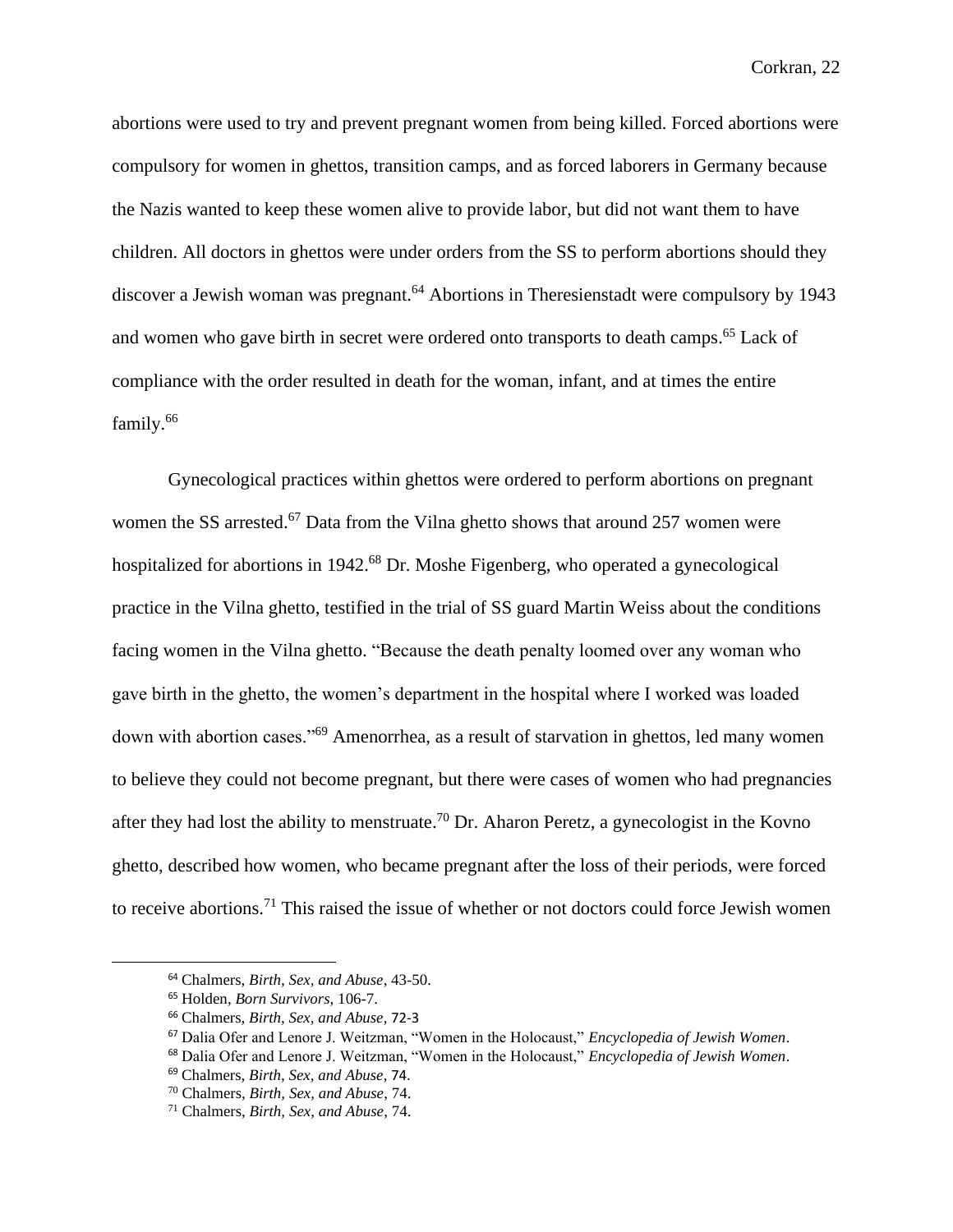in ghettos to have abortions. Forced abortions were a form of sexual assault against Jewish women and required a medical instrument to be inserted into a woman's uterus through her vagina without her concent. Leaders in the Shavli Judenrat, a Jewish ghetto council debated this matter in 1943; their moral dilemma played out in the notes from the meeting.

There was a birth recently in Kovno and all members of the family were shot and killed. Can the pregnant woman be forced to have abortions performed? There are about 20 pregnant women in the ghetto, most of them in the first few months, but some who are already in the fourth or fifth month and one even in the eighth month. Only two of the pregnant women refuse to have an abortion… They must be persuaded to have an abortion. They must be told what happened in Kovno and Riga… be warned in the presence of the doctor and a representative of the Delegation, and the full danger that waits them be explained… How can one preform an abortion on a woman who has already reached the eight months of her pregnancy? And what will happen if despite everything the child is born alive? Shall we kill it? Very difficult in a case like this for no doctor will take upon himself the responsibility of killing a live child… perhaps we should let the child be born and give it to a Christian? … We cannot allow the child to be born because we are required to report every case of a birth.<sup>72</sup>

This raised the discussion on how abortion was viewed by the Jewish councils and the religious ramifications for Jews living in the ghettos. Rabbi Oshry was in the Kovno ghetto and advocated for abortion as a way of saving the life of the mother in the face of death to both mother and child.<sup>73</sup> Pregnancy, abortion, and childbirth in the ghettos created dangers that pressured Jewish Councils and Rabbis toward adapting Jewish Law to try and save the lives of women. For example, under Jewish Law corpses were not allowed to be defiled, but when a pregnant woman was shot by the SS this law had to be adapted by Rabbi Oshry for the doctor to perform a caesarean on her corpse to save the baby.<sup>74</sup> This also raised questions about doctors performing caesarean's on women close to death who would not survive the operation. Who should they save, the mother or the child? Jewish councils had to make decisions that challenged

<sup>72</sup> As cited in Chalmers, *Birth, Sex, and Abuse*, 73.

<sup>73</sup> Chalmers, *Birth, Sex, and Abuse*, 74-5.

<sup>74</sup> Chalmers, *Birth, Sex, and Abuse*, 74-5.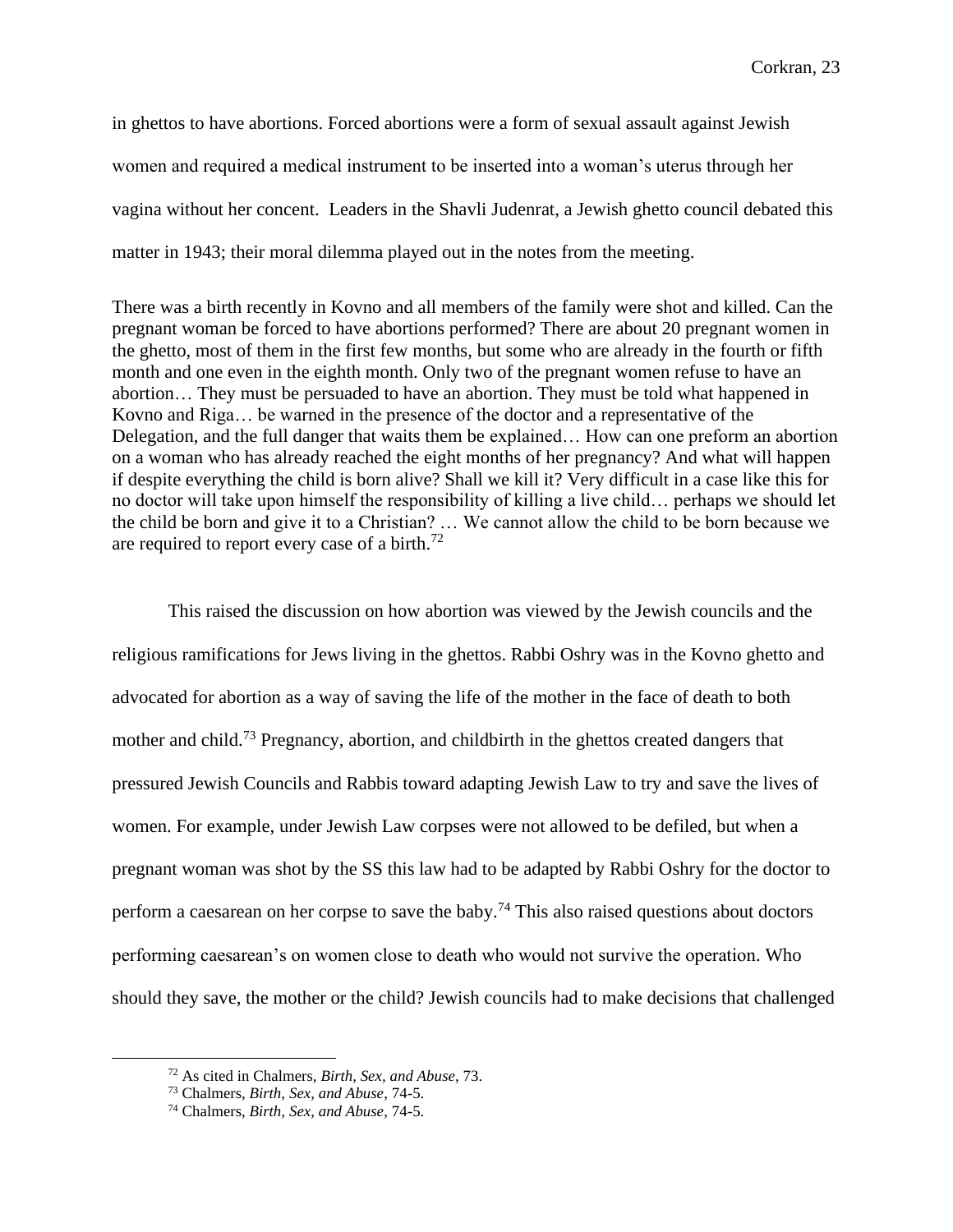their religious beliefs in order to try and save as many women as they could. This resulted in an increased number of Jewish doctors aiding in forced abortions to try and save the life of the mother.

Forced abortions were not only used during ghettoization and in transition camps, forced laborers coming from Eastern Europe to Germany were also made to have abortions if they became pregnant. Elizabeth R. Baer's and Myrna Goldenberg's work, *Experience and Expression: Women, the Nazis, and the Holocaust* examines pregnancy and abortion for forced laborers under Nazi rule. There are larger bases of personal narratives which detail the experiences of female forced laborers who were made to have abortions. Their narratives provide historians with an avenue to explore abortions outside the camp system. Forced laborers living in Germany were targets of violence, and women experienced the majority of sex-based violence and rape that carried the risk of pregnancy.<sup>75</sup> Because of the "Law for the Protection of German" Blood and Honor: September 15, 1935" discussed earlier, the pregnancies of forced laborers were also subject to forced abortions under the same legal regulations that Jewish women in ghettos faced.

For Jewish women who managed to escape forced abortions and gave birth in ghettos, there was still the risk of death for the mother and infant. Babies were taken from mothers and killed by the SS when discovered. Women were sometimes killed immediately after they delivered or sent on transports East to death camps. In one case, an infant delivered by caesarean after the SS shot the mother was killed when the Nazi officers of the ghetto realized the baby had survived.<sup>76</sup> In another instance, Macha Rolnikas, a 14-year-old girl living in the Vilna ghetto in

<sup>75</sup> Baer and Goldenberg, *Experience and Expression,* 48, 54, 78-84, 262.

<sup>76</sup> Chalmers, *Birth, Sex, and Abuse*, 74-5.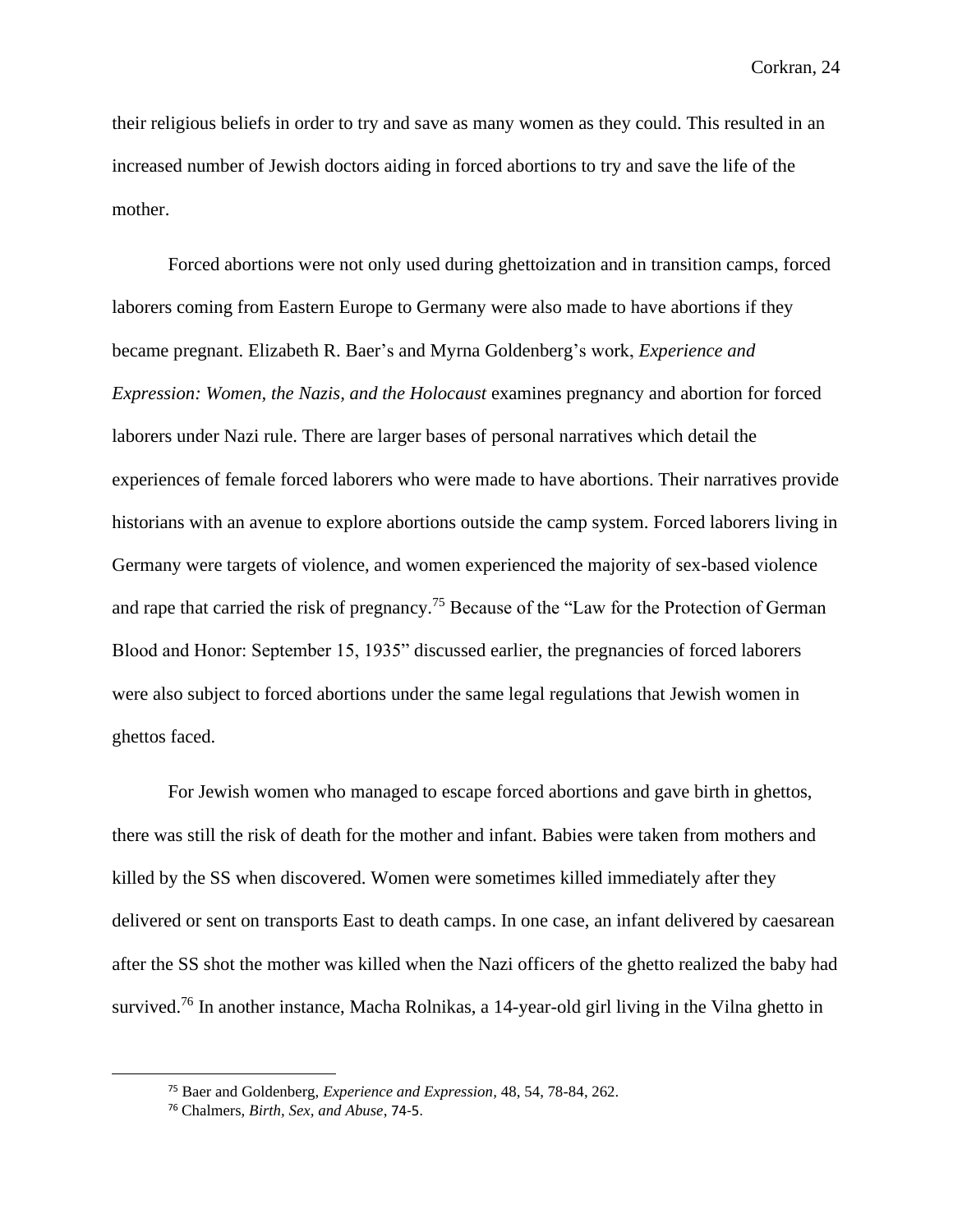1941, wrote in her diary that she saw a pregnant woman crawling in the street in labor. She recounted how the woman screamed when she experienced contractions and died after giving birth due to the lack of medical aid.

All night long, rolled up like a ball, exhausted, full of pain, she felt the approaching delivery. She continues to advance on all fours. She flops down in the middle of the street, very close to the entrance of the ghetto, crawls to the sidewalk so as not to get run over. She won't ever get up again. She turns over and over in pain, in a kind of convulsion, writhing like a snake. She startles and death comes to interrupt her anguish at the same moment as her little girl comes to this world of pain and shadows. She is found next to her and is taken into the ghetto and named Ghettala. Poor little girl.<sup>77</sup>

Theresienstadt had pregnant women who miscarried, received forced abortions, and gave birth. Nathanova, who was pregnant in Theresienstadt, managed to still be excited about her pregnancy and hopeful that news of the Allies' advances and the uprising in the Warsaw ghetto were signs of the war's end approaching.<sup>78</sup> She had limited access to the food and nutrition that she needed, but even without prenatal care she was able to maintain her pregnancy. Her stomach had started to swell and at four and a half moths she felt her baby kick for the first time.<sup>79</sup> In an interview she gave she recalled the joy she felt while working and that she told the other women, "It started moving!"<sup>80</sup> However, when the SS camp commandant found out she was several months pregnant, he ordered her baby to be euthanized after birth.<sup>81</sup> When it was explained to Nathanova that she, as well as four other women, had to sign a document that legally authorized the Nazis to murder her baby after the birth, she nearly fainted from the horror.<sup>82</sup>

<sup>77</sup> Laurel Holliday, Children in the Holocaust and World War II: Their Secret Diaries (New York: Pocket Books, 1995), 187-8.

<sup>78</sup> Holden, *Born Survivors,* 107.

<sup>79</sup> Holden, *Born Survivors,* 107.

<sup>80</sup> Holden, *Born Survivors,* 107.

<sup>81</sup> Holden, *Born Survivors,* 108.

<sup>82</sup> Holden, *Born Survivors,* 108.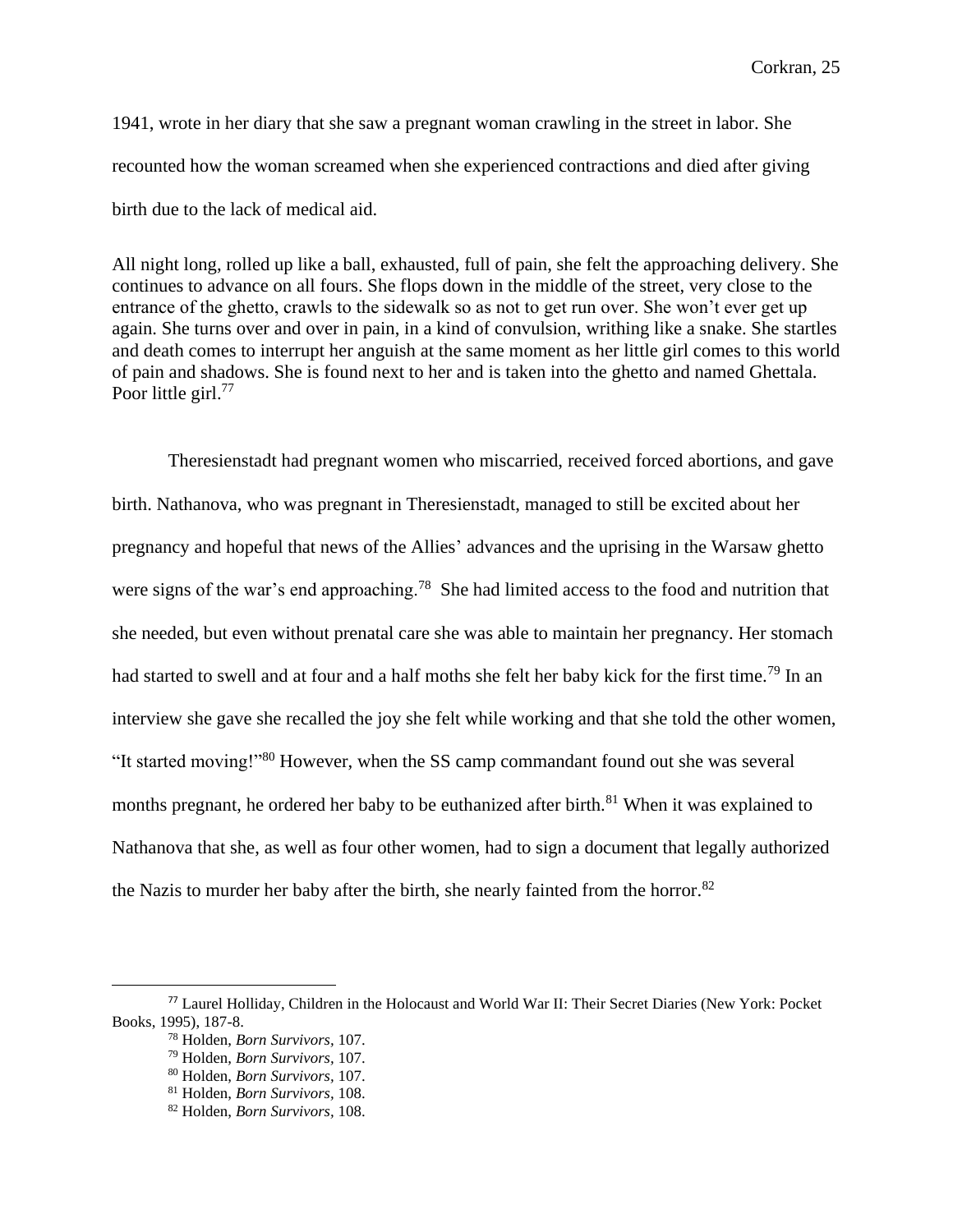Theresienstadt had a hospital and infant shelter in place, but did not want women to become pregnant or give birth. The purpose of the camp was to serve as a source of propaganda for Germans as well as an international audience through the medium of film.<sup>83</sup> The depictions of Theresienstadt in these propaganda films was meant to pacify the audience and crush rumors of the genocide against Jewish populations. Because Theresienstadt was the site of Nazi propaganda, the ghetto-camp hybrid had medical units to show to the Red Cross. Dr. Bimko, a Jewish doctor sent to Theresienstadt, ran a care center for children in the camp and was able to provide medical aid.<sup>84</sup> The medical units had only basic provisions to provide care and had to do so without proper sanitation facilities.<sup>85</sup> Those who were severely ill and dying were sent on transports to death camps to make the hospital units appear less crowded with healthier patients at any time filming was taking place in Theresienstadt.<sup>86</sup>

Nathanova and a few other pregnant women were allowed access to a hospital within the camp run by imprisoned Jewish doctors.<sup>87</sup> She gave birth to her son in 1944, fully expecting him to be murdered, and was shocked when the Nazis let him live. It is unclear whether or not the Nazis in charge of Theresienstadt had allowed some infants to live for the purpose of creating propaganda or if there were additional factors which influenced their decision. Regardless, the

<sup>&</sup>lt;sup>83</sup> To see clips of the propaganda film of Theresienstadt, see Infobase, Film Distributor, and MVD. *Theresienstadt: Holocaust. Holocaust*. 2017.

<sup>84</sup> Kateřina Horáčková, Ševčovičová, Andrea, Hrstka, Zdenek, Wichsová, Jana, and Zaviš, Monika, "Paediatrics in Theresienstadt Ghetto," *Central European Journal of Public Health* 28, no. 2 (2020): 155-60.

<sup>85</sup> For medical provisions in Theresienstadt see Kateřina Horáčková, Ševčovičová, Andrea, Hrstka, Zdenek, Wichsová, Jana, and Zaviš, Monika, "Paediatrics in Theresienstadt Ghetto," *Central European Journal of Public Health* 28, no. 2 (2020): 155-60. Anna Hájková, "Medicine in Theresienstadt," *Social History of Medicine: The Journal of the Society for the Social History of Medicine* 33, no. 1 (2020): 79-105; Margalit Shlain, "Nursing in the Theresienstadt Ghetto," *Nashim: A Journal of Jewish Women's Studies & Gender Issues*, no. 36 (2020): 60-85; Roger A. Ritvo and Diane M. Plotkin, *Sisters in Sorrow: Voices of Care in the Holocaust* (College Station: Texas A&M University Press, 1998) Theresienstadt health care, 28-33, 64-70, 142. Matthew R Smallman-Raynor, and Cliff, Andrew D. "Theresienstadt: A Geographical Picture of Transports, Demography, and Communicable Disease in a Jewish Camp-Ghetto, 1941–45," *Social Science History* 44, no. 4 (2020): 615-39.

<sup>86</sup> Infobase, Film Distributor, and MVD. *Theresienstadt: Holocaust. Holocaust*. 2017. <sup>87</sup> Holden, *Born Survivors, 105*.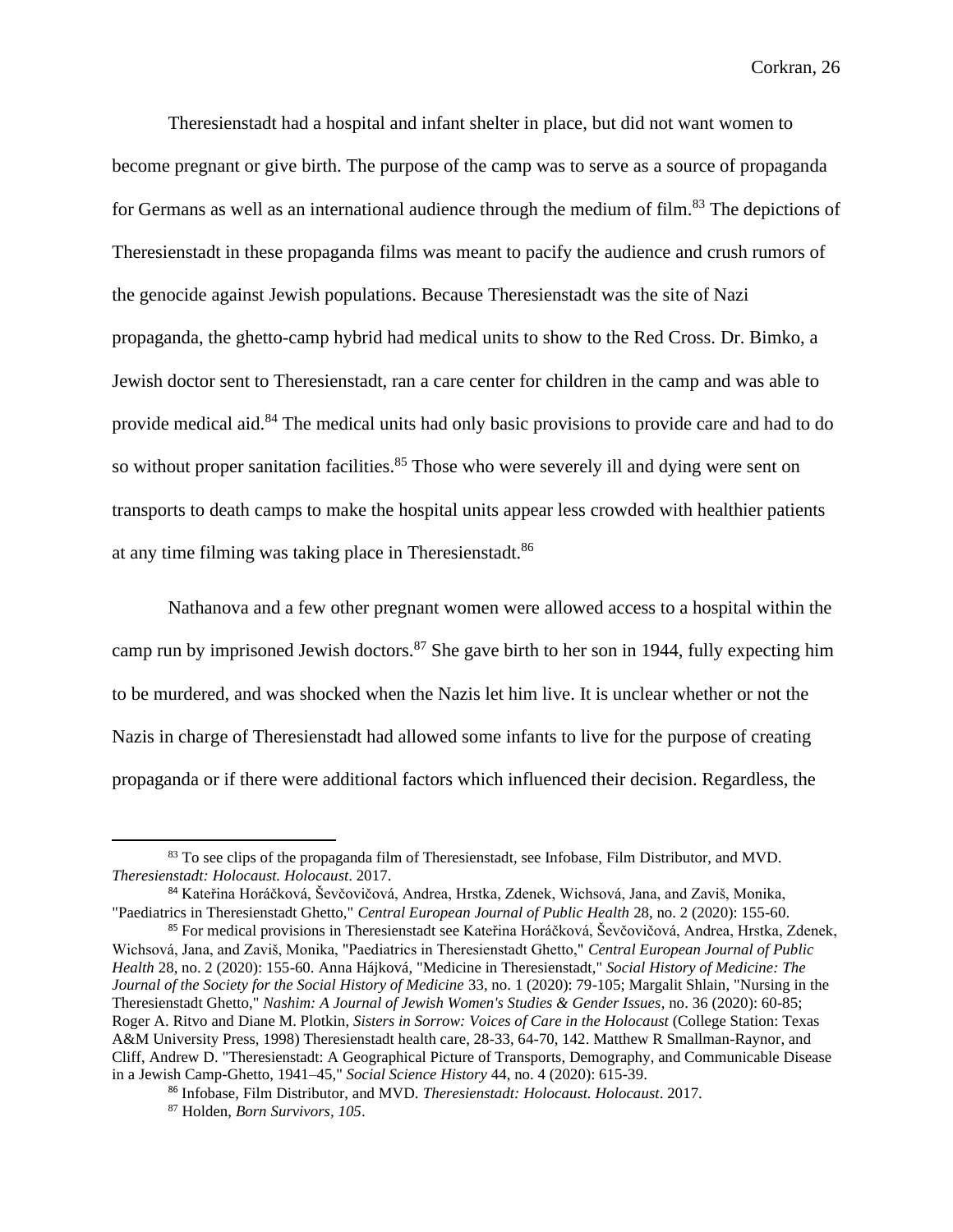conditions of the camp were so deplorable that Nathanova's baby died of pneumonia a couple months after birth.<sup>88</sup> Before the end of the war, Theresienstadt was liquidated and the inmates were sent to work and death camps for selections, meaning that the families who were kept alive in the family camp were separated and murdered.

Nathanova's story, and the experiences of the women in her unit, do not fit into the standard narrative of pregnancy in ghettos or transition camps, and are often overlooked, but it is important to recognize that they were not alone in their experiences. While there were around 350 abortions in Theresienstadt, there were also 230 births.<sup>89</sup> There were a few camps that provided minimum supplies for medical services for the people within. This was not the standard for camps and can give the misleading perception that the camp officials were concerned with the wellbeing of the inmates. This was definitely not the case; the camps that had rudimentary medical facilities were there to keep prisoners alive so they could work. This meant, though, that there were some Jewish babies who were born and not euthanized.

This points to the idea that the policies regulating pregnancy in the camps were not carried out in a uniform manner. While there were a few camps that allowed infants to live, it is important to remember that the end goal of the Nazis was to eliminate all Jews. The idea was that even infants who were born would eventually be killed as part of the Final Solution. Therefore, even in camps where babies were born, the threat always existed that pregnant women and mothers with babies could be sent on a transportation East to face selections at death camps. While ghettos and transition camps were the sites of death for many, the Nazis did not have the

<sup>88</sup> Anka Bergman and Eva Clarke, interview by Emily Davis, *The Baby Born in a Concentration Camp*, BBC One, April 19, 2011; Eva Clarke, "Against All Odds: Born in Mauthausen with Eva Clarke," *The Library Channe*l, July 2, 2018.

<sup>89</sup> Chalmers, *Birth, Sex, and Abuse*, 79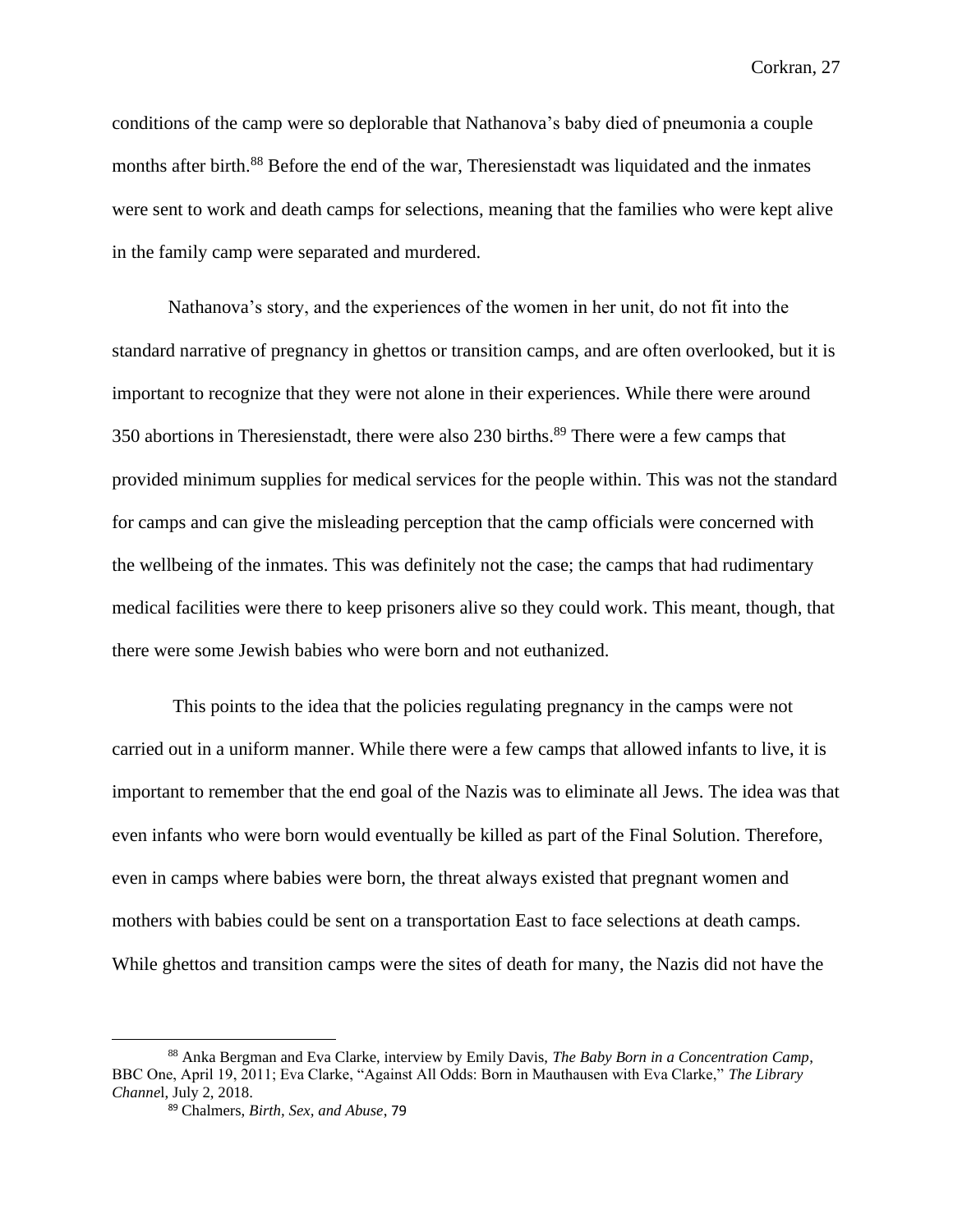same instruments for committing the mass murder on the same scale as they did in the death camps with gas chambers. As a result, transition camps and ghettos created different conditions for pregnant women leading Nazi officials to rely on abortions and infanticides to control Jewish populations. These became adapted survival methods used by Jewish inmates as they were transported into work camps.

## **Work Concentration Camps for Women: Ravensbruck**

Ravensbruck was constructed as a camp for female inmates and provides historians with a case study on how a women's camp handled issues relating to reproductive health.<sup>90</sup> Women could enter work camps from ghettos with early or concealed pregnancies, or could became pregnant during the duration of their captivity as a result of rape and forced prostitution. Women who were visibly pregnant were sent to death camps, not to Ravensbruck. This meant that women would either hide their pregnancies when entering the camp, or became pregnant during their captivity. It is important to break down how women became pregnant when looking at sexbased dangers for women in the concentration camp system. As previously stated, sexual abuse and assault were pervasive throughout ghettos and used against forced laborers in Germany. Work camps were sites of heightened violence and abuse towards vulnerable inmate groups.

<sup>90</sup> For background information on Ravensbruck see Ofer and Weitzman, *Women in the Holocaust,*  Ravensbruck 89, 90, 283, 329; Judith Tydor Baumel, *Double Jeopardy: Gender and the Holocaust,* Ravensbruck 5, 21-4, 26, 41, 6-, 71; Baer and Goldenberg, *Experience and Expression*, Ravensbruck 5, 57, 61-3, 188; Roger A. Ritvo and Diane M. Plotkin, *Sisters in Sorrow: Voices of Care in the Holocaust* (College Station: Texas A&M University Press, 1998) Ravensbruck 16-17, 26-27, 248, 274; Rochelle G. Saidel, *The Jewish Women of Ravensbruck Concentration Camp* (Madison, Wisconsin: University of Wisconsin Press, 2004); Judith Buber Agassi, *The Jewish Women Prisoners of Ravensbrück: Who Were They?* (Oxford: One world, 2007); Jack G. Morrison, *Ravensbrück: Everyday Life in a Women's Concentration Camp*, *1939-45* (Princeton, NJ: Markus Wiener, 2000); Grit Philipp, *Kalendarium der Ereignisse im Frauen-Konzentrationslager Ravensbrück, 1939-1945* (Berlin: Metropol, 1999).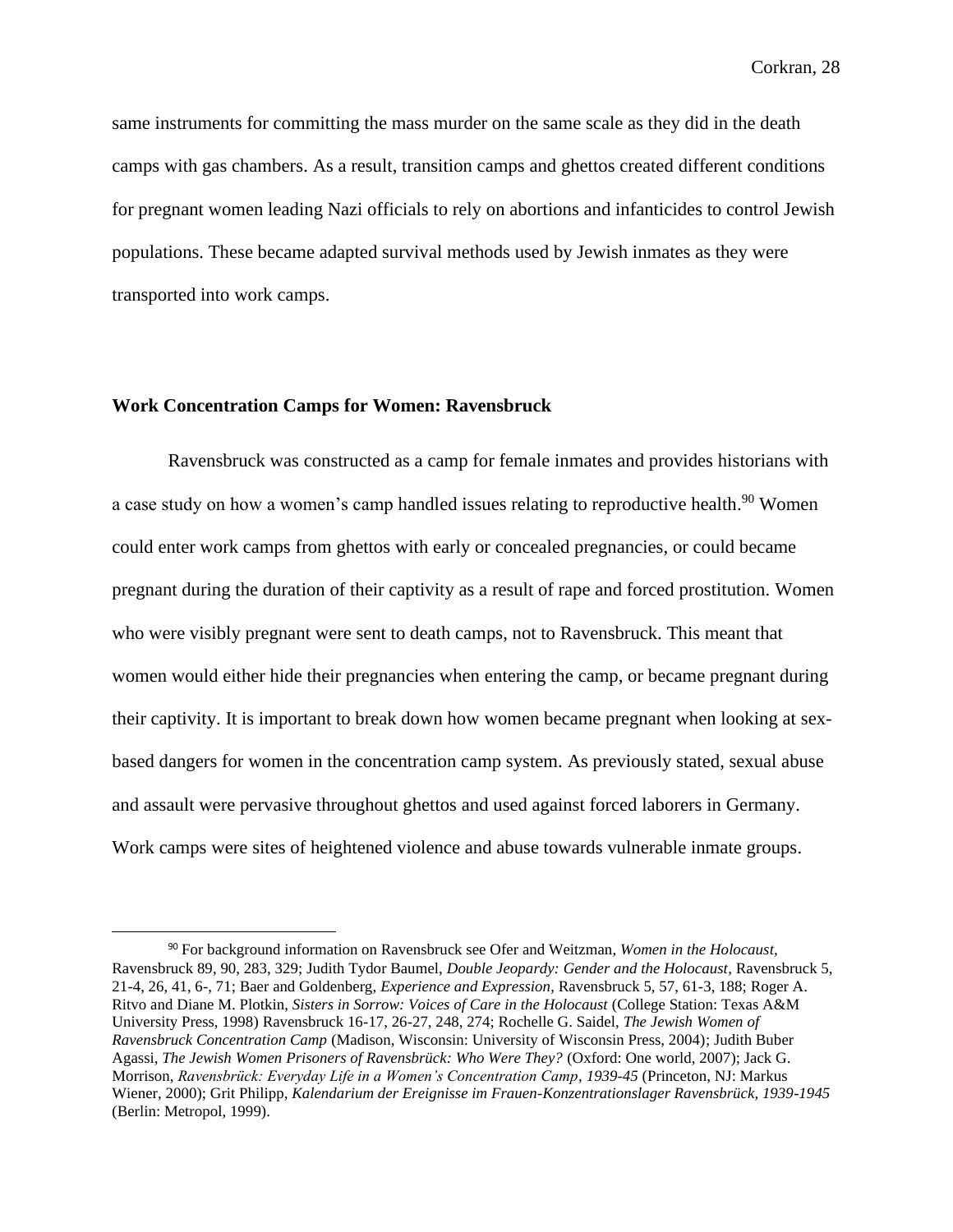Women were separated from their families and imprisoned in Ravensbruck, this led to an increase in sex-based violence from the SS guards.

Forced prostitution was a form of sexual slavery common in Ravensbruck. For female inmates, the power disparity within the camp system created a sex-based hierarchy that used sexual assault as a way of controlling and dominating women. Sexual assault was not only used against women in the concentration camps, but women became the main targets for sex-based violence and acts of control, like rape, by the SS guards. Prostitution became a survival mechanism for some women in Ravensbruck as a way of gaining access to life saving food and supplies. Women in Ravensbruck could be forced to serve as prostitutes in order to receive food, which should be treated as examples of sexual abuse and assault. Additionally, there were women who had been employed as sex workers in Germany who were arrested as "asocial" and sent to Ravensbruck, where they were used as prostitutes by the SS guards against their will.<sup>91</sup>

Women in Ravensbruck were used by the SS guards as commodities for a sex-based economy. The SS forced these women to work as prostitutes for male inmates within the camp system. Females forced into prostitution were used to create a reward system for male inmates within the camps and provided entertainment for the SS guards to watch. Women coming from Ravensbruck were forced to serve as prostitutes in Buchenwald, Mauthausen, Sachsenhausen, Neuengamme, Dachau, Flossenburg, and Mittlebau-Dora.<sup>92</sup> A sixteen-year-old girl named Margarethe W. was brought to Ravensbruck in 1939 and labeled as "asocial" because she had

 $91$  For more information on prostitution in Nazi Germany see Victoria Harris, "The Role of the Concentration Camps in the Nazi Repression of Prostitutes, 1933-9," *Journal of Contemporary History* 45, no. 3 (2010): 675-98.

<sup>92</sup> Rochelle G. Saidel, *The Jewish Women of Ravensbruck Concentration Camp* (Madison, Wisconsin: University of Wisconsin Press, 2004), 214.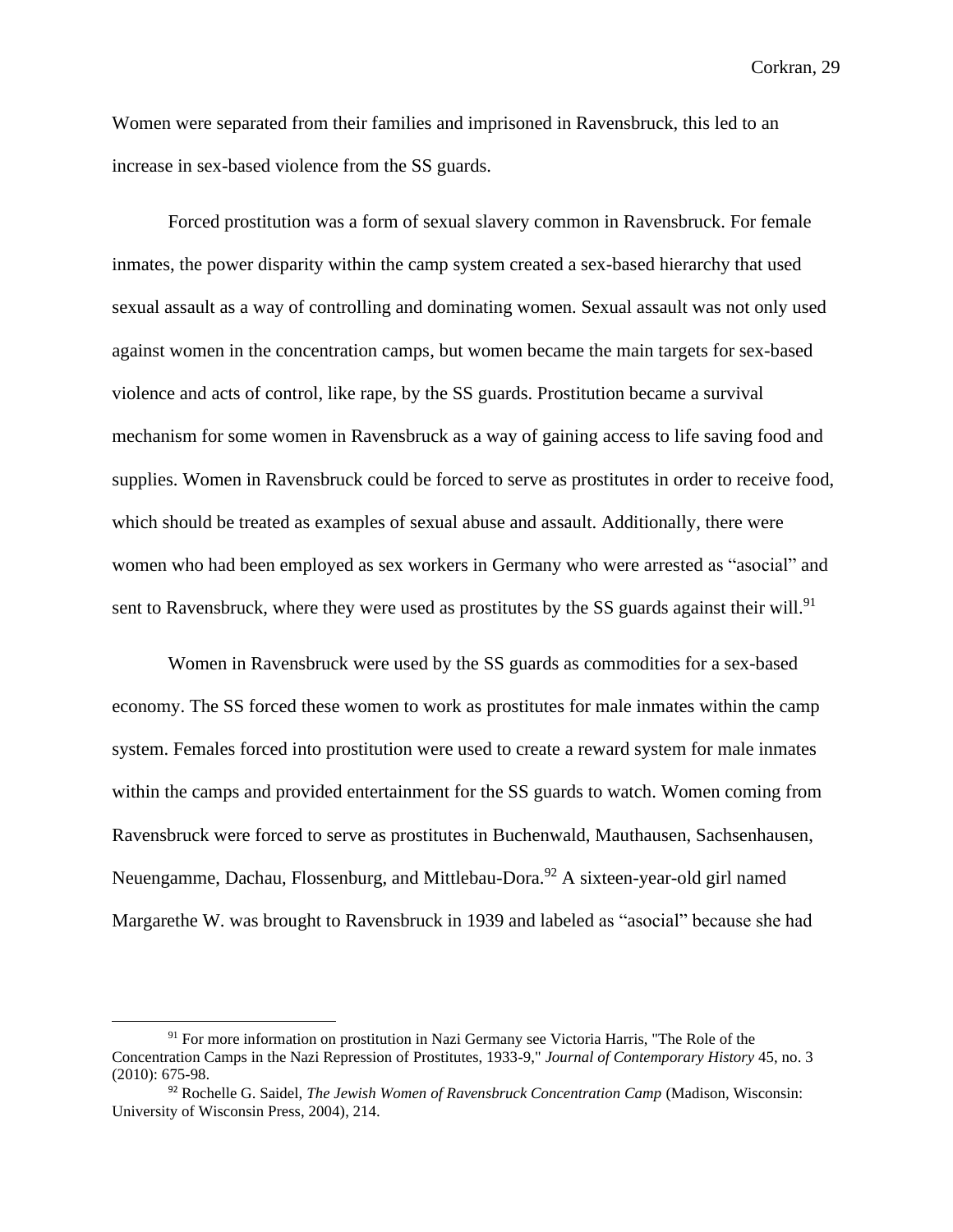sexual intercourse with a Jew.<sup>93</sup> She was then outsourced by the SS in 1943 to work as a forced prostitute in Buchenwald, where she tried to kill herself.<sup>94</sup> Forced prostitution was a form of sexual assault and violence used against women, and carried with it the risk of pregnancy and increased rates of suicide among female inmates.<sup>95</sup>

It is critical for historians to draw their attention towards the potential risks of pregnancy posed by forced prostitution for female inmates. Forced prostitution, in general, has often been an overlooked area within the historiography on the Holocaust. In *Sexual Violence Against Jewish Women During the Holocaust*, Sonja Hedgepeth and Rochelle Saidel make the argument that forced prostitution was a form of sexual slavery used against women. This helps historians redefine notions of prostitution within the concentration camp system by connection prostitution to sexual violence. Hedgepeth and Saidel critically examine forced prostitution and forced abortions as forms of sexual assault and violence towards women, but do not dive in depth into the risks of pregnancy in association with forced prostitution. Not only was forced prostitution used to sexual assault women in the camps, it also placed women at risk for becoming pregnant.

Forced prostitution was not the only form of sex-based violence towards women in Ravensbruck. Women, of all ethnicities, were targets for sexual assault and rape by SS guards. Mass rape of Jewish women and girls by the SS would often be followed by mass shootings to eliminate any chances of pregnancy and mixing of "Aryan" and Jewish blood.<sup>96</sup> The Nazis framed the sexual assault of Jewish women within this conversation of "Rassenschande," which

<sup>93</sup> Saidel, *Ravensbruck Concentration Camp*, 214.

<sup>94</sup> Saidel, *Ravensbruck Concentration Camp*, 214.

<sup>&</sup>lt;sup>95</sup> For more information on forced prostitution during the Holocaust, see the discussion in Sonja M. Hedgepeth and Rochelle G. Saidel, *Sexual Violence Against Jewish Women During the Holocaust* (Brandeis University Press, Waltham: Massachusetts, 2010) 13-29.

<sup>96</sup> Ofer and Weitzman, *Women in the Holocaust,* 290-92.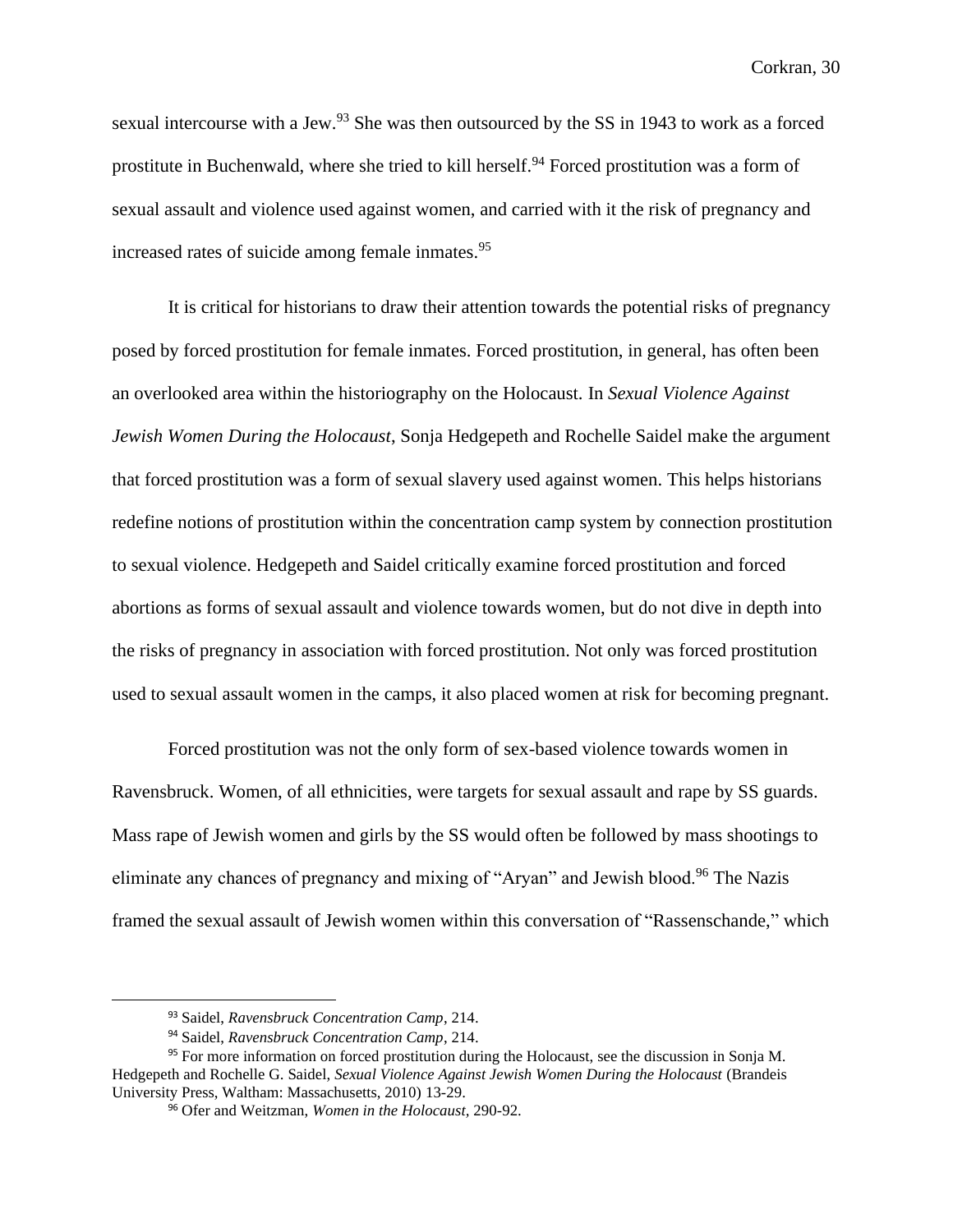literally translated means racial shame. "Rassenschande" was the ideological backing for the "Law for the Protection of German Blood and Honor: September 15, 1935," that made it illegal for Germans to procreate with Jews. It also influenced how Nazis viewed the rape of Jewish women. The rape of Jewish women was not prohibited because it violated women sexually, but because it ran the risk of Germans impregnating Jewish women and "mixing" their blood. This distinction is critical in order to understand the act of sexual assault and violence towards Jewish women in the concentration camps.

The SS would, at times, murder the women they raped, especially if they suspected that they had become pregnant as a result of the attack.<sup>97</sup> This was not confined to Ravensbruck, but was instead a threat to all women in the concentration camps. For example, Walter Glaue, a German factory manager outside Ravensbruck, raped Bella Sperling and had her shot because he feared she had become pregnant.<sup>98</sup> Fritz Bartenschlager, a Nazi guard, would pick out women during selections to sexually abuse and rape. Bartenschlager took five Jewish women from selections and forced them to serve him at a party naked, and then had his guests rape the women.<sup>99</sup> Herbert Boettcher and Franz Shippers joined Bartenschlager and raped then murdered three of the women, including a nineteen-year-old girl named Gucia Milchman.<sup>100</sup> The SS feared legal repercussions should the women become pregnant with "mixed" children, so they murdered the Jewish women after having committed sexual assault as a way of preventing pregnancy.

This has led historians to reexamine the intersection between gender and violence for women in the Holocaust. Rochelle G. Saidel discusses topics on sex, gender, and violence in *The* 

<sup>97</sup> Ofer and Weitzman, *Women in the Holocaust,* 290-92.

<sup>98</sup> Ofer and Weitzman, *Women in the Holocaust,* 290.

<sup>99</sup> Ofer and Weitzman, *Women in the Holocaust,* 290.

<sup>100</sup> Ofer and Weitzman, *Women in the Holocaust,* 291.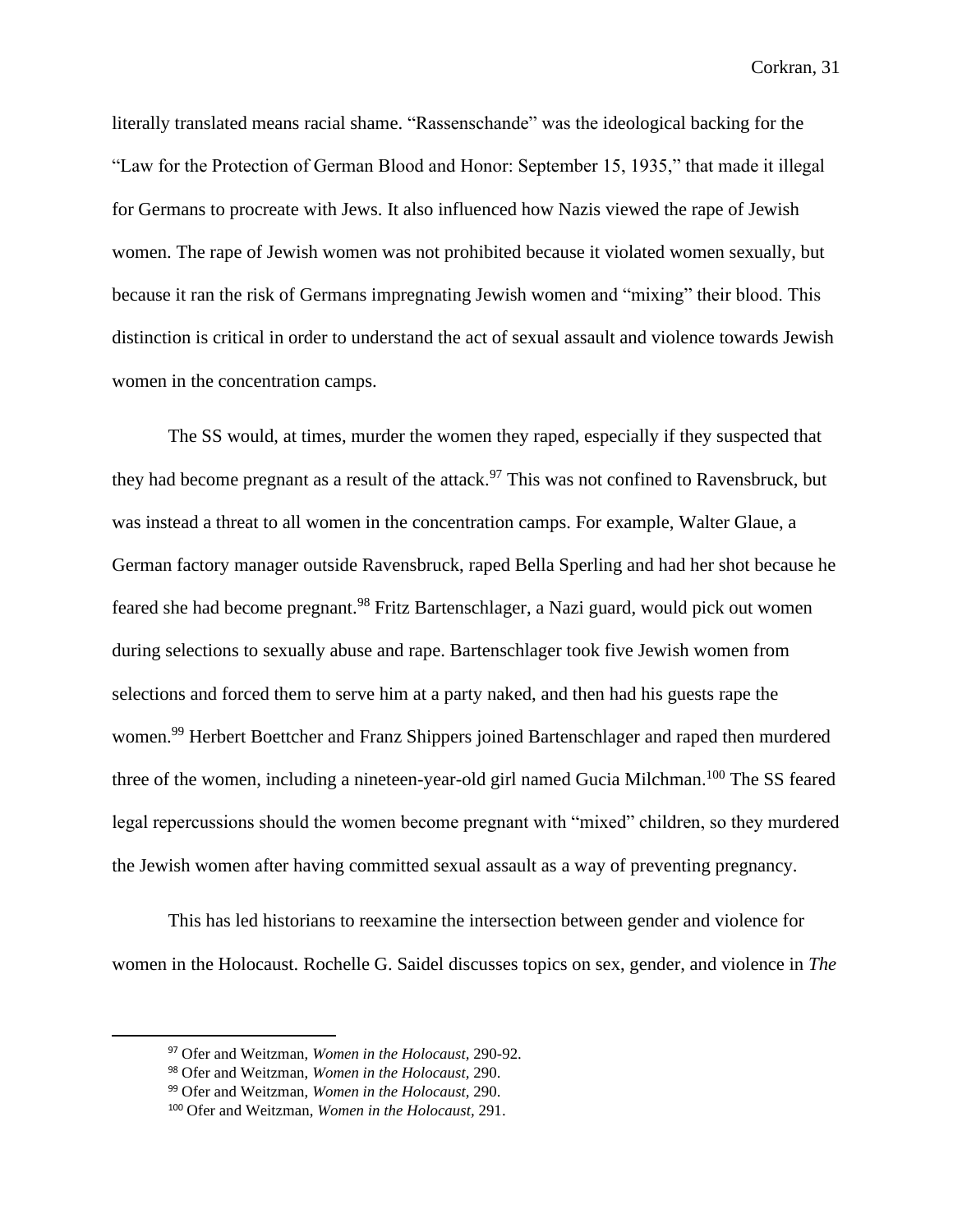*Jewish Women of Ravensbruck Concentration Camp*. Saidel makes the argument that women in the concentration camps had a unique set of experiences as a result of their gender.<sup>101</sup> Saidel connects the role of gender and reproduction without conflate the two concepts. However, while pregnancy was a major threat to women in the camp system, Saidel only delegates a small section of her book to its effects on the lives of women in Ravensbruck concentration camp.<sup>102</sup> Historians who study Ravensbruck cite reproduction as an element that influenced the gendered experience of women in the camp, but devote little space to unpacking its impact on female inmates.

For women who did become pregnant in Ravensbruck, they either had an abortion in secret, were forced to kill their child after birth, or were killed when their pregnancy was discovered.<sup>103</sup> It is critical to note that abortions in work camps differed from abortions in ghettos and transition camps. During ghettoization, abortions were compulsory for pregnant women because the Nazis still saw use in Jewish women as potential slave laborers, but did not want to have to care for any children. In work camps, Jewish women were already being exploited for their labor and were close to death. Pregnancy singled women out for extermination because the Nazis viewed them as unable to provide further labor. The Nazis transitioned away from forcing women into having abortions in work camps and would instead kill them or send them on the next transport to a death camp. This meant that the abortions performed in Ravensbruck were done increasingly by inmates and doctors in secret without the knowledge of the SS.<sup>104</sup>

<sup>101</sup> Saidel, *Ravensbruck Concentration Camp*, 204-217.

<sup>102</sup> Saidel, *Ravensbruck Concentration Camp*, 204-212.

<sup>103</sup> Saidel, *Ravensbruck Concentration Camp*, 211.

<sup>&</sup>lt;sup>104</sup> For more information on forced abortions by the SS and secret abortions by inmates, see the discussion in Sonja M. Hedgepeth and Rochelle G. Saidel, *Sexual Violence Against Jewish Women During the Holocaust* (Brandeis University Press, Waltham: Massachusetts, 2010) 156-175.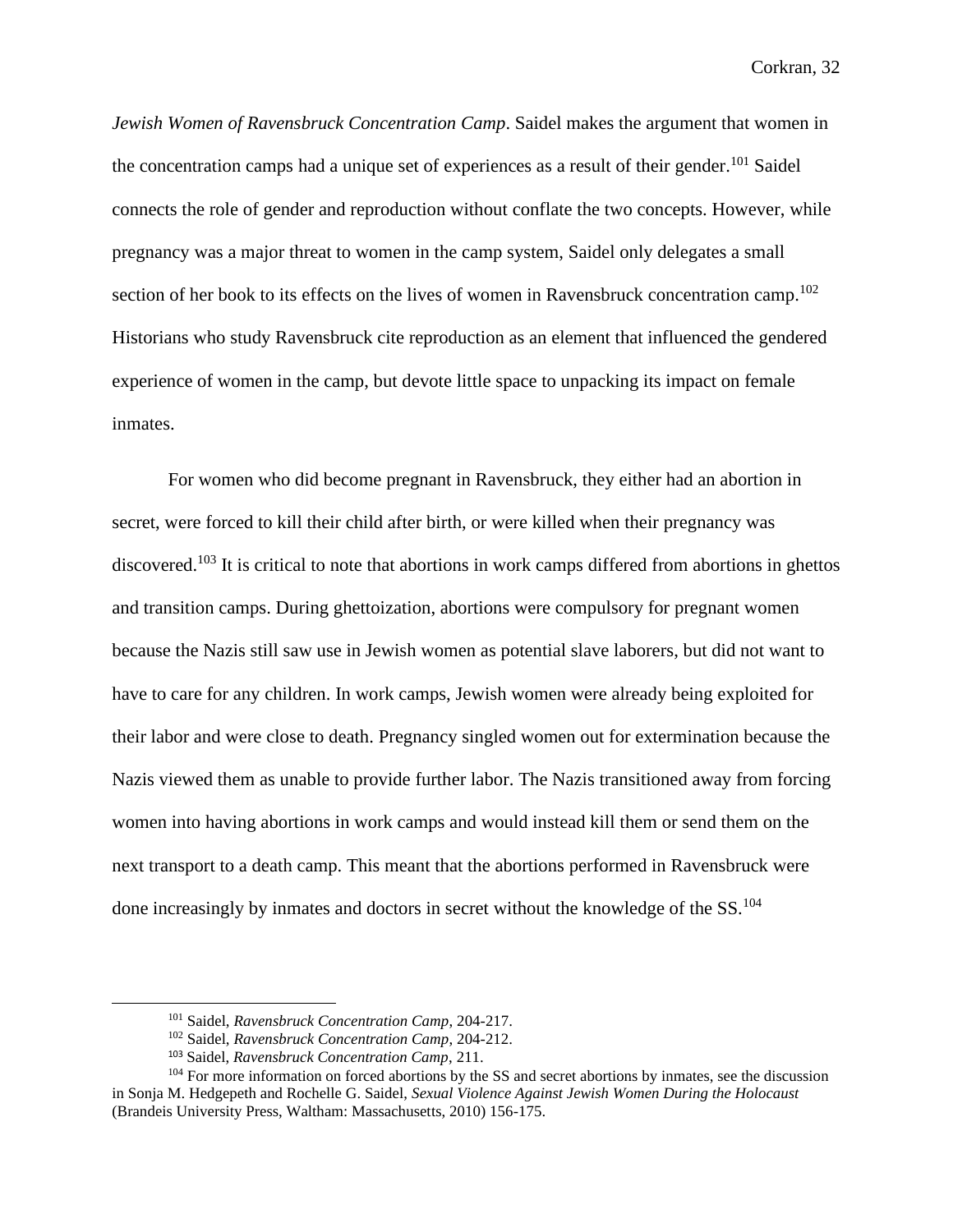Inmates performed abortions in the middle of the night to try and save the lives of other women. These abortions happened with no medical equipment or knowledge and carried the risks of infection, bleeding, and death for the women. The inmates performing abortions were also risking their lives, should the SS guards discover that they had known about a pregnancy and not reported it, they would have been shot. For women who managed to hide their pregnancies, their infants were killed after birth. Saidel uses the term "child-death" in leu of childbirth to describe the infanticide of newborns by inmates in order to protect the life of the mother. Some infants died on their own soon after birth or were stillborn. For example, Lola Goldstein Taubman, a Jewish inmate in Ravensbruck, witnessed the birth of a stillborn in the bunk next to her. She recalled that "While in Ravensbruck, a woman in the bunk next to me gave birth to a dead baby. We didn't have any scissors, so they tore the umbilical cord and threw the baby away."105

<sup>105</sup> Saidel, *Ravensbruck Concentration Camp*, 211.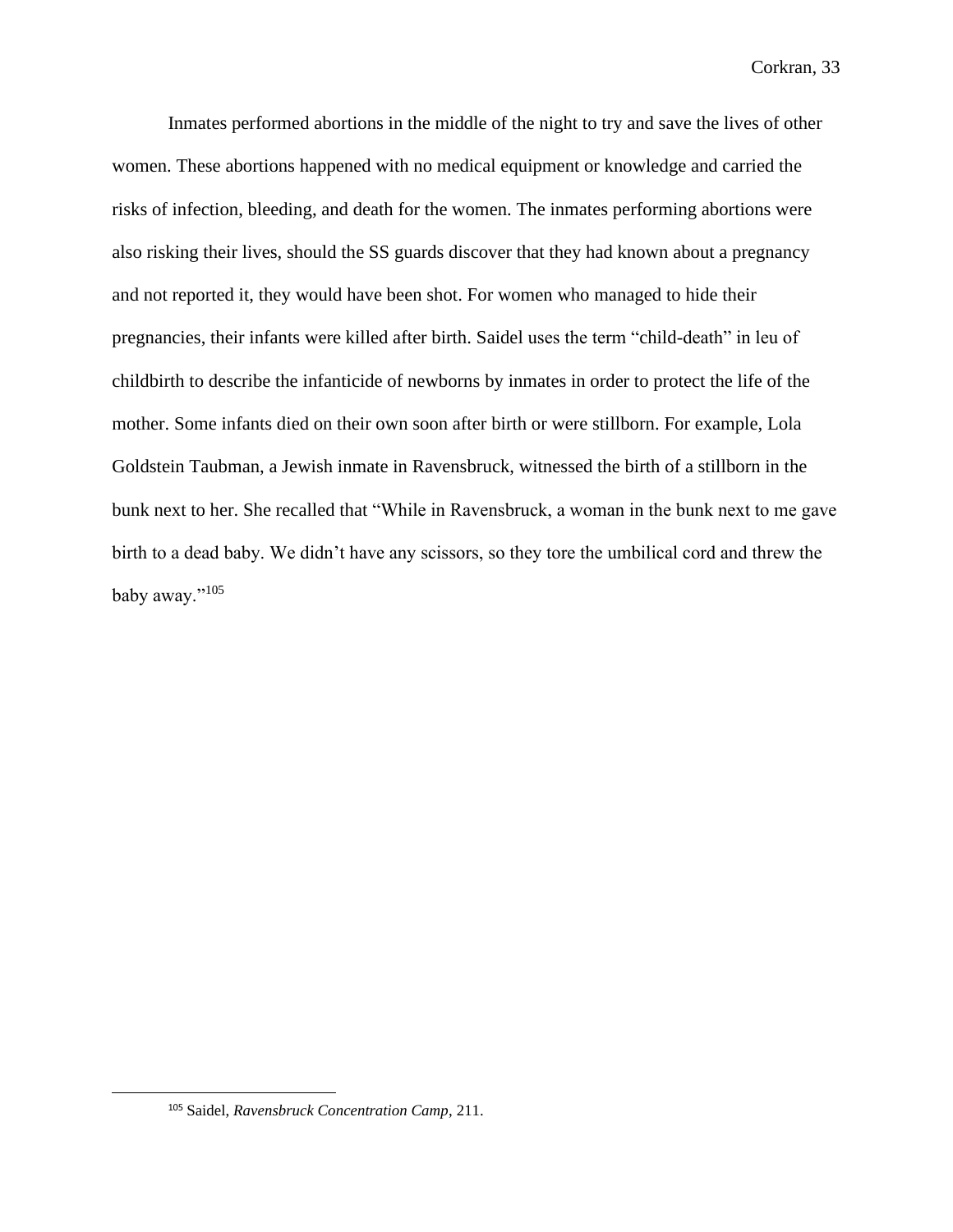

Figure 2: Saidel*, Ravensbruck Concentration Camp,* 14. An inmate, whose name is not known, drew this picture of a woman receiving a beating by an SS guard.

If women did not have abortions and continued with their pregnancies, they faced the dangers of execution or deportation should they be discovered during selections. Pregnant women in work camps were sometimes made to endure public executions as a warning to other women about the dangers of pregnancy. In Ravensbruck and other work camps, corporal punishment was a form of public punishment and was sanctioned by Heinrich Himmler, who ordered that women receive whippings while naked as an "educational punishment."<sup>106</sup> The image above depicts the beatings women would receive, while bound to whipping tables. These punishments were done under the supervision of the doctors in the camps. The doctors were

<sup>106</sup> Saidel, *Ravensbruck Concentration Camp*, 15.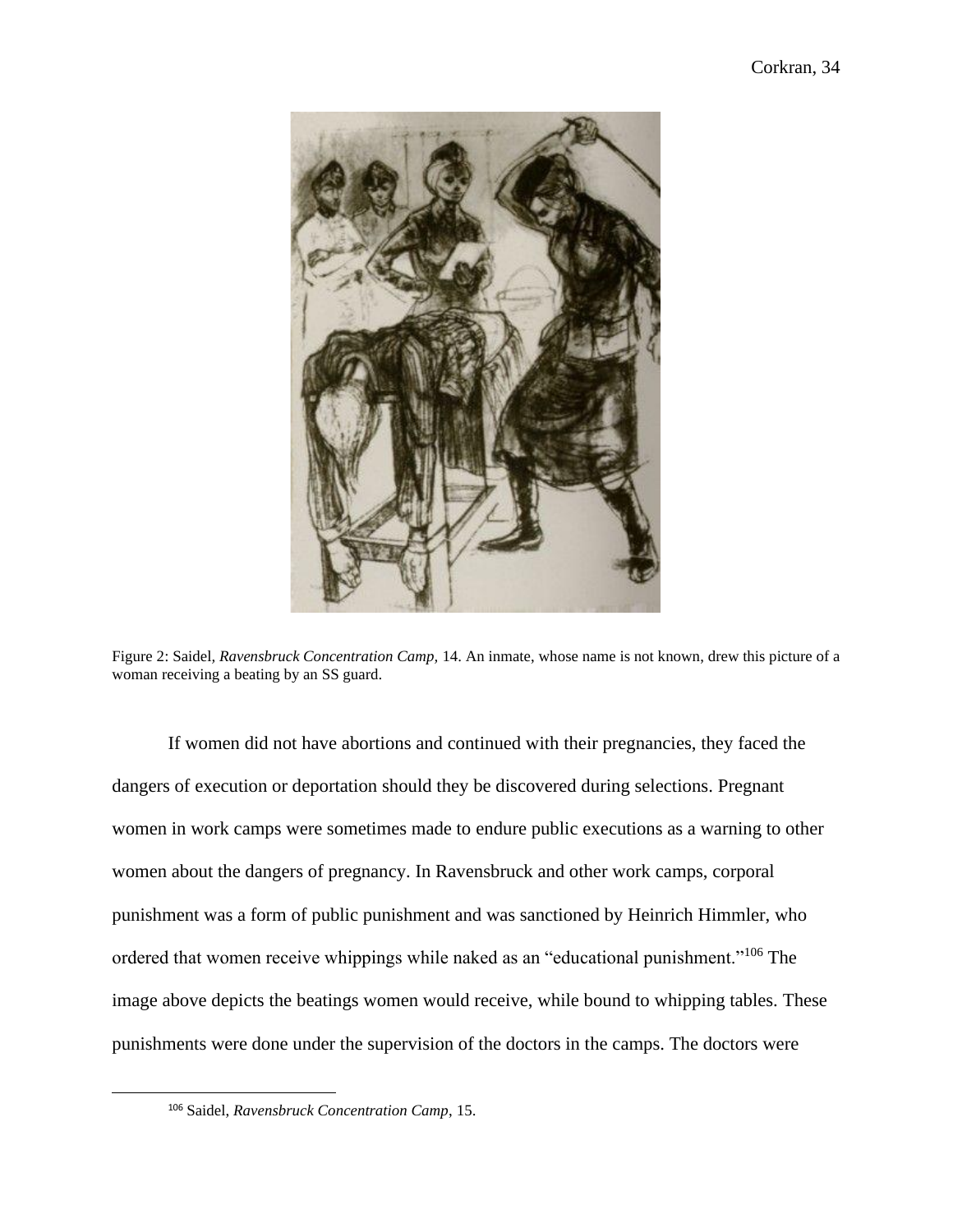there to confirm that the punishment had taken place according to Himmler's guidelines, not to provide medical aid for the victim. Two SS doctors can be seen in the image above alongside the camp guards. Anneliese Kohlmann, an SS guard in the Neugraben subcamp, was infamous for beating and whipping pregnant women until they passed out or died.<sup>107</sup>

As conditions worsened in work camps and more people were deported to death camps, it is critical to reexamine how pregnancy was affected and the changes to women's bodies as a result of long-term starvation and abuse from work camps. The bodies of pregnant women within work camps experienced a physical deterioration which concealed the pregnancies of many women during subsequent selections. This led to an increase in abortions performed by inmates in secret, rather than the forced abortions used by the Nazis during ghettoization. Additionally, infanticides were used by inmates after birth in the hopes of saving the life of the mother. Inmates adapted abortions and infanticides as survival methods for pregnant women in the concentration camps. Pregnant women who were discovered in work camps were sent on transports to the death camps: Chelmno, Belzec, Sobibor, Treblinka, Majdanek, or Auschwitz.

## **Extermination and Work Camp: Auschwitz-Birkenau**

Auschwitz-Birkenau was a complex of around 40 camps culminating in a death factory. Auschwitz-Birkenau was constructed in 1940, and over the course of the Second World War was the site of death for 1.1 million adults and children.<sup>108</sup> Large groups of people were deported in

<sup>107</sup> For more information on Anneliese Kohlmann, see Daniel Patrick Brown, *The Camp Women: The Female Auxiliaries Who Assisted the SS in Running the Nazi Concentration Camp System* (Atglen, PA: Schiffer Military History, 2002).

<sup>108</sup> Helena Kubica, *Anatomy of the Auschwitz Death Camp* (Bloomington: Indiana University Press, 1998), gas chambers: 157-225.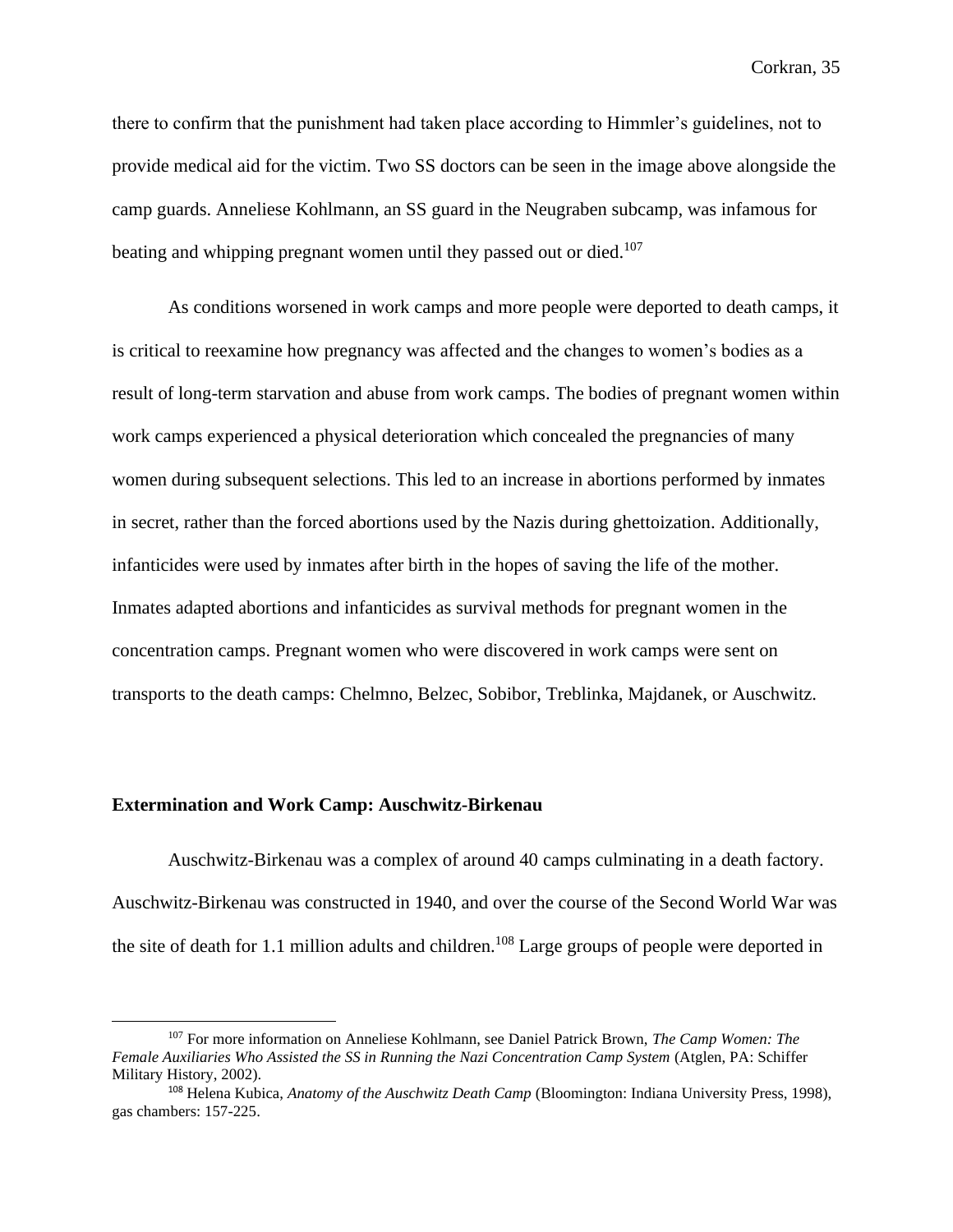crowded cattle-cars from ghettos and occupied territories to Auschwitz where they would be selected for either labor or immediate death. This meant that there were women who had become pregnant in either work camps or ghettos arriving at Auschwitz to face selection. Selections were used to sort groups as they arrived, but were also a staple of daily life within the camps. In order to break down the selection process for pregnant women and new mothers coming to Auschwitz-Birkenau, it is first critical to understand how pregnant women and mothers were transported to the death factory.

Many Jewish women entering extermination camps were coming from ghettos. Pregnant women and women who had recently given birth were transported straight to death camps or death camps with work sections, where they were sent to gas chambers. Women who gave birth or had young children were among the first to be deported to extermination camps as the Nazis began to liquidate ghettos. Abel Herzberg, a Holocaust survivor, wrote in his diary, "The sick, the blind, the hurt, the mentally disturbed, pregnant women, the dying, orphans, newborn babiesnone were spared on the Tuesdays when the cattle-trucks were being loaded with human freight for Poland."<sup>109</sup> This listing of various groups from the ghettos demonstrated how the Nazis viewed pregnant women as possessing no further use and were therefore first in line to be killed.

In the Lodz ghetto, for example, a maternity ward was destroyed after the women were sent on transports to death camps. A twelve-year-old boy, whose sister had given birth in the ghetto before being sent on a transport East, witnessed Nazis murdering the infants. He described how the Germans went to the upper story and opened the window so that they could throw the babies out of it. He testified that after the window was opened, "A naked baby was pushed over

<sup>109</sup> Chalmers, *Birth, Sex, and Abuse*, 82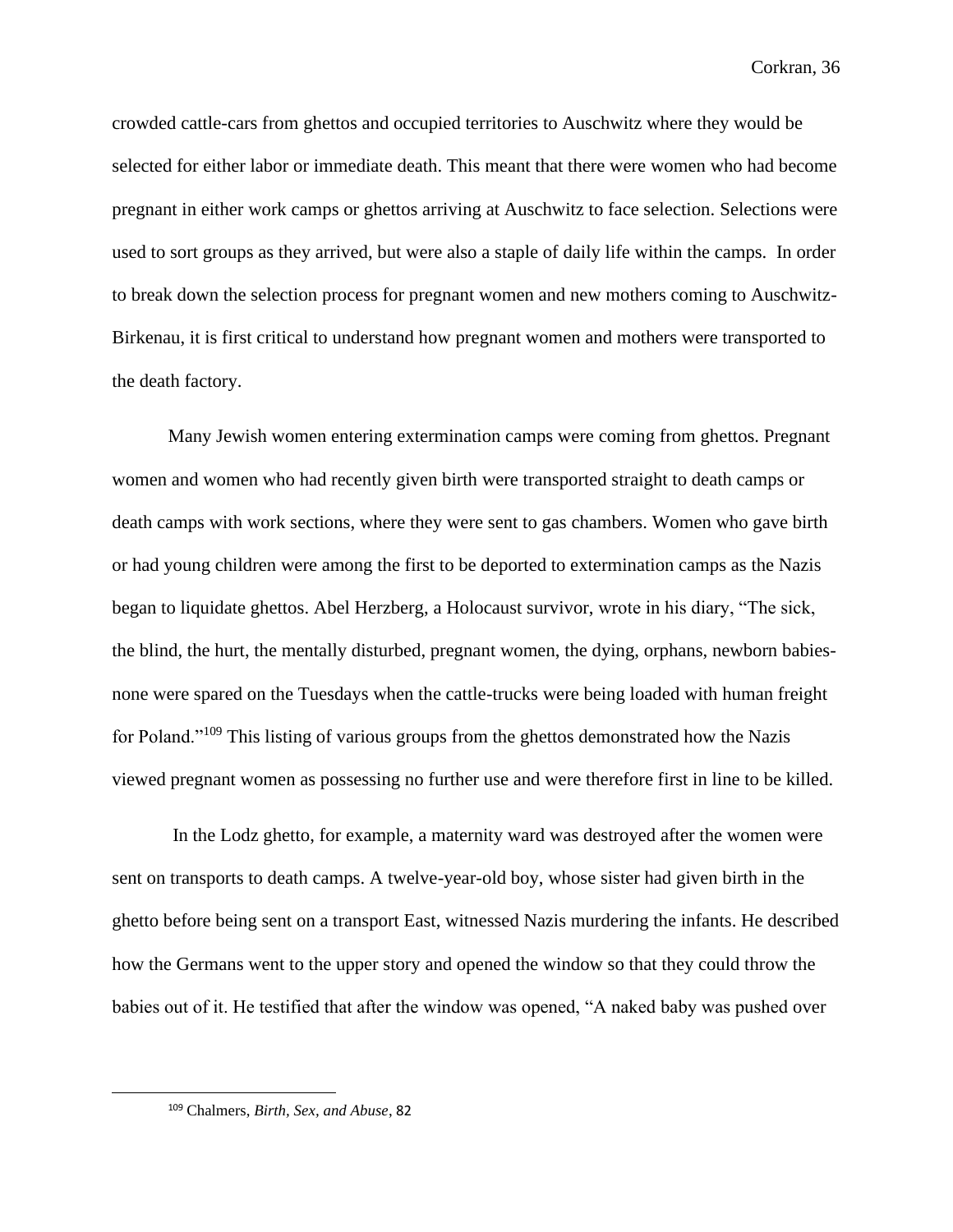the ledge and it dropped to its death directly into the truck below."<sup>110</sup> The SS enjoyed murdering Jewish infants and turned it into a game. "The young SS butcher rolled up his rifle sleeve and caught the very next infant on his bayonet. The blood of the infant flowed down the knife onto the murderer's arm."<sup>111</sup> The women in the ward were sent to death camps to face selections, while the SS killed the infants left behind. The separation of women and infants directly after birth can be seen in the report given by Matylda Gelenter, a survivor of the Katowice ghetto, as she described a public birth that was used as a spectacle before the mother was taken to a death camp.

The Ukrainians and Germans who had broken into her [Mrs. Greenberg's] house found her giving birth…she was taken from her home in a nightshirt and dragged into the square in front of the town hall… when the birth pangs started, she was dragged onto a dumpster in the yard of the town hall with a crowd of Ukrainians present, who cracked jokes and jeered and watched the pain of childbirth and she gave birth to a child. The child was immediately torn from her arms with its umbilical cord and thrown. It was trampled by the crowd and she was stood on her feet as blood poured out of her for a few hours by the wall of the town hall, afterwards she went with all the others to the train station where they loaded her into a carriage in a train to Belzec.<sup>112</sup>

The groups of women coming to Auschwitz-Birkenau included pregnant women, women who had just given birth with their infants, and women who arrived after birth without their infants. These three categories are important to recognize in order to understand how they were seen during the initial selection. The physical condition of these women determined if they were sent to the gas chambers or selected for work. Women were selected for death if they were visibly pregnant, were in poor postpartum health with or without their babies, or were in good health but holding their newborns. Joseph Mengele, the SS officer in charge of selections at Auschwitz, would send healthy women with children to the gas chambers because the children

<sup>110</sup> Chalmers, *Birth, Sex, and Abuse*, 82-83

<sup>111</sup> Chalmers, *Birth, Sex, and Abuse*, 82-83

<sup>112</sup> As cited in Chalmers, *Birth, Sex, and Abuse*, 84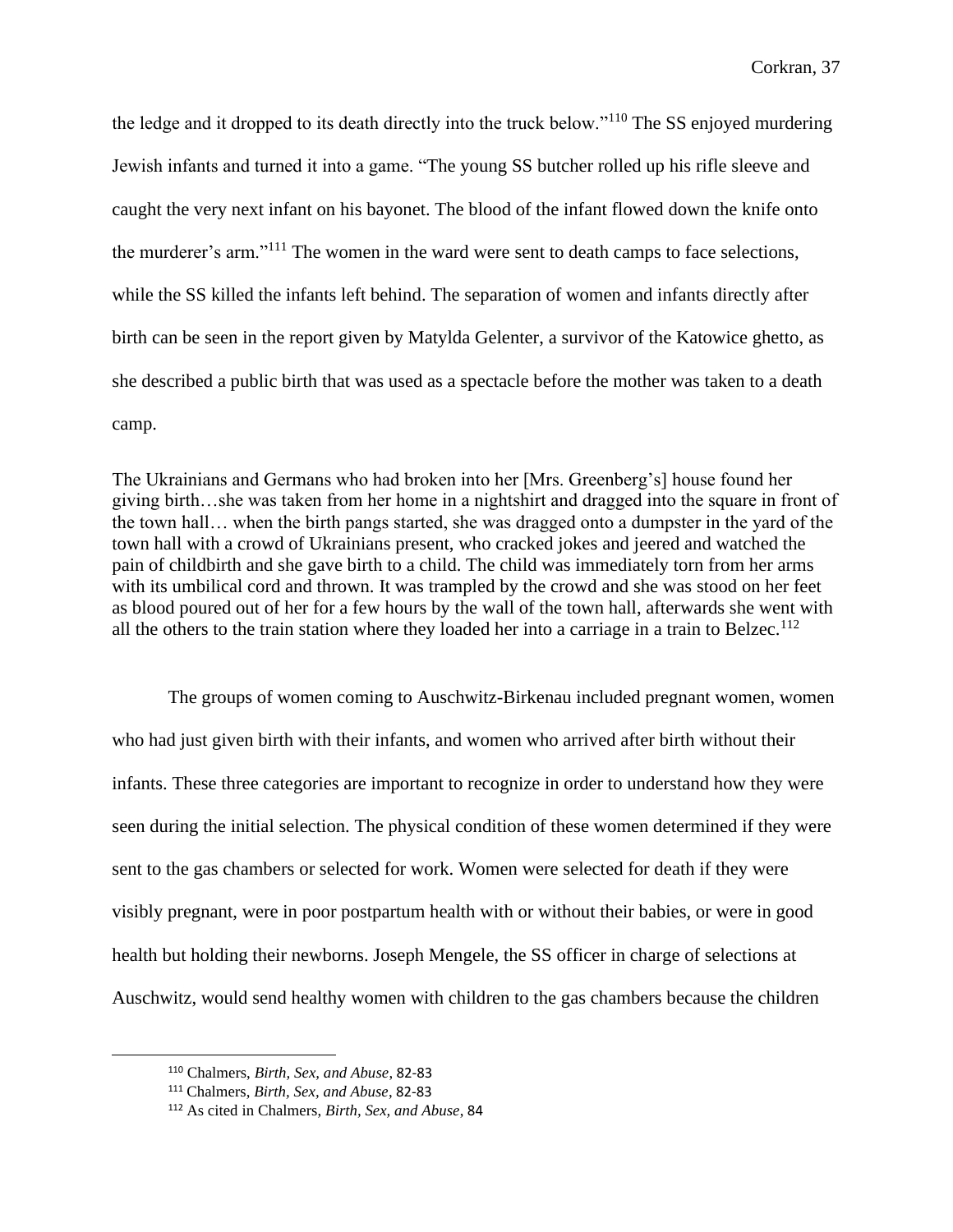could not work and he wanted to avoid panic by separating mothers from their children.<sup>113</sup> Some of the inmates working on the rail lines during selections would try to take children from mothers to save the lives of women. Norbert Lopper, a Jewish prisoner in Auschwitz, recalled in his testimony an instance when he tried to separate a baby from the mother to save her life, but was unable to do so. "There was a young woman of perhaps 20, with a baby. I went over to her and bent down and in a whisper told her to give me the baby. When I told her to give me the baby she started to cry and protest."<sup>114</sup> The photograph below shows a mother and her infant being sent towards the gas chambers as three male inmates watch.



Figure 3: "Photography Collection" United States Holocaust Museum, accessed February 11, 2020. Image shows a mother and her baby being sent in the direction of the gas chambers. Even when the mother was physically fit for work, if she had a baby in her arms, she was sent to the gas chambers.

<sup>114</sup> Remy, *Hitler's Holocaust*.

<sup>113</sup> For more information on children during the Holocaust see Werner T. Angress, *Between Fear & Hope: Jewish Youth in the Third Reich* (New York: Columbia University Press, 1988); Shimon Adler, "Block 31: The Children's Block in the Family Camp at Birkenau," *Yad Vashem Studies* 24 (1994): 281-315; Helena Kubica, "Children" in *Anatomy of the Auschwitz Death Camp* (Bloomington: Indiana University Press, 1998); Deborah Dwork, *Children with a Star: Jewish Youth in Nazi Europe* (New Haven, CT: Yale University Press, 1991); *Children of the Holocaust* [videorecording], Princeton, NJ: Films for the Humanities & Sciences, 1995. For child testimonies see Anita Brostoff and Sheila Chamovitz, editors, *Flares of Memory: Stories of Childhood during the Holocaust* (New York: Oxford University Press, 2001); Yaffa Eliach, editor, *We Were Children Just Like You* (Brooklyn, NY: Center for Holocaust Studies, Documentation and Research, 1990); Wiktoria Sliwowska, editor, *The Last Eyewitnesses: Children of the Holocaust Speak* (Evanston, IL: Northwestern University Press, 1998).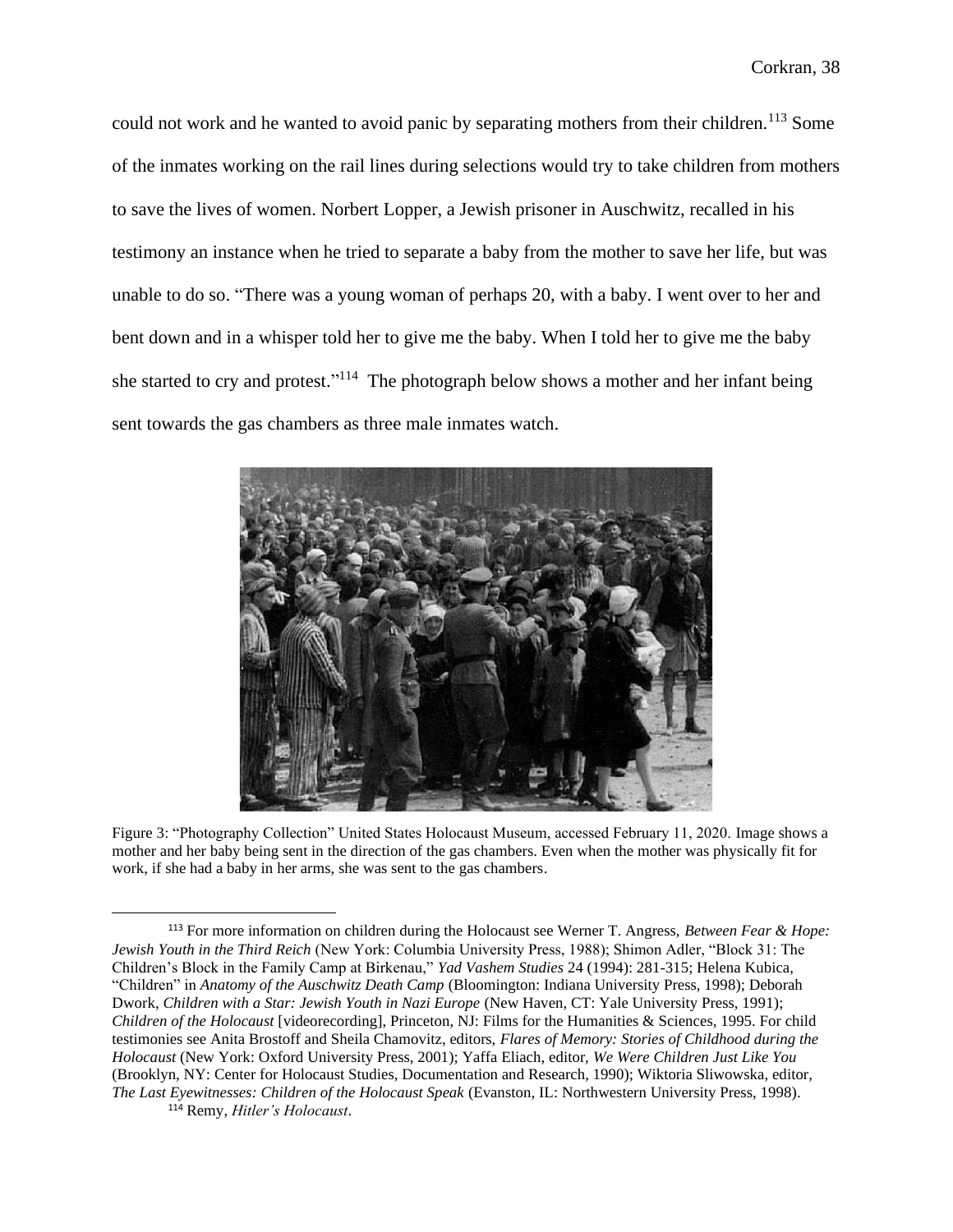Lopper's testimony, as well as the personal narratives from other survivors demonstrates the wider impact that reproduction had on inmates during the Holocaust. Pregnancies and children are usually discussed only with regards to female inmates, but male inmates were also traumatized by the murders they witnessed during selections. The drawings of inmates who witnessed the murder of pregnant women and children provide a unique lens into their ordeal and what their experience meant to the emotional state of inmates in the camps. Drawings speak to the lasting effects of the concentration camps on the psychology of those imprisoned and gives a voice to those who were killed in the devastating genocide. Artist and survivor David Olere has spent his life creating a collection of drawings and sculptures that capture the suffering of pregnant women who were experimented on by Joseph Mengele.<sup>115</sup> Olere was assigned to the removal of bodies to the camp's crematorium and documented the murder of pregnant women and mothers with infants through his artwork. Olere's drawing, featured below, demonstrates the fear and anguish of mothers arriving in Auschwitz with their children. In the image, the mother is trying to protect her child from the horror of the gas chambers, but is unable to do so. This particular mother and child are later drawn by Olere as corpses on the floor of the gas chamber.

<sup>115</sup> "David Olere Collection," United States Holocaust Museum, accessed February 11, 2020. https://collections.ushmm.org/search/catalog/bib32644. For drawings by children see Státní Židovské Muzeum, *I Never Saw Another Butterfly: Children's Drawings and Poems from Theresienstadt Concentration Camp, 1942- 1944* (New York: McGraw-Hill, 1964).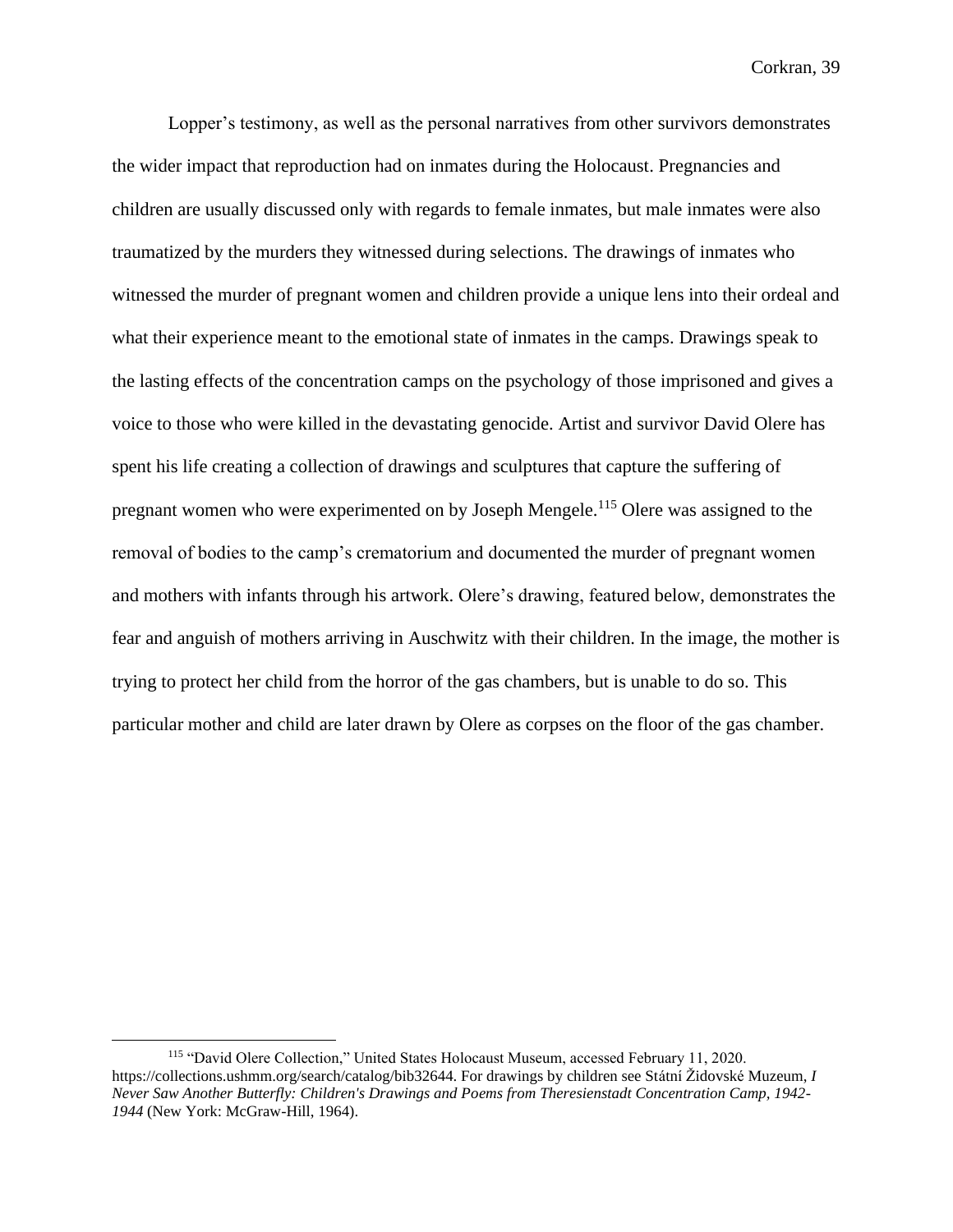

Figure 4: "David Olere Collection," United States Holocaust Museum, accessed February 11, 2020. Drawing by David Olere, a survivor of the Holocaust. This image was created in October, 1944.

Women who were pregnant but not obviously showing had a different experience during selection. Mengele devised a test for determining if women entering Auschwitz were pregnant. First, he would ask if any of the women were pregnant. Many SS guards would pretend to be gentle with women they suspected might be pregnant by offering them assistance. Priska Lowenbeinova recalled an SS guard whispering to her with a smile, "Are you pregnant, pretty lady?"<sup>116</sup> Rachel Abramczyk had a guard pull her off the train and say, "Good Morning pretty lady, are you pregnant?"<sup>117</sup> Both women were pregnant, though in the early stages of pregnancy and lied to hide their condition from the SS. Other women entering the camp might not have even known at the time of the selection that they were pregnant. This is what happened to Anka Nathanova who had become pregnant again after the death of her infant son in Theresienstadt. Nathanova was sent to Auschwitz when Theresienstadt started to be liquidated and was unaware

<sup>116</sup> Priska Lowenbeinova, Interview 15134, accessed online at the United States Holocaust Memorial Museum on February 2, 2020 https://collections.ushmm.org/search/catalog/vha15134.

<sup>117</sup> Holden, *Born Survivors,* 34.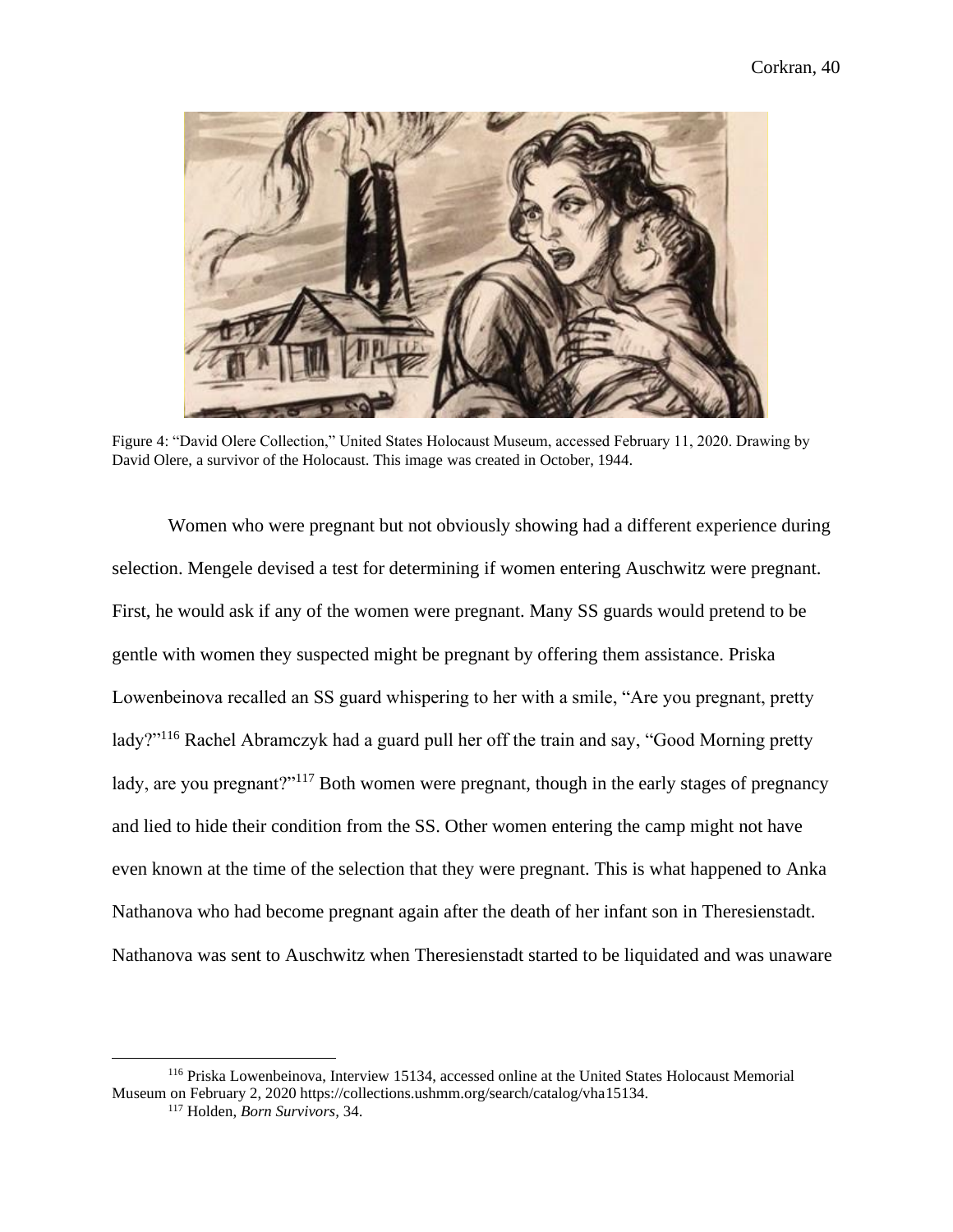that she was pregnant again. It was because she did not have her son with her that she was selected for work, not death.

Priska Lowenbeinova, Rachel Abramczyk, and Anka Nathanova were able to enter Auschwitz because their bodies did not look pregnant and they did not admit to being pregnant. If Joseph Mengele suspected that a woman was secretly pregnant, he would squeeze hard on her breasts to see if any milk would come out.<sup>118</sup> He also had the SS guards go down the line of women and preform this act on all of them. This part of his test was not only cruel and dehumanizing, it failed at catching many pregnancies. Women in earlier stages of pregnancy would not have had milk leaking out of their breasts. Additionally, the harsh conditions of the ghettos and camps meant that those women who might have been pregnant were still less likely to have begun lactating. Mengele was ignorant of the fact that strained and starved bodies were often unable to produce milk, and instead thought that his test was guaranteed to discover any hidden pregnancies.

With the initial selection over, there was still the issue of pregnancy once women entered the camp. Their physical conditions led to their bodies deteriorating, an issue that was exacerbated by the harsh labor and horrendous living conditions in Auschwitz. Starved bodies experience a bloating of the stomach that allowed pregnant women in the camps to hide their condition.<sup>119</sup> In the image below, the woman in the center of the photograph was pregnant, but was able to hide her pregnancy as a sign of stomach bloating. The women in the photograph all show signs of starvation, specifically in the bloating of their stomachs. There was also the possibility for pregnant women to miscarry as a result of starvation. Some women died because

<sup>118</sup> Holden, *Born Survivors,* 145.

<sup>119</sup> Saidel, *Ravensbruck Concentration Camp*, 205.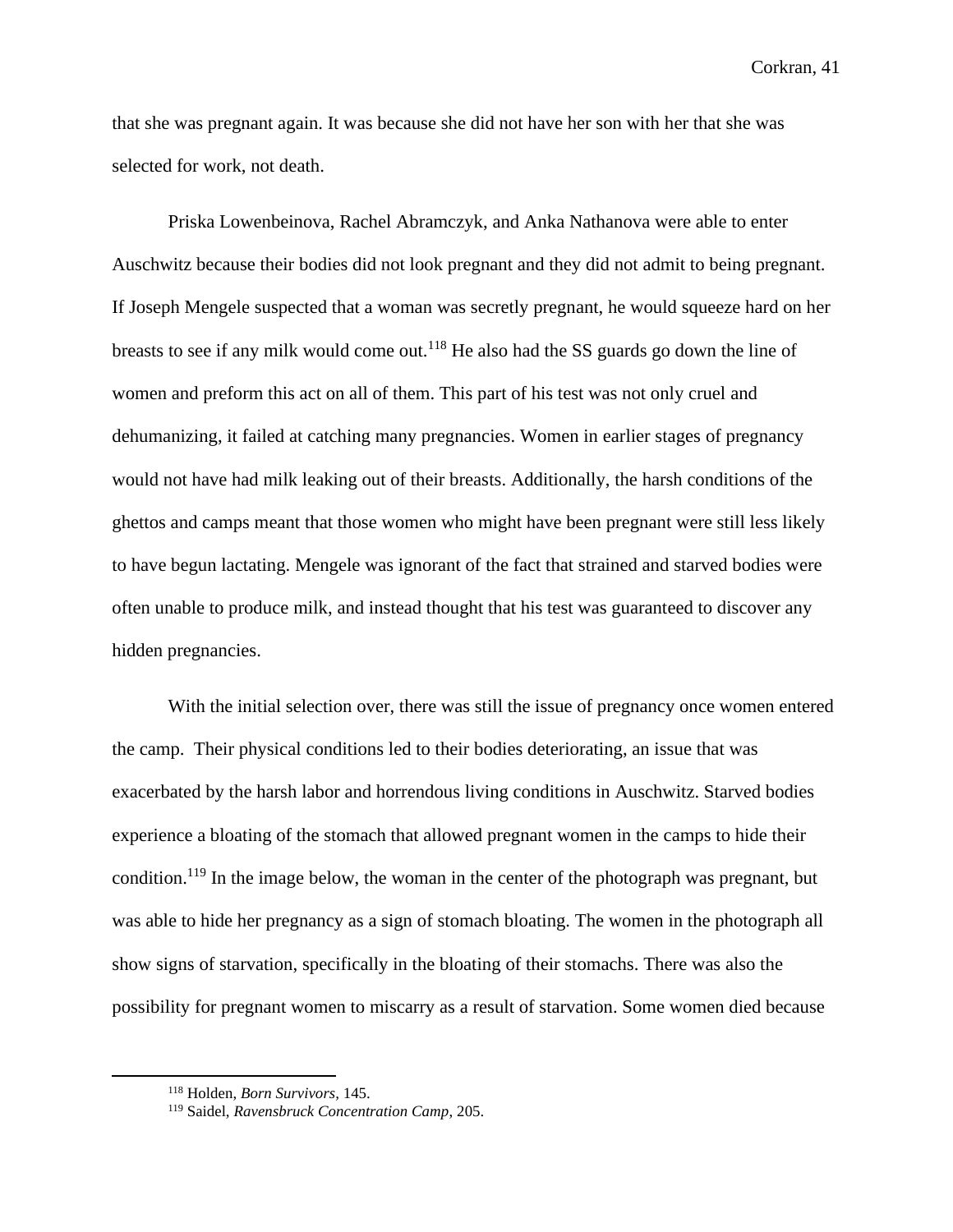of the lack of food and the unimaginably cruel treatment, so while their pregnancies might have gone unnoticed, they were still killed. It all amounts to a culmination of factors that the Nazis inadvertently created that made pregnancy within the camp even harder to identify.



Figure 5: "Photography Collection" United States Holocaust Museum, accessed February 11, 2020. Image shows a line of women some of whom appear pregnant. The woman in the middle with a dark head covering has a bump showing and others experience a swelling of the belly as their bodies adapt to starvation.

For women who either entered the camp with a concealed pregnancy or became pregnant in the camp, there was the constant threat of extermination and experimentation. Pregnant women would be either killed upon discovery or sent to Mengele for experimentation.<sup>120</sup> Mengele was particularly fascinated in twin birth and breast feeding.<sup>121</sup> Twins provided a control

<sup>120</sup> Anne Reamey, "Gisella Perl: Angel and Abortionist in the Auschwitz Death Camp," *Holocaust Archives*, accessed February 11, 2020, 1-2.

<sup>&</sup>lt;sup>121</sup> Gerhard Baader, Susan E. Lederer, Morris Low, Florian Schmaltz, and Alexander V. Schwerin, "Pathways to Human Experimentation, 1933-1945: Germany, Japan, and the United States," *Osiris* 2, no. 20 (2005): 205-31; Lucette Matalon Lagnado and Sheila Cohn Dekel, *Children of the Flames: Dr. Mengele and the Story of the Twins of Auschwitz* (New York: Penguin Books, 1992); Anne Reamey, "Gisella Perl: Angel and Abortionist in the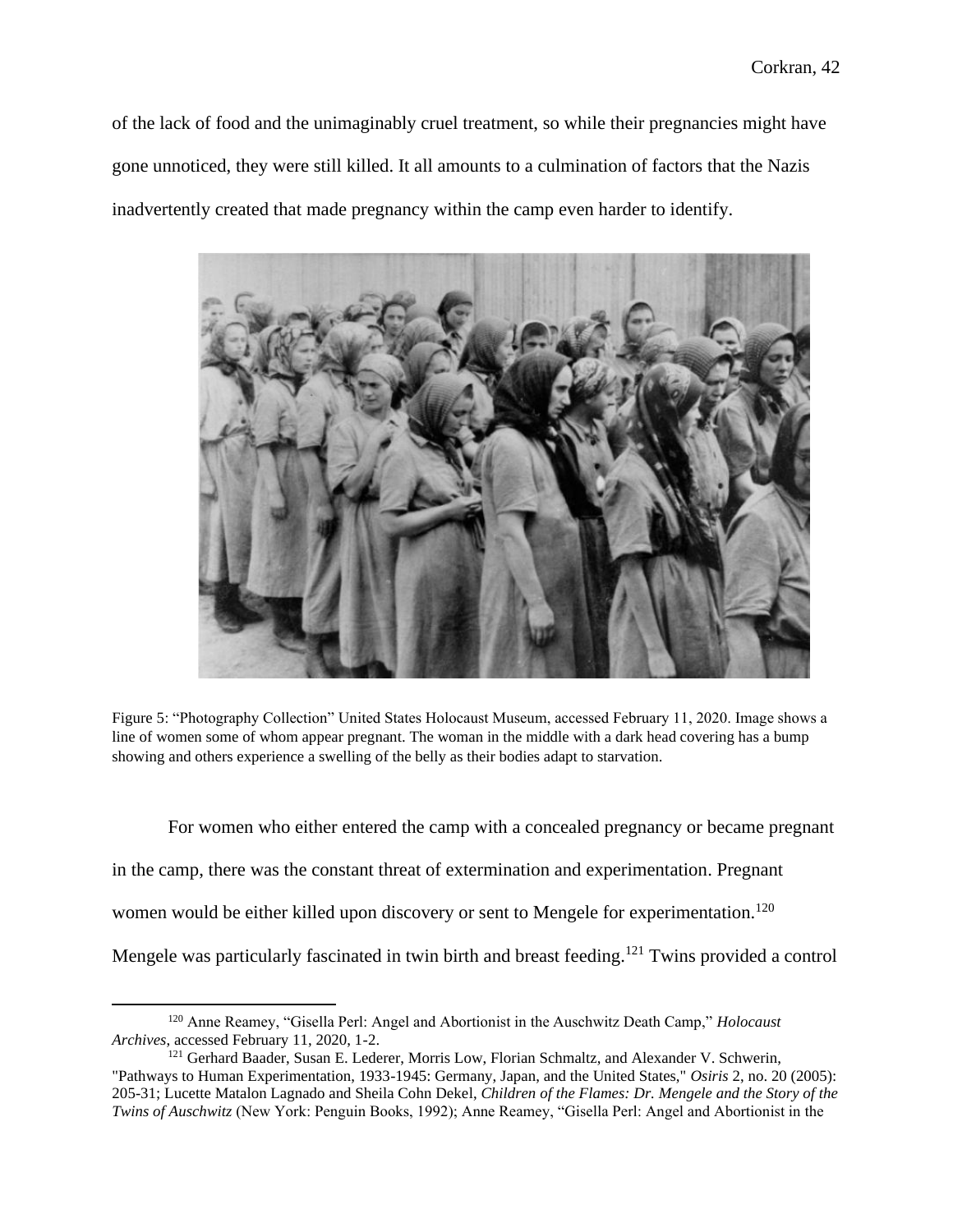subject for his horrific experimentation. There is still debate amongst historians to see if Mengele was trying to use twin births to discover how to increase the number of infants born to German women in a single pregnancy. As a result of Mengele's experimentation, some pregnancies were allowed to continue under his strict orders and supervision.



Figure 6: David Olere and Alexandre Oler, Witness: Images of Auschwitz, "The Table," (Richland Hill, Texas: West Wind Press, 1998) 59. In this drawing the artist depicts how pregnant women were used for medical experimentations that subjected them to torture and death.

The types of experiments performed on pregnant women were absolutely barbaric. David Olere drew the image above of a pregnant woman on a medical examination table being restrained by an SS guard as another inserted an instrument into her vagina reaching into her uterus. The insertion of an object into a woman's vagina is a form of sexual assault that was used

Auschwitz Death Camp," *Holocaust Archives*, accessed February 11, 2020; William E. Seidelman, "Mengele Medicus: Medicine's Nazi Heritage," *The Milbank Quarterly* 66, no. 2 (1988): 221-39; Günther Schwarberg, *The Murders at Bullenhuser Damm: The SS Doctor and the Children* (Bloomington: Indiana University Press, 1984); George M. Weisz, "Managing Pregnancy in Nazi Concentration Camps: The Role of Two Jewish Doctors," *Rambam Maimonides Medical Journal* 9, no. 3 (2018): 1-8.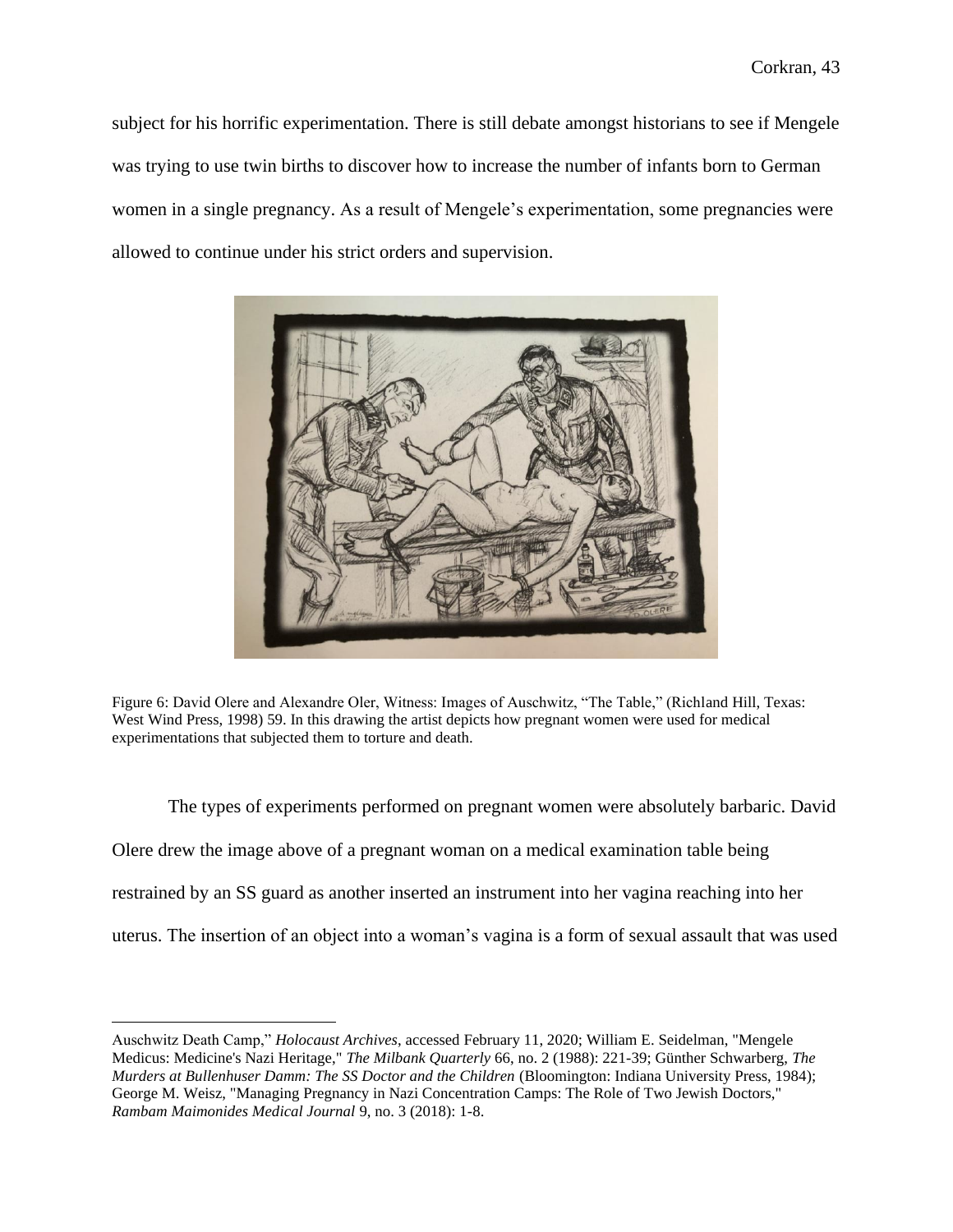against pregnant women in the concentration camps. This is important to note, because some historians do not categorize medical experimentation as a form of sexual assault. Medical experiments on female genitalia and reproductive organs were used to torture inmates and traumatize those who witnessed the brutality. David Olere recounted hearing women scream as the SS guards tortured them and he had to wait for them to bleed to death before removing their bodies. It could take days for women to die from the medical experiments performed on them.

In order to try and save women from extermination and experimentation, an inmate named Dr. Giselle Perl, who worked in the hospital at Auschwitz, performed abortions, deliveries, and infanticides to protect the mothers from Mengele. Dr. Perl's task in the medical unit was to report directly to Mengele and inform him of any pregnancies in the camp, but she instead risked her life to save these women.<sup>122</sup> Dr. Perl preformed hundreds of abortions and tried her best to save the lives of women. She wrote in her memoir that she would have to use blunt instruments and sometimes use only her hands to perform abortions on women. These abortions were incredibly painful and Dr. Perl recounts in vivid detail how the women would scream and cry during the procedure and there was nothing she could do to stop the pain.

Some women were too far along in their pregnancies that she had to force labor and others came to her after their water had already broken.<sup>123</sup> Inmates recounted in their testimonies during the Nuremburg trials of women giving birth in the crowded barracks with a doctor aiding the mother. One account described a difficult labor that occurred at night saying, "One more final scream, one last push, and the baby has come into this world. The exhausted mother leans

<sup>122</sup> Dr. Gisella Perl, *I was a Doctor in Auschwitz* (Madison: International Universities Press, 1948) 72. For more information see Anne Reamey, "Gisella Perl: Angel and Abortionist in the Auschwitz Death Camp," *Holocaust Archives*, accessed February 11, 2020, 1-2.

<sup>123</sup> Dr. Gisella Perl, *I was a Doctor in Auschwitz* (Madison: International Universities Press, 1948) 81.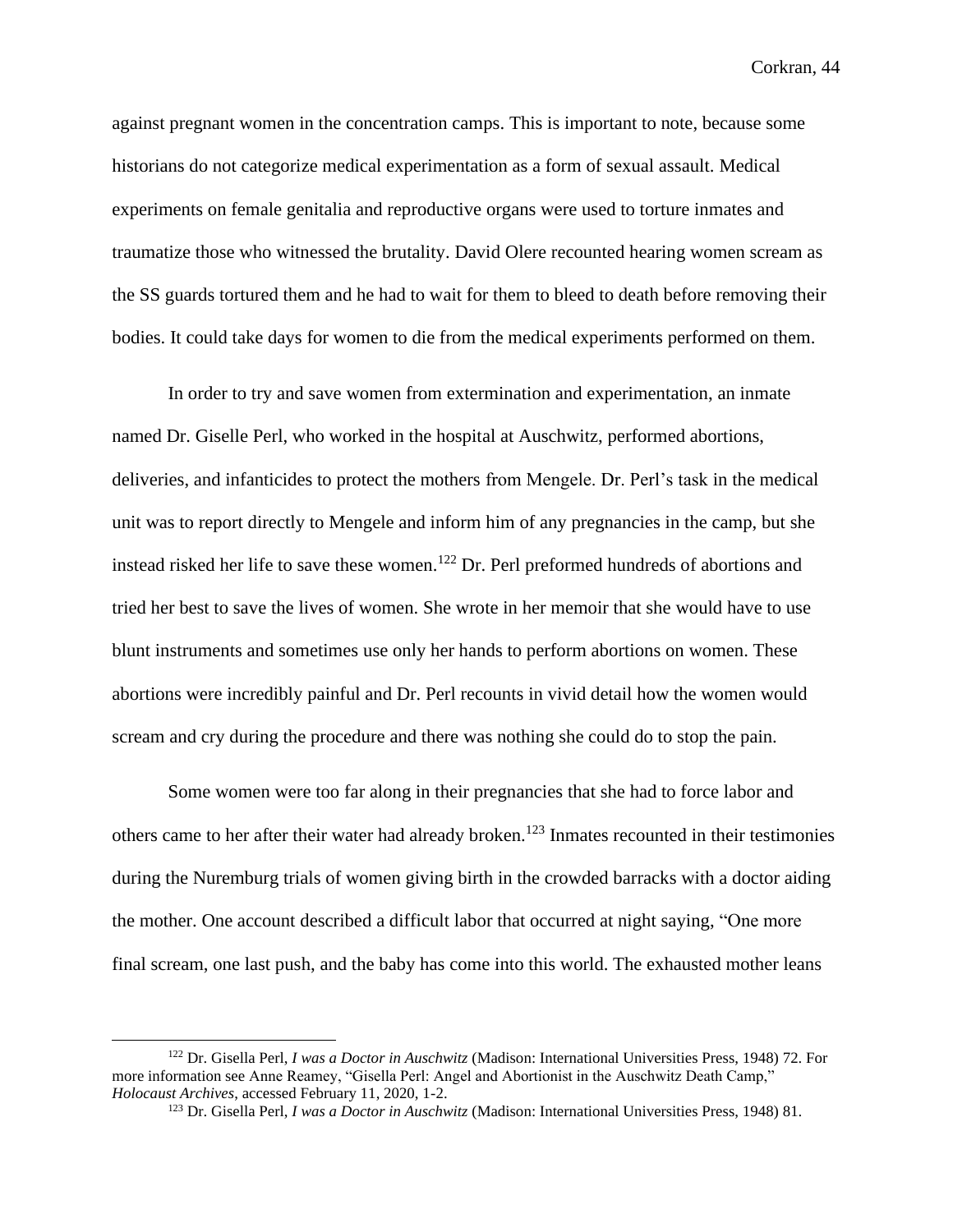back and closes her eyes."<sup>124</sup> It was left to the Jewish doctors and inmates to kill the baby after birth to protect the mother.<sup>125</sup> Anna Keppich, a Jewish woman in Auschwitz, recalled that in the hospital there were 76 pregnant women, 14 of whom went into labor early while the others were sent to the crematorium.<sup>126</sup> Keppich wrote, "I saw in the hospital how women who had given birth in a natural way smothered their children because the Germans compelled them to do so… It was hard for me, as a doctor, to give those women injections and to see how other doctors did the same, but we were forced to do so and had to do it." $127$ 

Historians have estimated the number of babies born in Auschwitz to range anywhere from seven hundred to over a thousand.<sup>128</sup> The Nazis killed almost all of these infants, often by drowning them in a bucket in front of the mothers.<sup>129</sup> Women were forced to kill their own children in order to save them from the pain of Mengele's experimentation. Ruth Elias, a Jewish prisoner in Auschwitz, recounted in an interview the heartbreaking decision she had to make after going into labor and giving birth to her baby. Mengele was aware of her pregnancy and had ordered for her breasts to be bound painfully in bandage after she gave birth so that she would be unable to breastfeed her baby. After listening to her baby cry for several hours a Jewish doctor working in the hospital brought her an injection of morphine to kill her child and stop the pain.

<sup>124</sup> Helena Kubica, Editor, Pregnant Women and Children Born in Auschwitz (Oświęcim: Auschwitz-Birkenau State Museum, 2010) 27.

<sup>125</sup> Dr. Gisella Perl, *I was a Doctor in Auschwitz* (Madison: International Universities Press, 1948) 83. "In the end it was I who gave her a present- the present of her life- by destroying her passionately desired little boy two days after his birth."

<sup>126</sup> Helena Kubica, Editor, Pregnant Women and Children Born in Auschwitz (Oświęcim: Auschwitz-Birkenau State Museum, 2010) 29.

<sup>127</sup> Helena Kubica, Editor, Pregnant Women and Children Born in Auschwitz (Oświęcim: Auschwitz-Birkenau State Museum, 2010) 29.

<sup>&</sup>lt;sup>128</sup> George M. Weisz, "Managing Pregnancy in Nazi Concentration Camps: The Role of Two Jewish Doctors," *Rambam Maimonides Medical Journal* 9, no. 3 (2018) 1-8.

<sup>129</sup> Rochelle G. Saidel, *The Jewish Women of Ravensbruck Concentration Camp* (Madison, Wisconsin: University of Wisconsin Press, 2004) 211.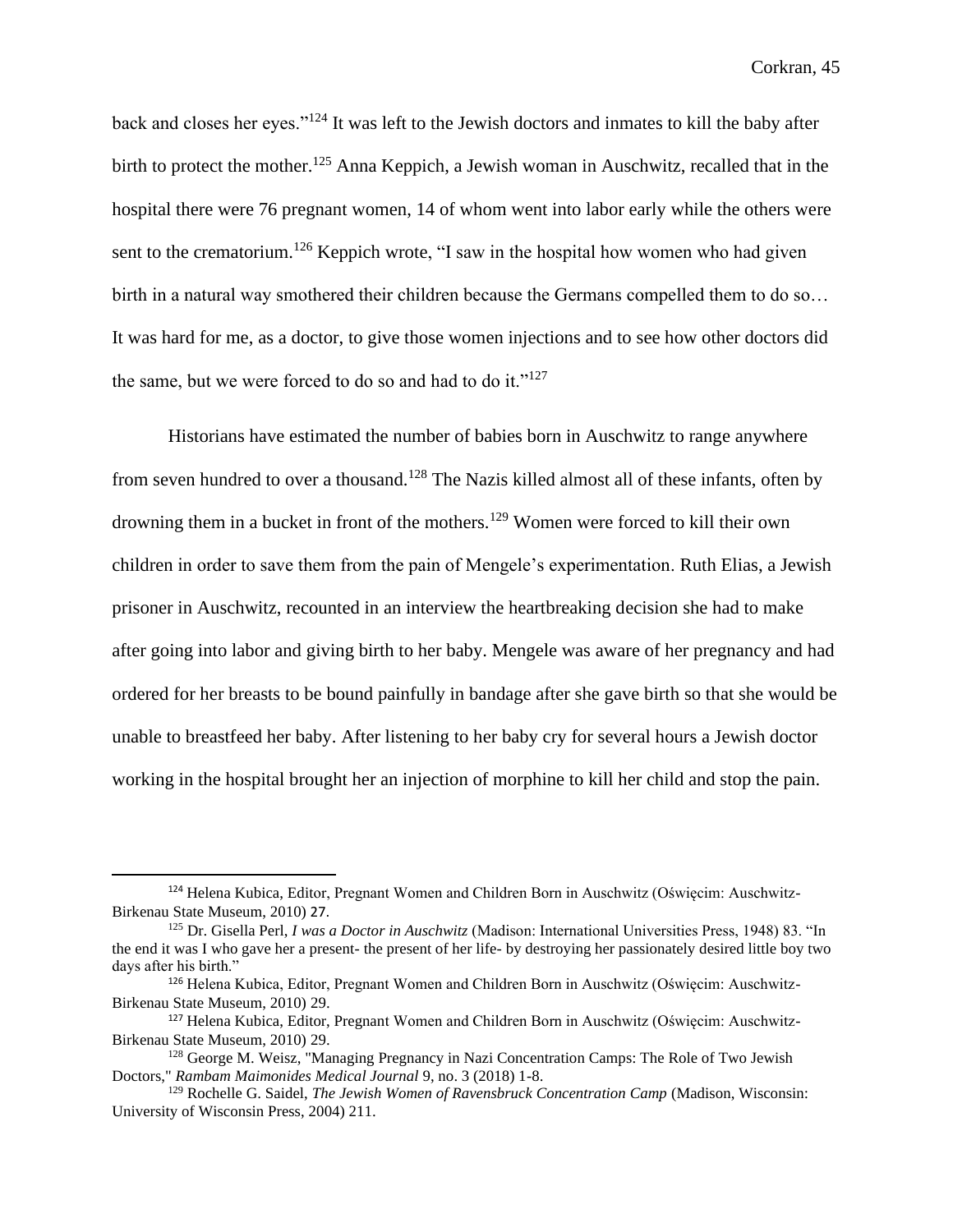When Elias was told this she said, "You want me to kill my baby?"<sup>130</sup> After talking with the doctor for hours, Elias said, "I lost the power to resist. I killed my own baby."<sup>131</sup>

Within this horror, Dr. Perl worked to save the lives of thousands of women in her medical unit. Anne Reamey, a Holocaust historian, compares the Angel of Life, Dr. Perl, with the Angel of Death, Mengele.<sup>132</sup> Mengele sought to torture and murder Jewish women and Dr. Perl worked to save their lives and shield them from medical experimentation. This juxtaposition between Mengele and Dr. Perl demonstrates the intersectionality of religious imagery and gendered language used by both Holocaust survivors and historians. The Holocaust had major religious ramifications, so the need among historians, especially those coming from a background within Abrahamic traditions, to identify moments of miraculous heroism and angelic figures helps to create meaning within these horrific events. The language surrounding Dr. Perl demonstrates the connection made between women and nurturing, which carries with it a gendered perspective on her role as a medical professional.

Religion is also a useful lens to examine the issue of adoption in Auschwitz. Race and religion cannot be easily separated. The two concepts weave together and influence the ideology behind the Nazi party. The concentration camps were a means of carrying out genocide directed towards individuals from eastern Europe. Jewish women were targeted for extermination due to the intersectionality of race, religion, and sex in Nazi ideology. The Nazis not only viewed Jewish women as belonging to a racial and religious group they sought to eliminate, but additionally viewed their ability to reproduce as a threat to future generations. Other racial

<sup>130</sup> Remy, *Hitler's Holocaust*.

<sup>131</sup> Remy, *Hitler's Holocaust*.

<sup>132</sup> Anne Reamey, "Gisella Perl: Angel and Abortionist in the Auschwitz Death Camp," *Holocaust Archives*, accessed February 11, 2020, 1-2.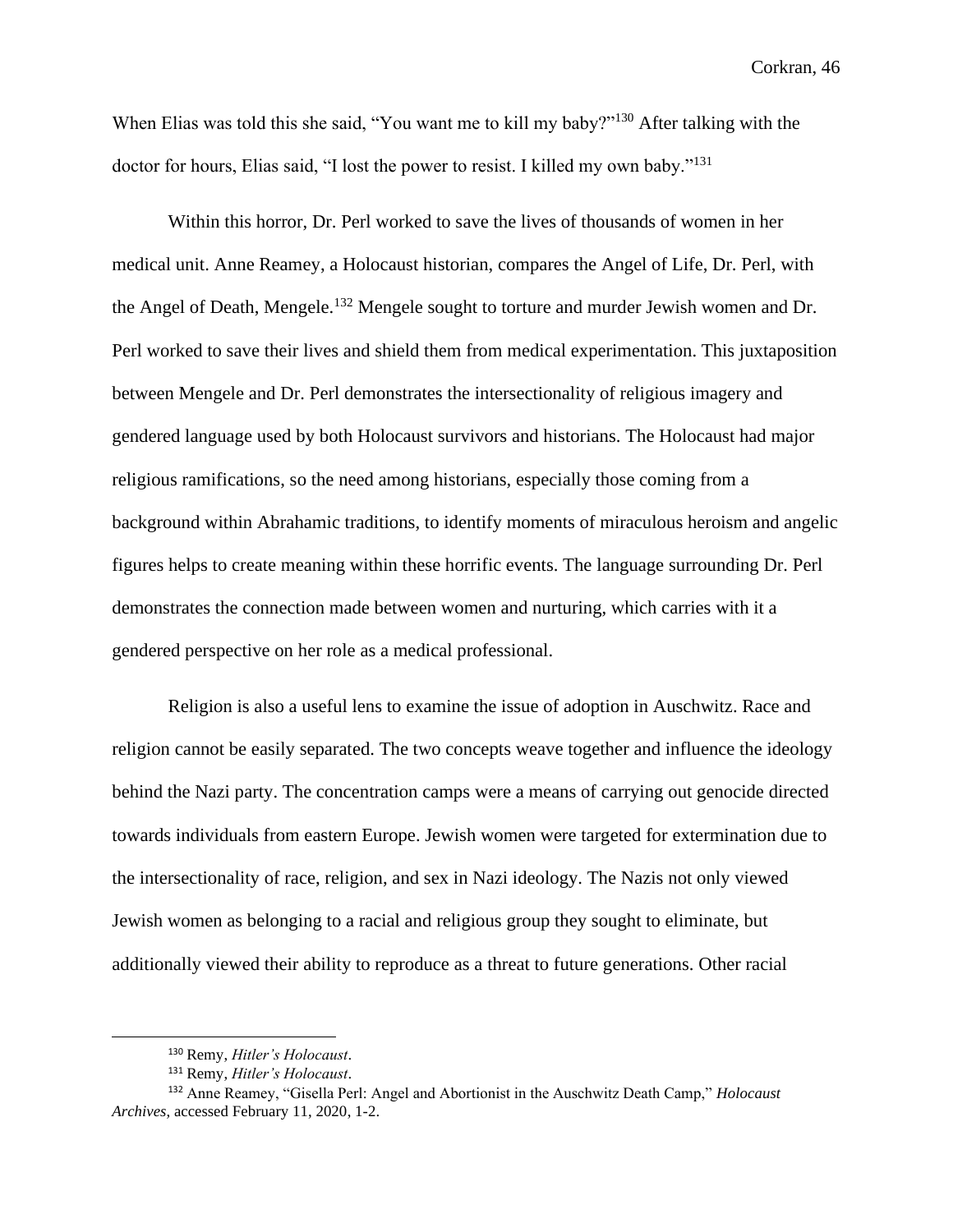groups were subjected to persecution based on their race, religion, and gender; however, their experiences differed from Jewish women in the camps. None of this is to minimize the suffering of one group in relation to another, it is instead to show the unique experiences of Jewish women in the concentration camps.

Adoption was the exception, rather than the rule for children born in Auschwitz. Margita Schwalbova, a Jewish physician working in the camp hospital, documented the plight of pregnant women and children born in Auschwitz and the rare cases of adoption. Dr. Schwalbova recounted how pregnant women in Auschwitz before 1942 were either killed by a phenol injection administered by Dr. Bodmann or bleed to death when given an abortion by the  $SS$ .<sup>133</sup> Dr. Schwalbove wrote, "At the end of 1942, the SS doctor at the time, Dr. Vetter, sent a letter to Berlin inquiring whether newborn infants could be placed in German nursery schools (in other words, to be Germanized) while the mothers remained in the camps."<sup>134</sup> Only non-Jewish infants would be eligible for adoption, but the SS changed their minds and after a few weeks sent both the mothers and infants to the gas chambers.<sup>135</sup> As a result, the majority of pregnancies ended in abortion or infanticide after birth, not in adoption.

## **Additional Factors: Location and Death Marches**

The Nazis transported inmates from work and death camps into factories and subcamps to provide labor for the war effort. These subcamps were associated with larger camp complexes, but had smaller inmate populations and at times, provided more resources depending on their

<sup>133</sup> APMA-B, Studies Fond, vol. 69, The Women's Hospital.

<sup>134</sup> APMA-B, Studies Fond, vol. 69, The Women's Hospital.

<sup>135</sup> APMA-B, Studies Fond, vol. 69, The Women's Hospital.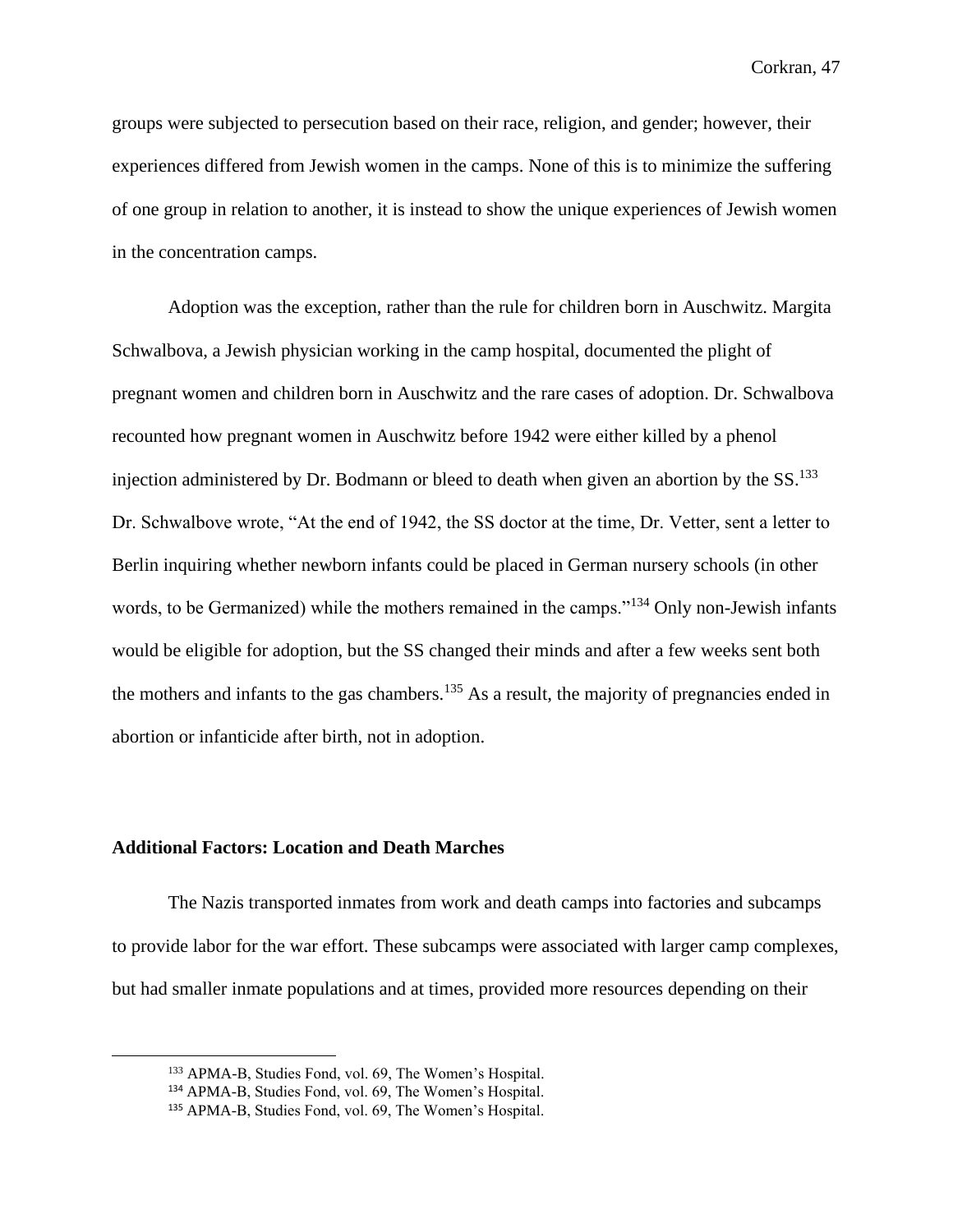location. Inmates were outsourced to factories to provide slave labor to fuel the war effort. As a result, the inmates working in these factories tended to be valued higher than those in larger camps because of the skills they provided for the war. They still faced horrendous conditions and death, but were physically removed from death camp gas chambers and could receive some basic medical care in order to continue to provide labor.

Anka Nathanova, Priska Lowenbeinova, and Rachel Abramczyk were all sent to work in a factory manufacturing war material after spending several months in Auschwitz. During their time in the infamous death camp, their pregnancies were never detected by the SS guards. The Nazis did not have an accurate way of identifying women who were pregnant because the bodies of these women were so drastically altered due to the conditions that Nazis themselves ironically created. All three women were due to give birth around the same time but continued to hide their conditions while working in the Nazi factory until bombing from the Allies caused the factory to deport all workers.

During this final stage of the war, the Nazis killed as many prisoners as they could in order to hide their crimes and moved the remaining prisoners closer into Germany. The Nazis believed that the enslaved labor from the camps could be used to rebuild the Reich after the war.<sup>136</sup> Those they could not kill or send on transports, were left in the camps to be liberated by the Red Army. Additionally, the increased bombing by the Allies meant that concentration camp populations were being shifted around and that the railway lines connecting the camps were at times damaged, which could delay transportations. There were also smaller pockets of inmate populations in factories spread out in the territory the Nazis had occupied. The SS tried to

<sup>136</sup> Wendy Holden, *Born Survivors,* 205.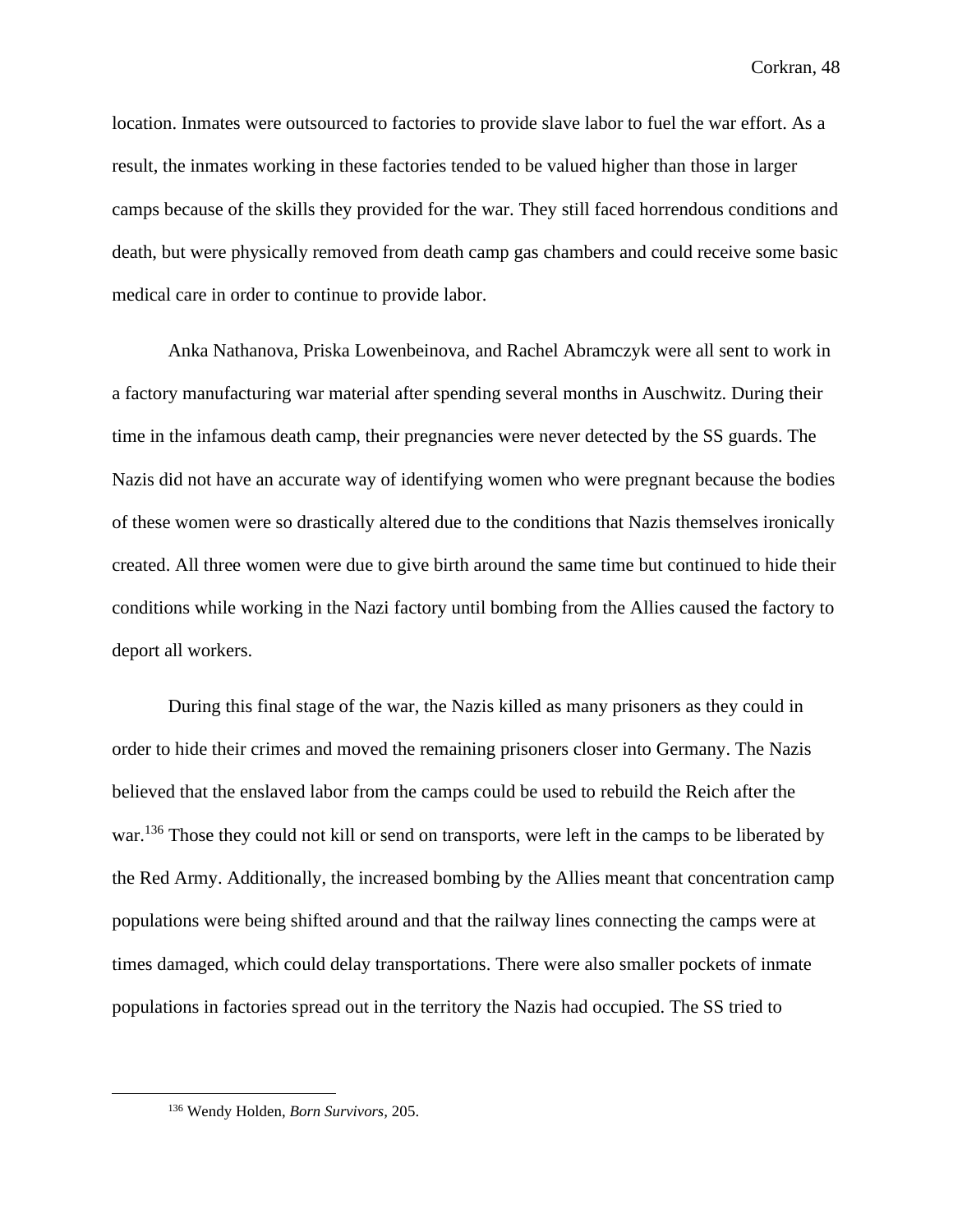condense these populations to transport them closer to Germany as the Soviets approached. The Nazis organized death marches to move prisoners away from the advancing liberating armies.

Nathanova, Lowenbeinova, and Abramczyk were sent on a death march from the factory to Mauthausen. Lowenbeinova went into labor a day before the factory was to be cleared out. Because the SS guards in charge of the inmates assumed the baby would be born dead, they decided not to murder her, but instead allowed an inmate doctor to attend the birth. Lowenbeinova recalled passing in and out of consciousness during the labor, but gave birth to a live infant. The Nazi officers sent Lowenbeinova and her baby on the death march the next day assuming both would die along the way.<sup>137</sup> Priska Lowenbeinova and her baby were loaded into crowded cattle cars on the same train as Rachel Abramczyk and Anka Nathanova. Abramczyk went into labor as the train was halted due to bombing and the SS allowed the same doctor to help her deliver her baby. The SS guards allowed Abramczyk's son to live because the baby had been born on April 20<sup>th</sup>, which was Hitler's birthday.

Anka Nathanova was the last to give birth and went into labor on the ground outside of Mauthausen, the death camp the women had been sent to. What none of the women knew was that the gas chambers had been destroyed days ago as the Nazis ran out of Zyklon B and feared what would happen if the Allies discovered their death factories.<sup>138</sup> Nathanova gave birth to a daughter and survived to see the camp liberated on May 5, 1945 by the Red Army. Nathanova, Lowenbeinova, and Abramczyk all survived Auschwitz, the death march, and Mauthausen while pregnant and were able to keep their children alive. In the end, they were able to return home to

<sup>&</sup>lt;sup>137</sup> Priska Lowenbeinova, Interview 15134, accessed online at the United States Holocaust Memorial Museum on February 2, 2020 https://collections.ushmm.org/search/catalog/vha15134.

<sup>138</sup> Eva Clarke, "Against All Odds: Born in Mauthausen with Eva Clarke," *The Library Channe*l, July 2, 2018.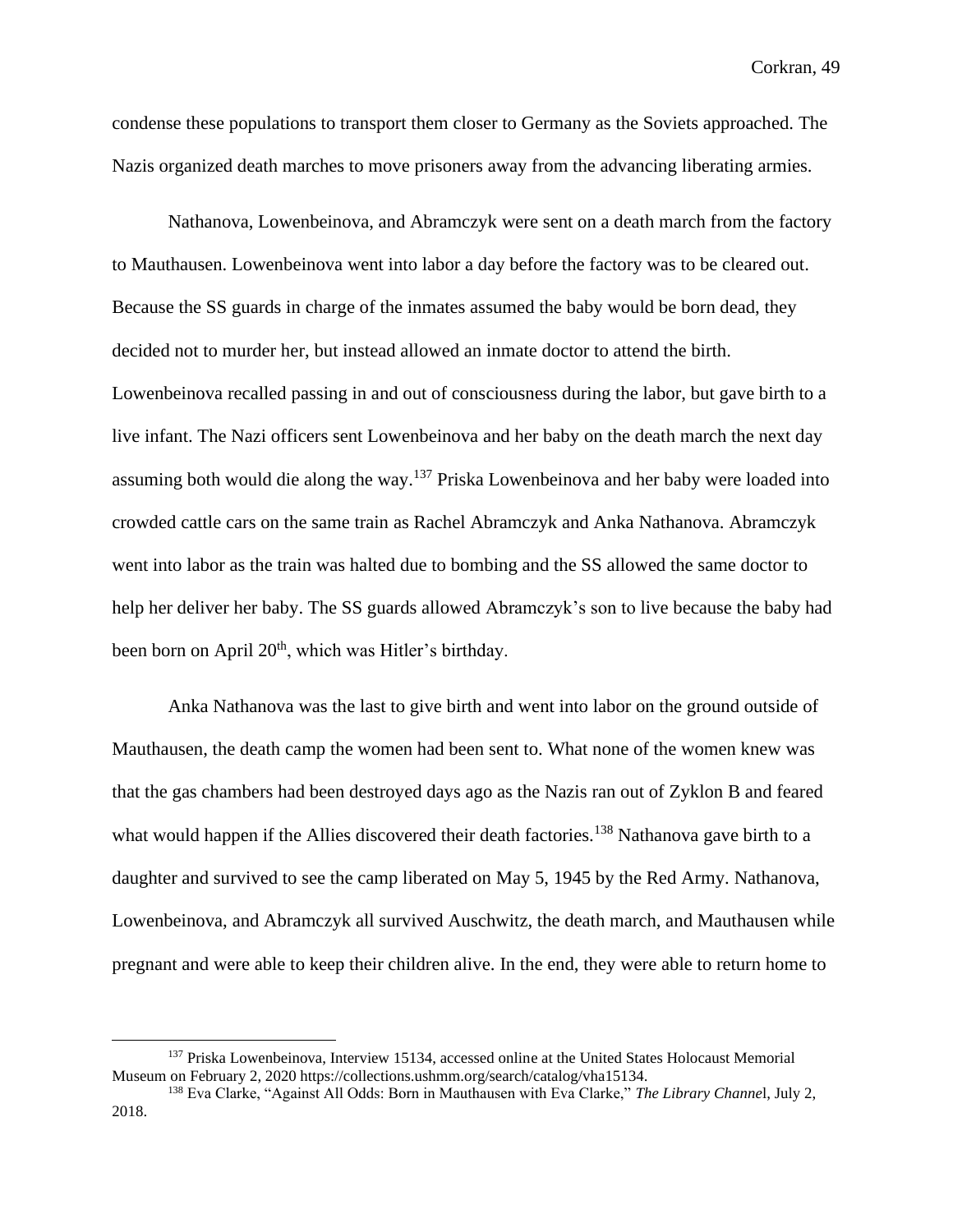the members of their families who had survived the Holocaust. Unfortunately, all three of them had been separated from their partners during the selections in the camps and never saw them again. They raised their children to learn about the horror of the Holocaust and let them know that they were born survivors.<sup>139</sup>

Their babies were not the only ones to survive the camps. Dr. Erno Vadasz was a Jewish obstetrician in a satellite camp associated with Dachau.<sup>140</sup> During his time in the Nazi concentration camps, he performed abortions in order to save the lives of the pregnant women imprisoned in the camps. Because of his medical knowledge, he was able to run a rudimentary medical facility in the satellite camp. Towards the end of the war, Dr. Vadasz created a *Schwanger Kommando (pregnancy unit)* and where he helped seven women safely deliver their babies. The women were photographed after the Red Army liberated the camp and can be seen in the image below. The lives of these Jewish mothers were spared because of his bravery, the redistribution of supplies towards the end of the war, and the liberation of the camp.

<sup>139</sup> Wendy Holden, *Born Survivors,* conclusion.

<sup>&</sup>lt;sup>140</sup> George M. Weisz, "Managing Pregnancy in Nazi Concentration Camps: The Role of Two Jewish Doctors," *Rambam Maimonides Medical Journal* 9, no. 3 (2018) 1-8.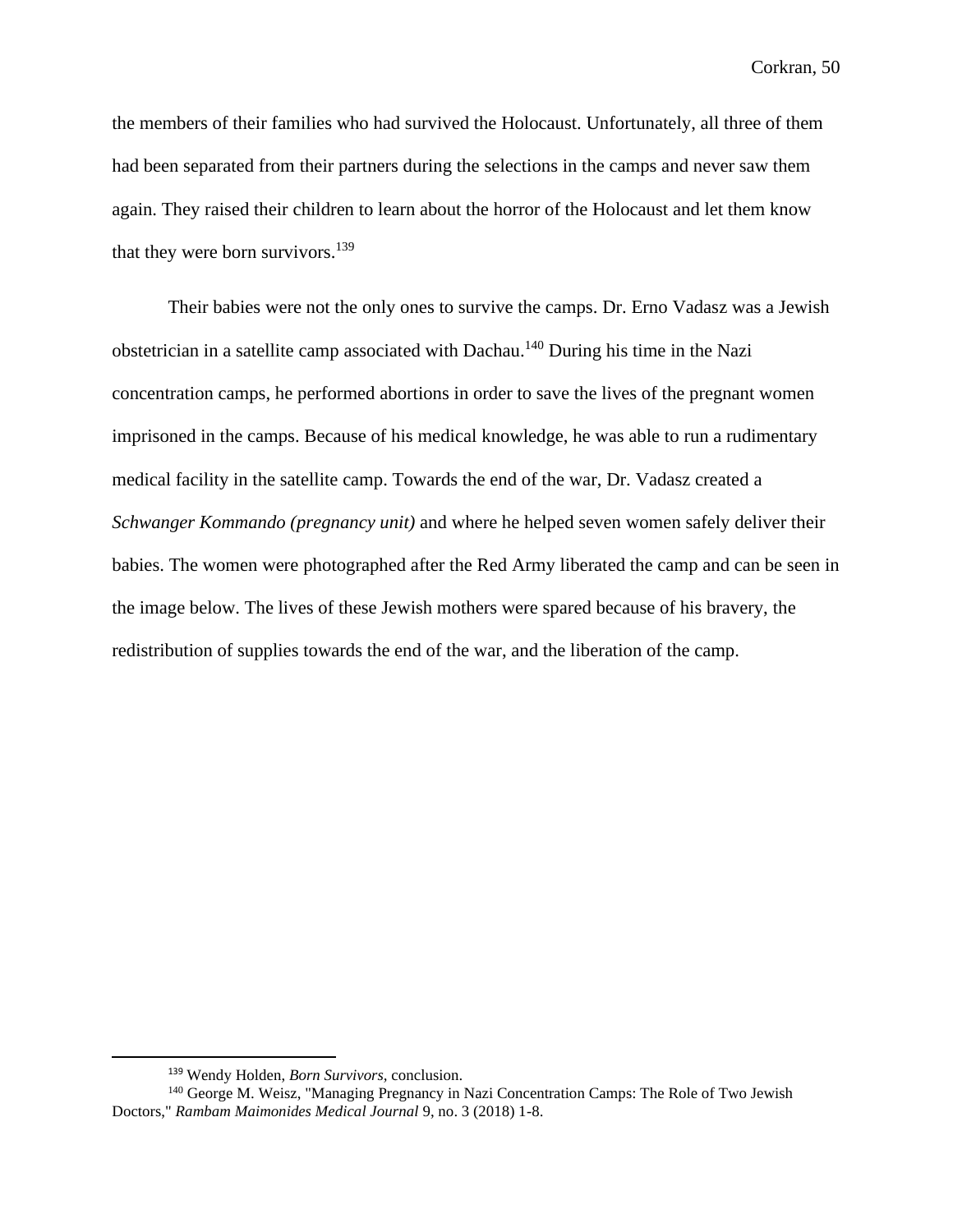

Figure 7: "Photography Collection" United States Holocaust Museum, accessed February 11, 2020. Image shows five mothers with their newborns in a satellite camp of Dachau.

# **Conclusion**

Pregnancy, abortion, and childbirth created additional dangers for female inmates in the Nazi concentration camps. Initially, the Nazis used forced abortions and euthanasia programs to regulate female reproduction for Jewish populations in city ghettos. As more Jews were transported to concentration camps, the tactics used by the Nazis during ghettoization were adapted by inmates to save the lives of pregnant women in work and death camps. Abortions and infanticides became methods of survival to protect pregnant women from experimentation and extermination once they had become entrapped within the camp system. Additionally, the bodies of pregnant women experienced physical deteriorations, allowing for their pregnancies to be concealed during subsequent selections. It is therefore critical for scholars to examine the bodies of pregnant women in order to understand how the type of camp impacted female reproduction.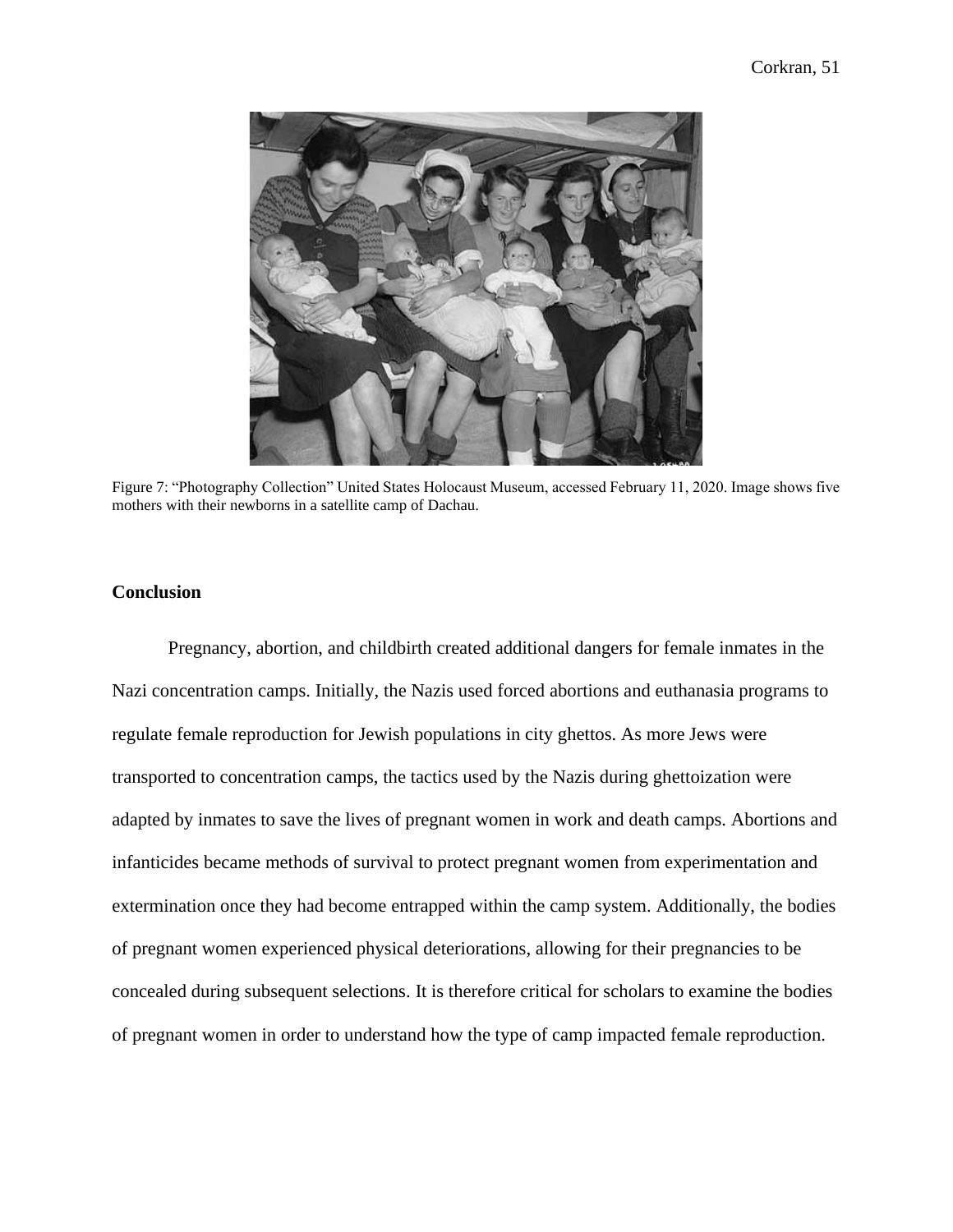In the past, the historiography on pregnancy during the Holocaust has emphasized the role of gender in relation for female reproduction. Pregnancy, abortion, and childbirth are specific to female reproduction, and while they can influence notions relating to gender, reproduction should not be seen as only a gendered issue. By shifting the focus away from gender and onto the bodies of female inmates, historians can better understand how the stages of the Holocaust impacted female reproduction. Beyond its focus on pregnant women, this study can help historians better understand how a particular demographic could have different experiences depending on the type of camp they were imprisoned in.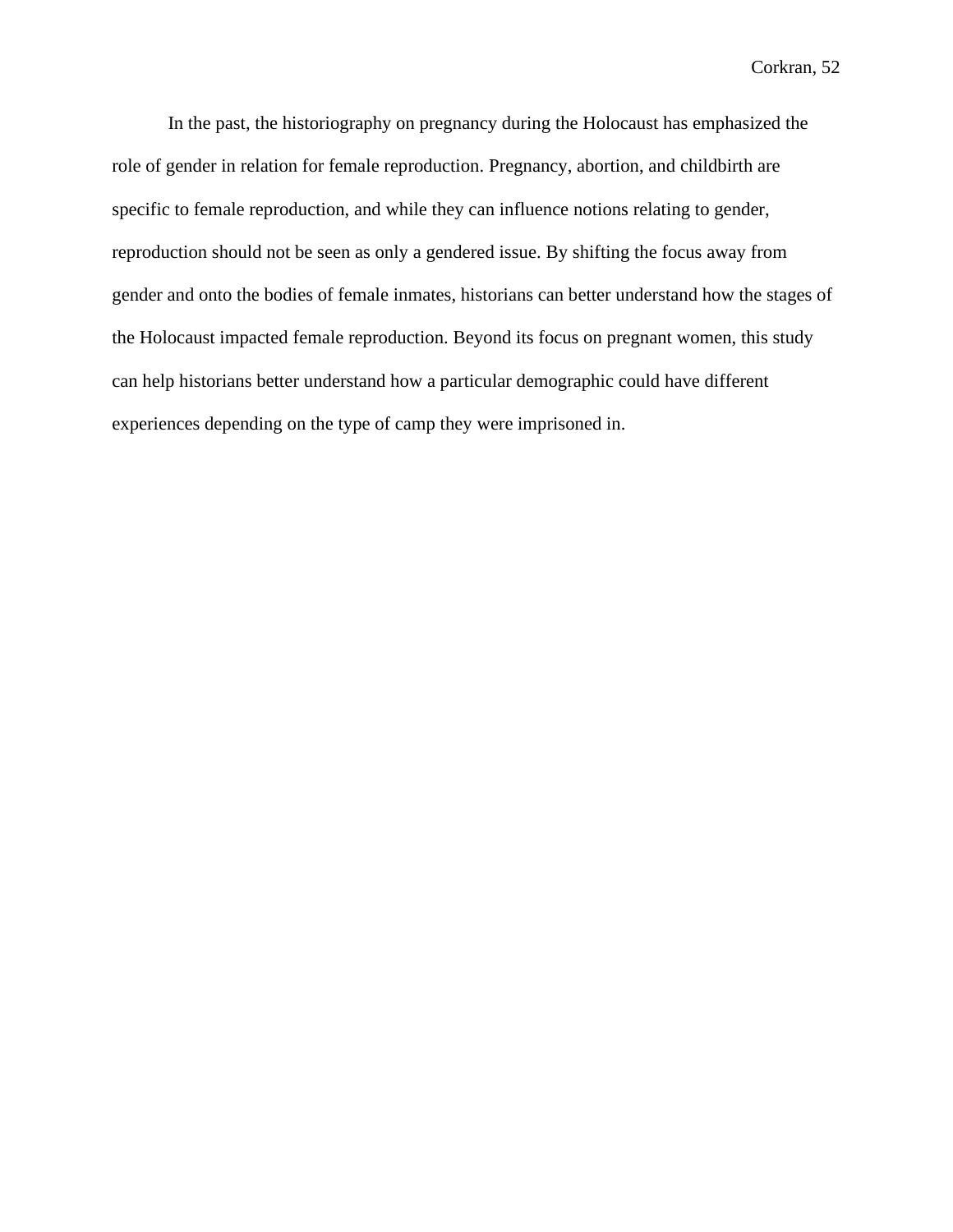#### Bibliography

## **Primary Sources**

- Bergman, Anka, Eva Clarke, interview by Emily Davis, *The Baby Born in a Concentration Camp*, BBC One, April 19, 2011.
- Brostoff, Anita, and Sheila Chamovitz, editors. *Flares of Memory: Stories of Childhood during the Holocaust*. New York: Oxford University Press, 2001.
- Clarke, Eva. "Against All Odds: Born in Mauthausen with Eva Clarke." *The Library Channel,* July 2, 2018.
- "David Olere Collection." United States Holocaust Museum. Accessed February 11, 2020. https://collections.ushmm.org/search/catalog/bib32644
- Donat, Alexander, editor. *The Death Camp Treblinka: A Documentary*. New York: Holocaust Library, 1979.
- Eibeschitz, Jehoshua, and Anna Eilenberg-Eibeshitz. *Women in the Holocaust: A Collection of Testimonies*. Brooklyn: Remember, 1993.
- Eliach, Yaffa, editor. *We Were Children Just Like You*. Brooklyn, NY: Center for Holocaust Studies, Documentation and Research, 1990.
- Gisella, Perl Dr. *I was a Doctor in Auschwitz*. Madison: International Universities Press, 1948.
- Gordon, Robert, editors. *Auschwitz Report: 1946*. London: Verso, 2006.
- Gurewitsch, Brana, editor. *Mothers, Sisters, Resisters: Oral Histories of Women who Survived the Holocaust.* Tuscaloosa: University of Alabama Press, 1998.
- Hellman, Peter. *The Auschwitz Album*. New York: Random House, 1959.
- Hitler, Adolf (September, 1935). Speech.
- Kubica, Helena. Editor. *Pregnant Women and Children Born in Auschwitz*. Oświęcim: Auschwitz-Birkenau State Museum, 2010.
- Law for the Protection of Hereditary Health. July 14, 1933.
- Law for the Protection of German Blood and Honor. September 15, 1935.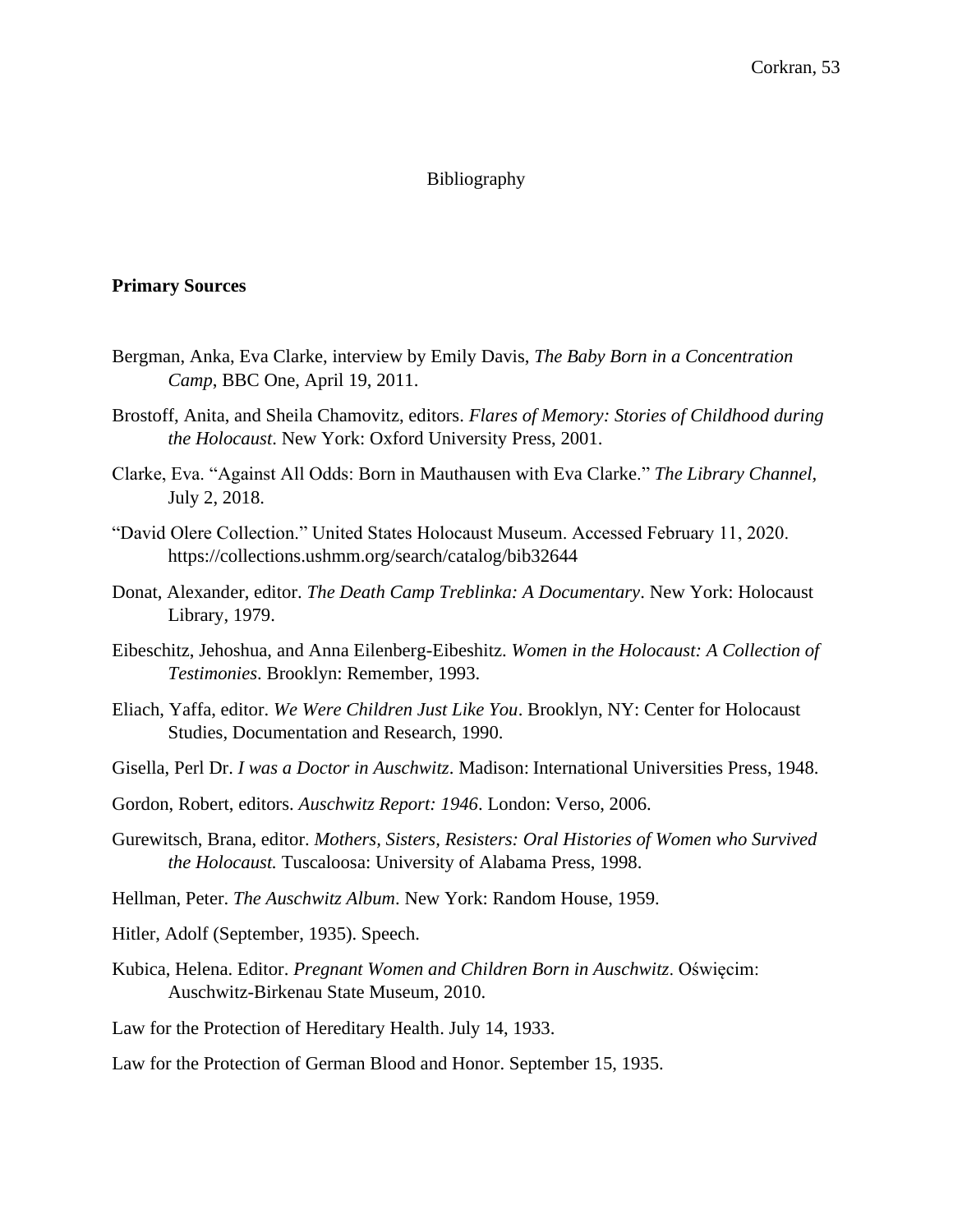- Lowenbeinova, Priska. Interview 15134. Accessed online at the United States Holocaust Memorial Museum on February 2, 2020.
- N., Semashko. "People's Commissariat of Health, On the Protection of Women's Health" (text). *Seventeen Moments in Soviet History*. London: Gollancz, 1924. Accessed January 22, 2020. http://soviethistory.msu.edu/1917-2/the-new-woman/the-new-woman-texts/on-theprotection-of-womens-health/
- Olere, David and Alexandre Oler. *Witness: Images of Auschwitz*. Richland Hill, Texas: West Wind Press, 1998.
- "Photography Collection" United States Holocaust Museum. Accessed February 11, 2020. https://collections.ushmm.org/search/?f%5Bf\_images%5D%5B%5D=indiv\_photographs
- Shelley, Lore, editor. *Auschwitz: The Nazi Civilization: Twenty-three Women Prisoners' Accounts*. Lanham, MD: University Press of America, 1992.
- Sliwowska, Wiktoria, editor. *The Last Eyewitnesses: Children of the Holocaust Speak*. Evanston, IL: Northwestern University Press, 1998.
- Státní Židovské Muzeum. *I Never Saw Another Butterfly: Children's Drawings and Poems from Theresienstadt Concentration Camp, 1942-1944*. New York: McGraw-Hill, 1964.
- Swiebocka, Teresa. *Auschwitz: A History in Photographs*. Indianapolis: Indian University Press, 1993.

#### **Secondary Sources**

- Adler, Shimon. "Block 31: The Children's Block in the Family Camp at Birkenau." *Yad Vashem Studies* 24 (1994): 281-315.
- Angress, Werner T*. Between Fear & Hope: Jewish Youth in the Third Reich*. New York: Columbia University Press, 1988.
- Arad, Yitzhak. *The Holocaust in the Soviet Union: A Comprehensive History of the Holocaust.* Lincoln and Jerusalem: University of Nebraska Press and Vashem, 2009.
- Avdeev, Alexandre, Alain Blum, and Irina Troitskaya. "The History of Abortion Statistics in Russia and the USSR from 1900 to 1991." *Population: An English Selection* 7 (1995): 39-66.
- Baer, Elizabeth R., and Myrna Goldenberg. *Experience and Expression: Women, the Nazis, and the Holocaust*. Detroit, MI: Wayne State University Press, 2003.
- Baader, Gerhard, Susan E. Lederer, Morris Low, Florian Schmaltz, and Alexander V. Schwerin. "Pathways to Human Experimentation, 1933-1945: Germany, Japan, and the United States." *Osiris* 2, no. 20 (2005): 205-31.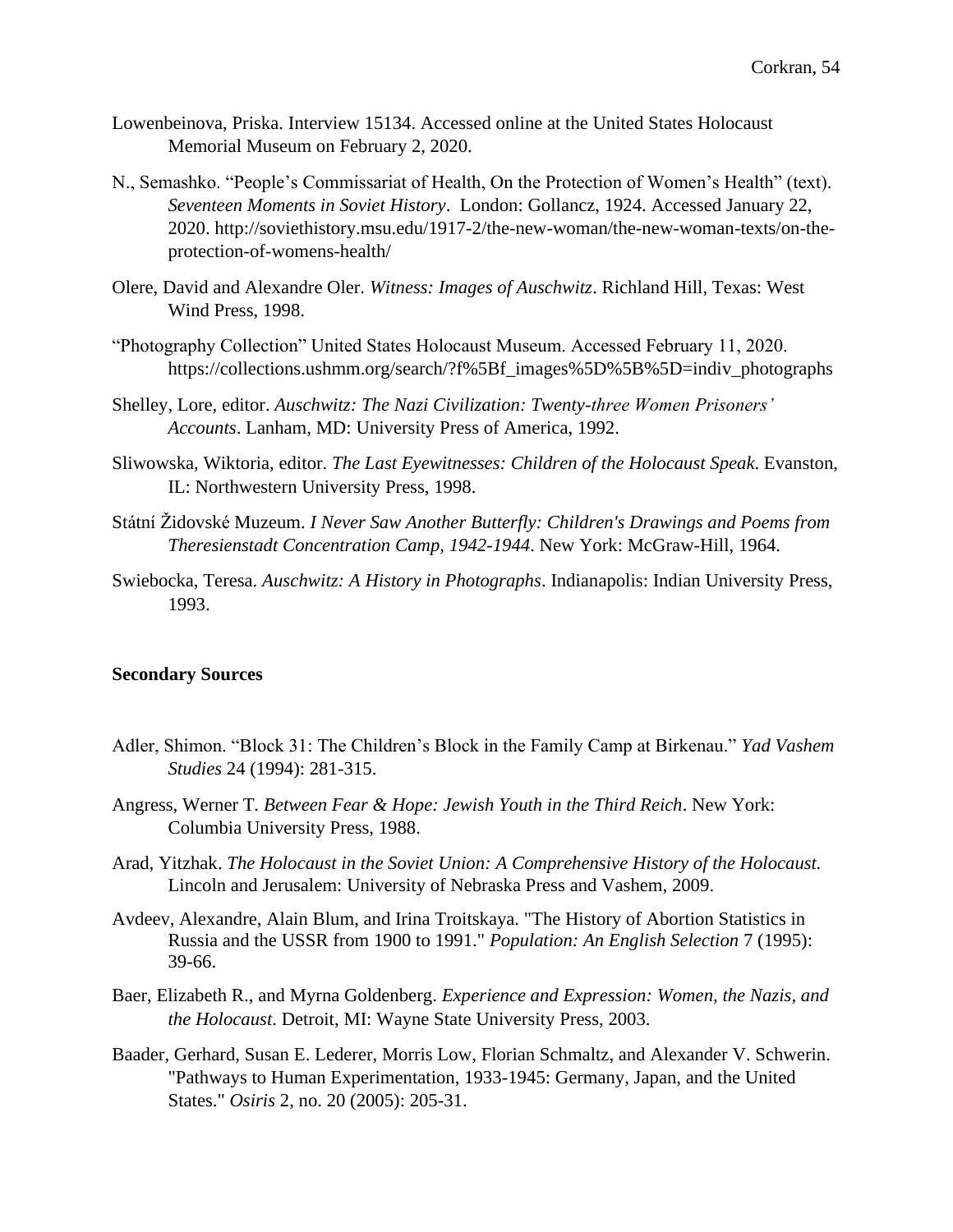- Baumel, Judith Tydor. *Double Jeopardy: Gender and the Holocaust*. London: Vallentine Mitchell, 1998.
- Bell, Wilson T. "Sex, Pregnancy, and Power in the Late Stalinist Gulag*." Journal of the History of Sexuality* 24, no. 2 (2015): 198-224.
- Bendremer, Jutta T. *Women Surviving the Holocaust: In Spite of the Horror*. Lewiston, NY: Edwin Mellen Press, 1997.
- Bernadac, Christian. *Women's Kommandos*. Geneva: Ferni Publishing House, 1978
- Blatman, Daniel. *The Death Marches: The Final Phase of Nazi Genocide*. Massachusetts: The Belknap Press of Harvard University Press, 2011.
- Bridenthal, Renate, Atina Grossmann, and Marion Kaplan. *When Biology Became Destiny: Women in Weimar and Nazi Germany*. New York: Monthly Review Press, 1984.
- Brown, Daniel Patrick. *The Camp Women: The Female Auxiliaries Who Assisted the SS in Running the Nazi Concentration Camp System*. Atglen, PA: Schiffer Military History, 2002.
- Buber Agassi, Judith. *The Jewish Women Prisoners of Ravensbrück: Who Were They?* Oxford: Oneworld, 2007.
- Buonagurio, Frank, and Beile Delechky. *The Last Bright Days: A Young Woman's Life in a Lithuanian Shtetl on the Eve of the Holocaust.* New York: YIVO Institute for Jewish Research, 2011.
- Chalmers, Beverley. *Birth, Sex, and Abuse: Women's voices Under Nazi Rule*. Grosvenor House Publishing, 2015.
- *Children of the Holocaust* [videorecording]. Princeton, NJ: Films for the Humanities & Sciences, 1995.
- Clementi, Federica K. *Holocaust Mothers & Daughters: Family, History, and Trauma*. Waltheim, Mass: Brandeis University Press, 2013.
- Cohen, Boaz. "The Children's Voice: Postwar Collection of Testimonies from Child Survivors of the Holocaust." *Holocaust and Genocide Studies* 21, no. 1 (2007): 73-95.
- David-Fox, Michael, Peter Holquist, and Alexander M. Martin. *The Holocaust in the East: Local Perpetrators and Soviet Responses*. University of Pittsburgh Press, 2014.
- Dean, Martin., Mel. Hecker, and Eliyana. Adler. *The United States Holocaust Memorial Museum Encyclopedia of Camps and Ghettos, 1933-1945*. Volume 2, Ghettos in German-occupied Eastern Europe. 2012.
- Dwork, Deborah. *Children with a Star: Jewish Youth in Nazi Europe*. New Haven, CT: Yale University Press, 1991.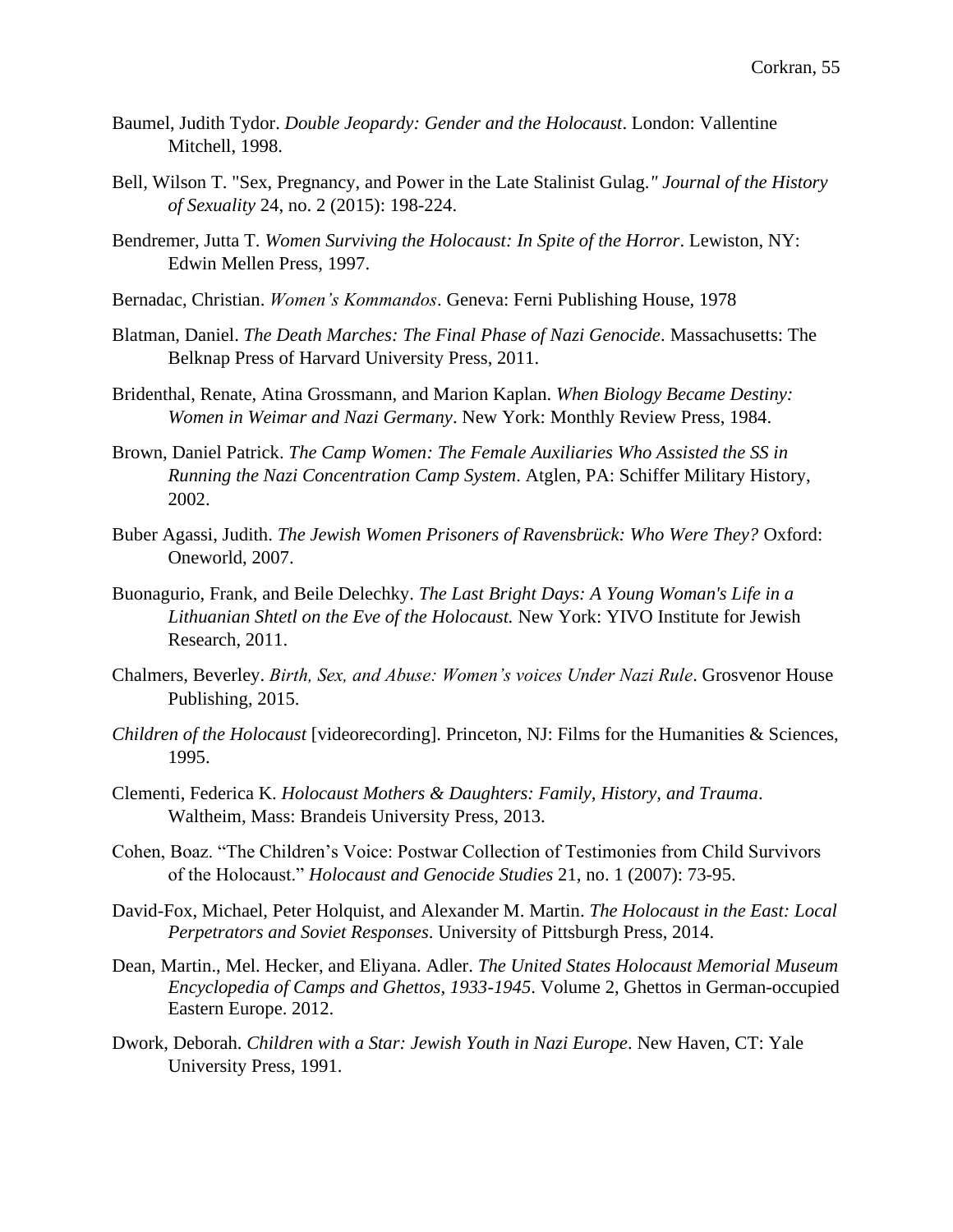- Eisen, George. *Children and Play in the Holocaust: Games Among the Shadows*. Amherst: University of Massachusetts Press, 1988.
- Eisner, Jack, and Roman Kent. *Children in the Holocaust* [videorecording]. New York: Phoenix/BFA Films & Video, 1983.
- Engelking, Barbara. "Murdering and Denouncing Jews in the Polish Countryside, 1942-1945." *East European Politics and Societies* 25, no. 3 (2011): 433-56.
- Fuchs, Esther, editor. *Women and the Holocaust: Narrative and Representation*. Lanham, MD: University Press of America, 1999.
- Gilbert, Martin. *The Boys: The Untold Story of 732 Young Concentration Camp Survivors*. New York: Henry Holt & Company, 1997.
- Goeschel, Christian. "Suicide in Nazi Concentration Camps, 1933-9." *Journal of Contemporary History* 45, no. 3 (2010): 628-48.
- Goeschel, Christian, and Nikolaus Wachsmann. "Before Auschwitz: The Formation of the Nazi Concentration Camps, 1933-9." *Journal of Contemporary History* 45, no. 3 (2010): 515- 34.
- Goldenberg, Myrna. "Different Horrors, Same Hell: Women Remembering the Holocaust." In *Thinking the Unthinkable: Meanings of the Holocaust*, edited by Roger S. Gottlieb, 150- 166. New York: Paulist Press, 1990.
- Goldenberg, Myrna. "Lessons Learned from Gentle Heroism: Women's Holocaust Narratives." *Annals of the American Academy of Political and Social Science* 548 (1996): 78-93.
- Hagen, William. "Bloodlands: Europe Between Hitler and Stalin." *Shofar* 30, no. 3 (2012): 178- 81.
- Hájková, Anna. "Medicine in Theresienstadt." *Social History of Medicine: The Journal of the Society for the Social History of Medicine* 33, no. 1 (2020): 79-105.
- Hájková, Anna. "Sexual Barter in Times of Genocide: Negotiating the Sexual Economy of the Theresienstadt Ghetto." *Journal of Women in Culture and Society* 38 no. 3 (2013): 503- 533.
- Harris, Victoria. "The Role of the Concentration Camps in the Nazi Repression of Prostitutes, 1933-9." *Journal of Contemporary History* 45, no. 3 (2010): 675-98.
- Heberer, Patricia, Nechama Tec, and Christopher R. Browning. *Children during the Holocaust*: *Documenting Life and Destruction*. Lanham, Md.: Altamira Press in Association with the United States Holocaust Memorial Museum, 2011.
- Heer, David. "Abortion, Contraception, and Population Policy in the Soviet Union." *Demography* 2 (1965): 531-39.
- Hemmendinger, Judith, and Robert Krell. *The Children of Buchenwald: Child Survivors of the Holocaust and Their Post-war Lives*. Jerusalem: Gefen House, 2000.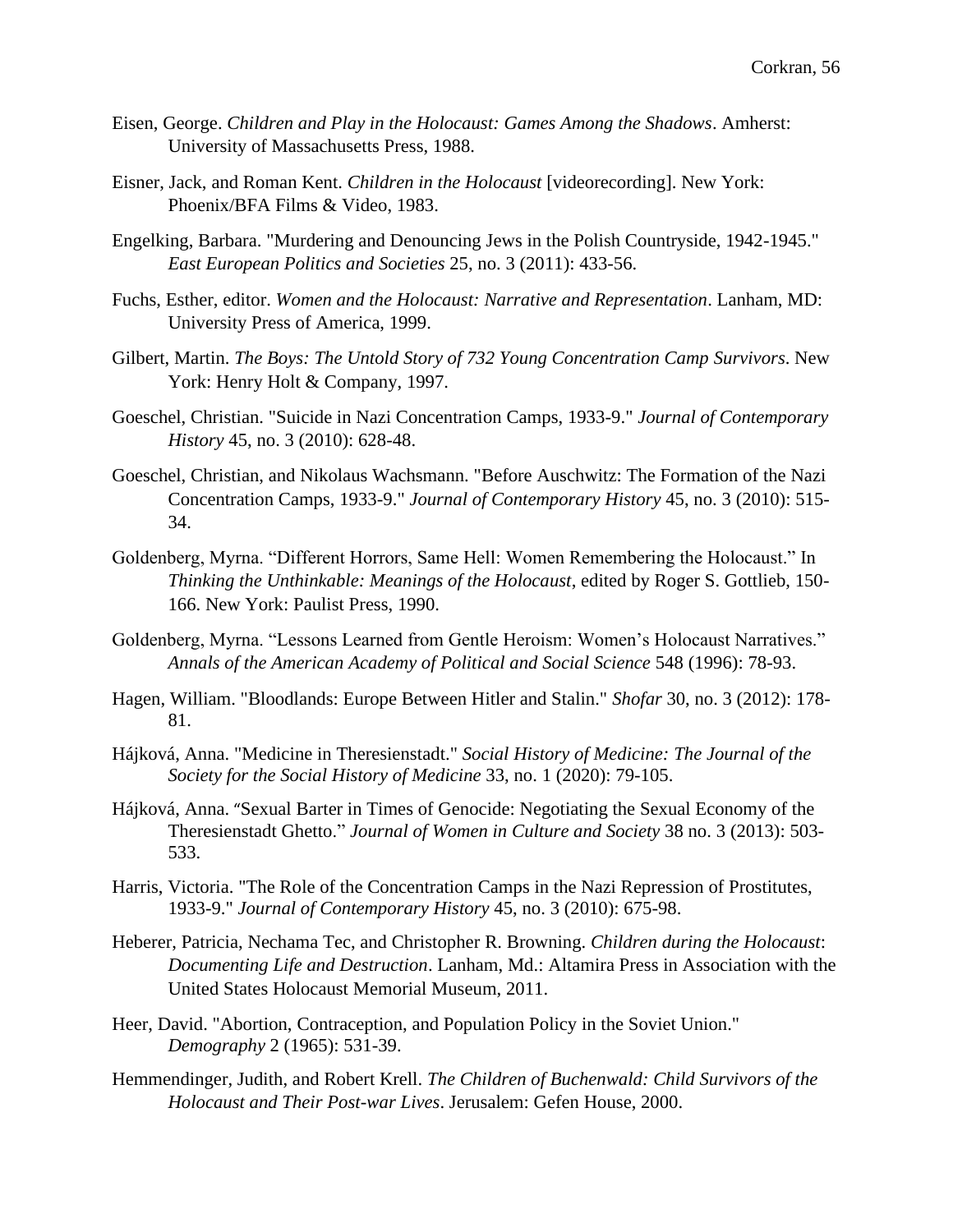- Holden, Wendy. *Born Survivors: Three Young Mothers and Their Extraordinary Story of Courage, Defiance, and Hope*. New York: Harper Collins, 2015.
- Holliday, Laurel, editor. *Children in the Holocaust and World War II: Their Secret Diaries*. New York: Pocket Books, 1995.
- Horáčková, Kateřina, Ševčovičová, Andrea, Hrstka, Zdenek, Wichsová, Jana, and Zaviš, Monika. "Paediatrics in Theresienstadt Ghetto." *Central European Journal of Public Health* 28, no. 2 (2020): 155-60.
- Justman, Zuzana. *Voices of the Children* [videorecording]. New York: The Cinema Guild, 1996.
- Kaplan, Marion. "Did Gender Matter during the Holocaust?" *Jewish Social Studies* 24, no. 2 (2019): 37-56.
- Kaplan, Marion A. "Jewish Children in Germany." In *The Complete History of the Holocaust*, edited by Mitchell G. Bard, 56-61. San Diego, CA: Greenhaven Press, 2001.
- Katz, Esther, and Joan Miriam Ringelheim. *Proceedings of the Conference on Women Surviving: The Holocaust*. New York: Institute for Research in History, 1983.
- Karay, Felicja. *Hasag-Leipzig Slave Labour Camp for Women: The Struggle for Survival, Told by Women and their Poetry*. London: Vallentine Mitchell, 2002.
- Kay, Alex J., and David Stahel. *Mass Violence in Nazi-Occupied Europe*. Bloomington, Indiana: Indiana University Press, 2018.
- Keren, Nili. "Children." In *The Holocaust Encyclopedia*, edited by Walter Laqueur, 115-119. New Haven, CT: Yale University Press, 2001.
- Kershaw, Ian. *Hitler, the Germans, and the Final Solution*. New Haven; London: Yale University Press, 2008.
- Kestenberg, Judith S., and Ira Brenner. *The Last Witness: The Child Survivor of the Holocaust*. Washington, DC: American Psychiatric Press, 1996.
- Koonz, Claudia. *Mothers in the Fatherland: Women, the Family, and Nazi Politics*. New York: St. Martin's Press, 1987.
- Krell, Robert. "Psychological Reverberations of the Holocaust in the Lives of Child Survivors." Washington, DC: United States Holocaust Memorial Museum, 1997.
- Kubica, Helena. "Children." In *Anatomy of the Auschwitz Death Camp*, edited by Yisrael Gutman and Michael Berenbaum, 412-427. Bloomington: Indiana University Press, 1998.
- Lagnado, Lucette Matalon, and Sheila Cohn Dekel. *Children of the Flames: Dr. Mengele and the Untold Story of the Twins of Auschwitz*. New York: Penguin Books, 1992.
- Longerich, Peter, Jeremy Noakes, and Lesley Sharpe. *Heinrich Himmler*. New York: Oxford University Press, 2012.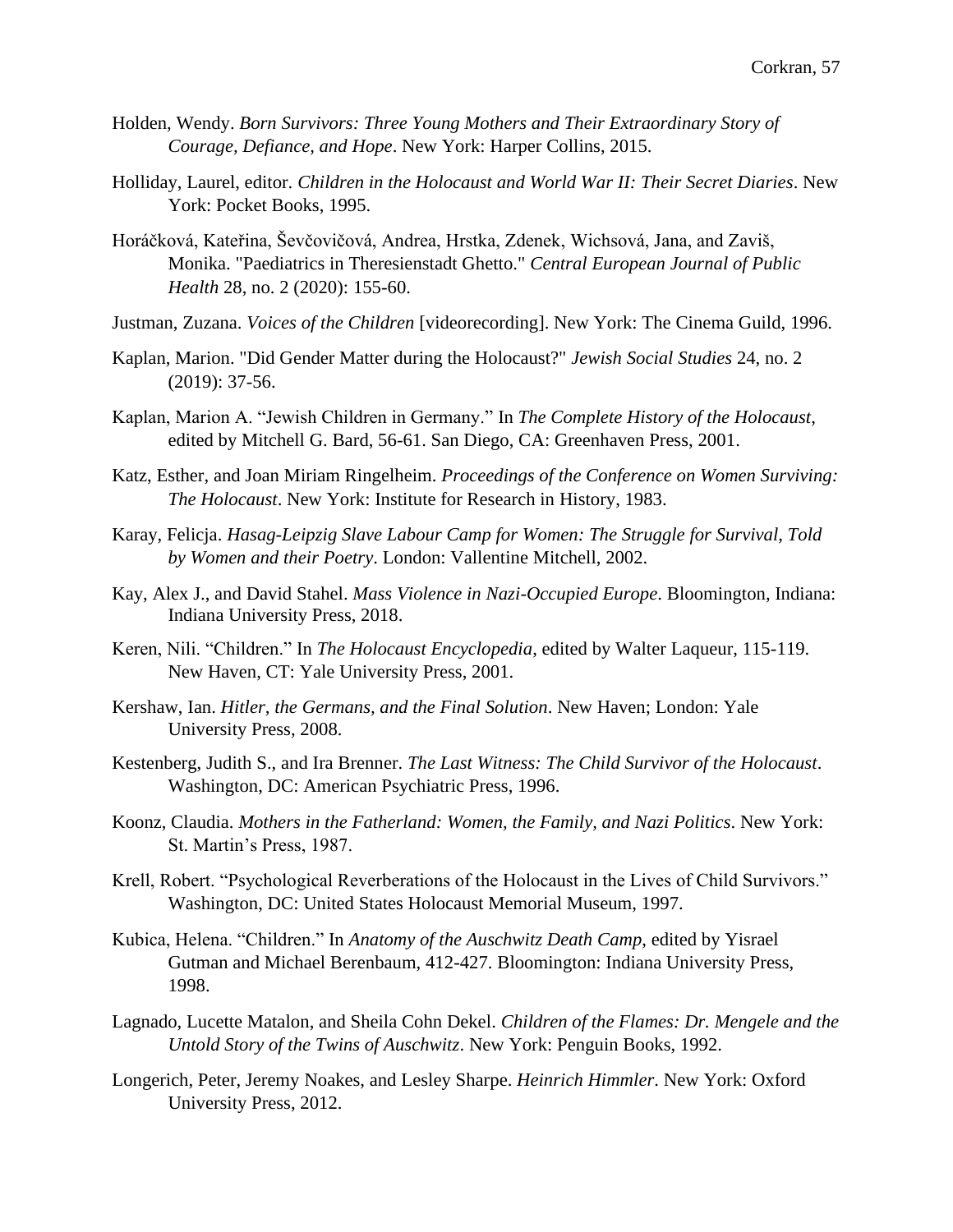- Lower, Wendy. *Hitler's Furies: German Women in the Nazi Killing Fields*. Boston: Houghton Mifflin Harcourt, 2013.
- Lower, Wendy. "Pogroms, Mob Violence and Genocide in Western Ukraine, Summer 1941: Varied Histories, Explanations and Comparisons." *Journal of Genocide Research* 13, no. 3 (2011): 217-46.
- Lucamante, Stefania. *Forging Shoah Memories: Italian Women Writers, Jewish Identity, and the Holocaust.* New York: Palgrave Macmillan, 2014.
- Mailänder Koslov, Elissa, and Patricia Szobar. *Female SS Guards and Workaday Violence: The Majdanek Concentration Camp, 1942-1944*. East Lansing: Michigan State University Press, 2015.
- Miller, Joy Erlichman*. Love Carried Me Home: Women Surviving Auschwitz*. Deerfield Beach, FL: Simcha Press, 2000.
- Milton, Sybil. "Non-Jewish Children in the Camps." *Simon Wiesenthal Center Annual* 5 (1988): 49-60.
- Morrison, Jack G. *Ravensbrück: Everyday Life in a Women's Concentration Camp, 1939-45.* Princeton, NJ: Markus Wiener, 2000.
- Muehlenhard and Peterson. "Distinguishing Between Sex and Gender: History, Current Conceptualizations, and Implications." *Sex Roles* 64, (2011): 791–803.
- Ofer, Dalia, and Lenore J. Weitzman. *Women in the Holocaust.* New Haven, CT: Yale University Press, 1998.
- Person, Katarzyna. "Sexual Violence during the Holocaust: The Case of Forced Prostitution in the Warsaw Ghetto." *Shofar* 33, no. 2 (2015): 103-21.
- Philipp, Grit*. Kalendarium der Ereignisse im Frauen-Konzentrationslager Ravensbrück, 1939- 1945*. Berlin: Metropol, 1999.
- Porat, Dina. "The Jewish Councils of the Main Ghettos of Lithuania: A Comparison." *Modern Judaism* 13, no. 2 (1993): 149-63.
- Reamey, Anne. "Gisella Perl: Angel and Abortionist in the Auschwitz Death Camp." *Holocaust Archives*. Accessed February 11, 2020.
- Remy, Maurice Philip. *Hitler's Holocaust*. Germany: MPR Film und Fernsehproduktion, Zweites Deutsches Fernsehen, 2000.
- Ringelheim, Joan. "Thoughts about Women and the Holocaust." In *Thinking the Unthinkable: Meanings of the Holocaust,* edited by Roger S. Gottlieb, 141-149. New York: Paulist Press, 1990.
- Ringelheim, Joan. "The Unethical and the Unspeakable: Women and the Holocaust." *Simon Wiesenthal Center Annual* 1 (1984): 69-87.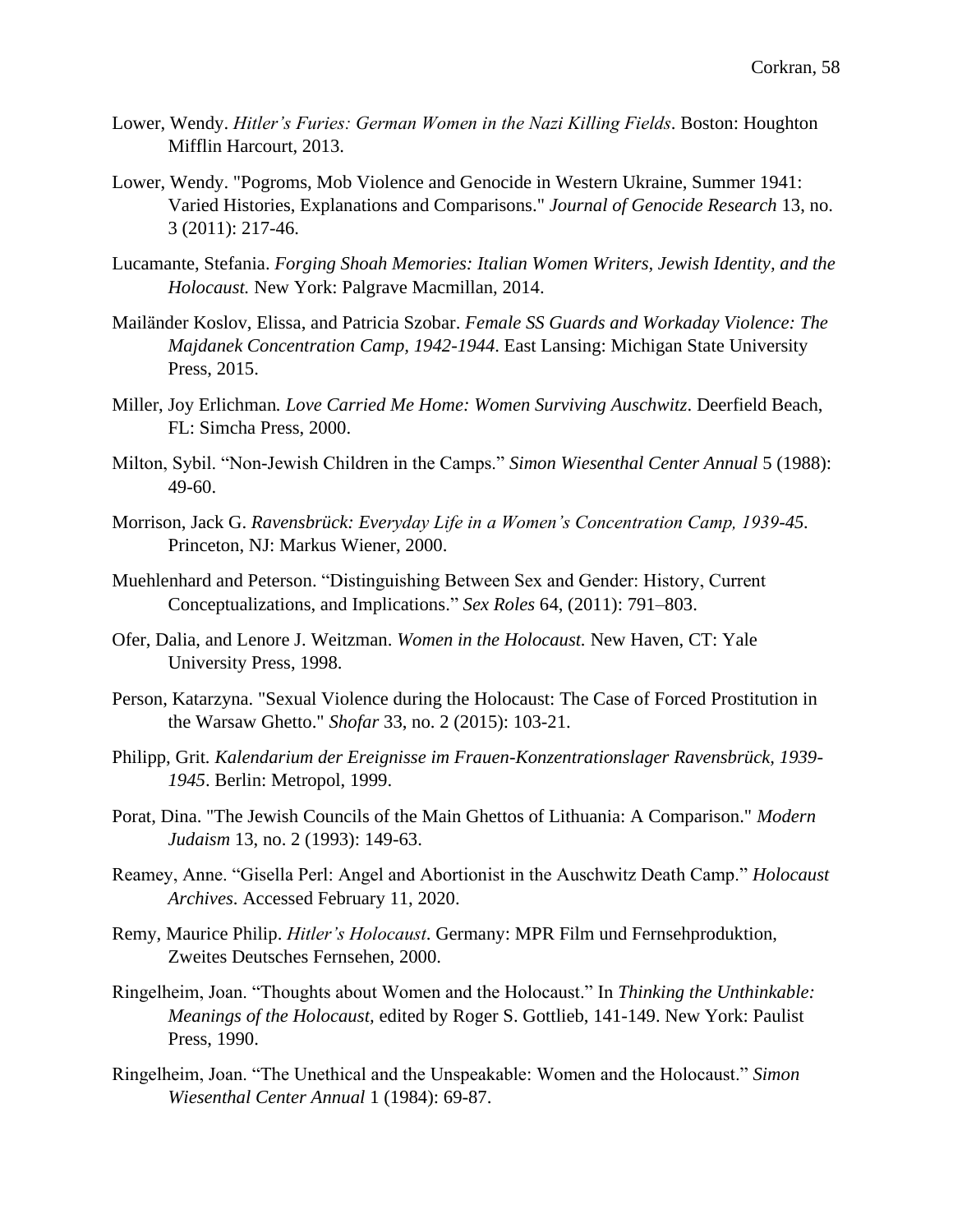- Rittner, Carol, and John K. Roth. *Different Voices: Women and the Holocaust.* New York: Paragon House, 1993.
- Ritvo, Roger A., and Diane M. Plotkin. *Sisters in Sorrow: Voices of Care in the Holocaust*. College Station: Texas A&M University Press, 1998.
- Rooij SR, Veenendaal MV, Räikkönen K, Roseboom TJ. "Personality and Stress Appraisal in Adults Prenatally Exposed to the Dutch Famine," *Early Human Development* 88 (2012 May): 321-5.
- Roos, Julia. "Backlash against Prostitutes' Rights: Origins and Dynamics of Nazi Prostitution Policies." *Journal of the History of Sexuality* 11, no. 1/2 (2002): 67-94.
- Roseboom TJ, Painter RC, van Abeelen AF, Veenendaal MV, de Rooij SR. "Hungry in the Womb: What are the Consequences? Lessons from the Dutch Famine." *Maturitas* (2012): 141-5.
- Roland, Charles G. *Courage under Siege: Starvation, Disease, and Death in the Warsaw Ghetto.* New York: Oxford University Press, 1992.
- Saidel, Rochelle G. *The Jewish Women of Ravensbruck Concentration Camp*. Madison, Wisconsin: University of Wisconsin Press, 2004.
- Seidelman, William E. "Mengele Medicus: Medicine's Nazi Heritage." *The Milbank Quarterly*  66, no. 2 (1988): 221-39.
- Schwarberg, Günther. *The Murders at Bullenhuser Damm: The SS Doctor and the Children*. Bloomington: Indiana University Press, 1984.
- Schwertfeger, Ruth. *Women of Theresienstadt: Voices from a Concentration Camp*. New York: Berg, 1989.
- Scott, Joan Wallach. "Gender: A Useful Category of Historical Analysis." *American Historical Review* 91.5 (1986): 1053-1075.
- Scott, Joan Wallach. "Unanswered Questions." *The American Historical Review* 113, no. 5 (2008): 1422-429.
- Sinnreich, Helene J. "Hunger in the ghettos," in *The Ghetto in Global History*, 2017.
- Smallman-Raynor, Matthew R, and Cliff, Andrew D. "Theresienstadt: A Geographical Picture of Transports, Demography, and Communicable Disease in a Jewish Camp-Ghetto, 1941– 45." *Social Science History* 44, no. 4 (2020): 615-39.
- Solomon, Susan Gross. "The Demographic Argument in Soviet Debates over the Legalization of Abortion in the 1920's." *Cahiers Du Monde Russe Et Soviétique* 33, no. 1 (1992): 59-81.
- Stargardt, Nicholas. *Witnesses of War: Children's Lives under the Nazis.* New York: Knopf, 2006.